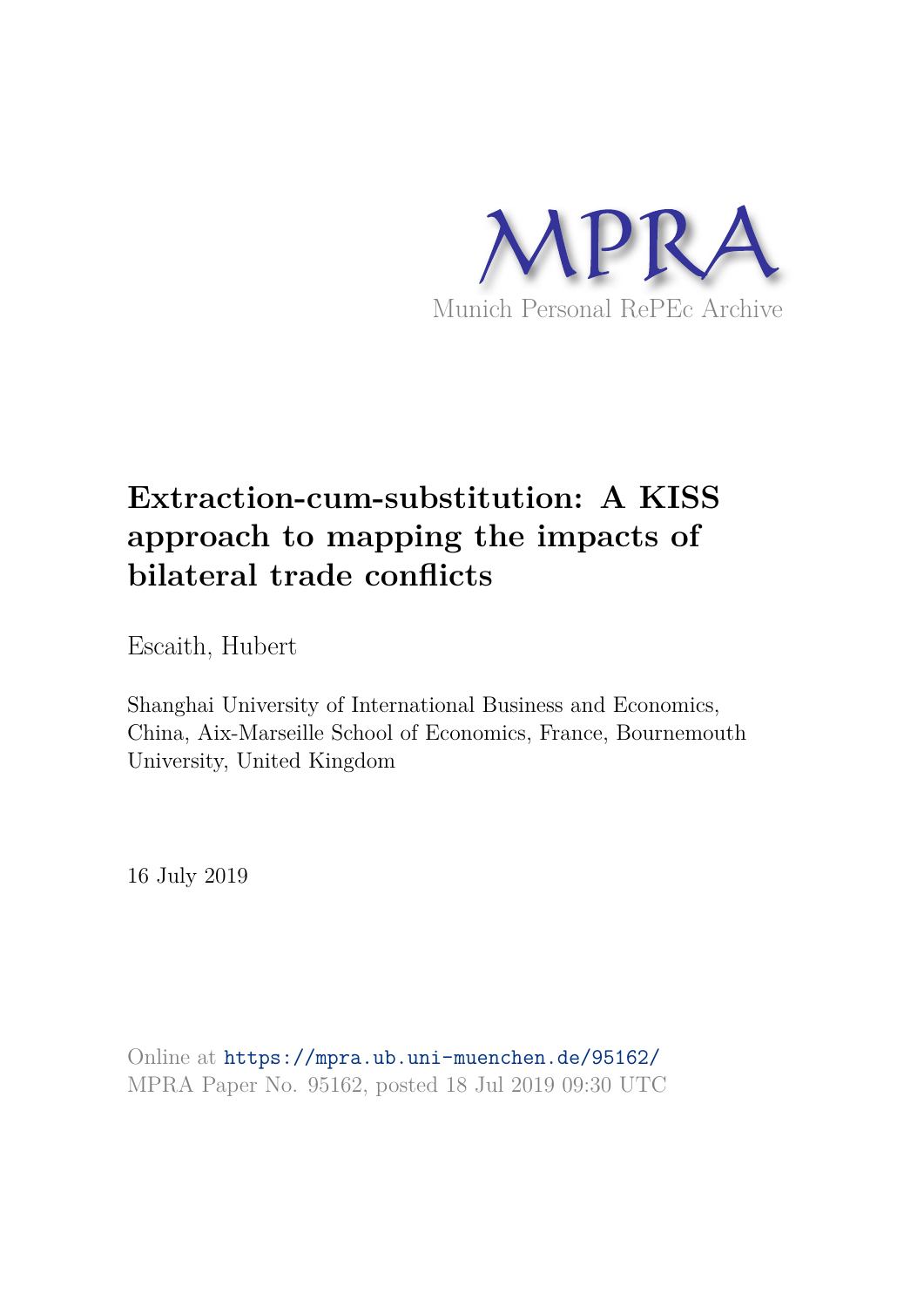# Extraction-cum-substitution: A *KISS* approach to mapping the impacts of bilateral trade conflicts

Hubert Escaith $<sup>1</sup>$ </sup>

*Key words:* input-output analysis; international production networks; China-USA trade conflict; exploratory data analysis

JEL: C67, D57, F02, F13, F60

### **Contents**

-

| 1.             |                                                                            |  |
|----------------|----------------------------------------------------------------------------|--|
| 2.             |                                                                            |  |
| $\mathbf{1}$ . |                                                                            |  |
| 2.             |                                                                            |  |
| 3.             |                                                                            |  |
| 4.             |                                                                            |  |
| 1.             |                                                                            |  |
| 2.             |                                                                            |  |
| 3.             |                                                                            |  |
| 4.             | Fourth round: Final demand responds to changes in gross domestic income 25 |  |
| 4.             |                                                                            |  |
| 5.             |                                                                            |  |
|                |                                                                            |  |
|                |                                                                            |  |
| 1.             |                                                                            |  |
| 2.             |                                                                            |  |

<sup>&</sup>lt;sup>1</sup> Visiting scholar at Bournemouth University, United Kingdom and at Shanghai University of International Business and Economics, China. Associate researcher Aix-Marseille School of Economics France. Former WTO Chief Statistician and UN-ECLAC Director. Contact email: [hubert.escaith@outlook.com](mailto:hubert.escaith@outlook.com) 

This is a revised version of a paper presented at the 27th International Input-Output Association Conference (Glasgow, UK) in July 2019. I thank Y. Shiozawa, L. Zhang and H. Xu as well as conference participants for helpful comments and E. Drevinskas for explaining me some obscure features of the R language. All errors and omissions are my sole responsibility.

This research was initiated when visiting the School of Trade Negotiations, Shanghai University of International Business and Economics, in November 2018. I wish to thank its staff and faculty for providing a propitious research environment.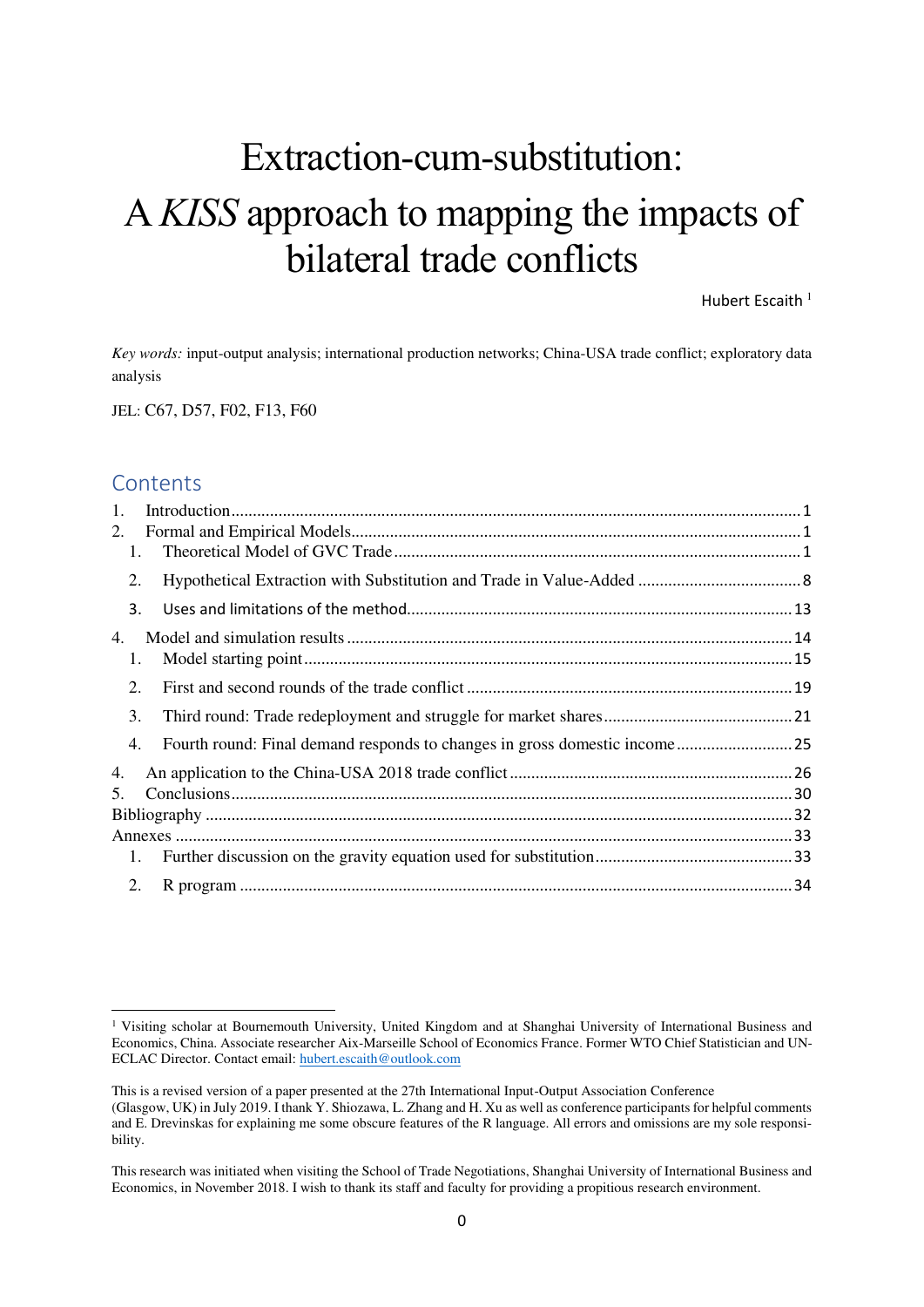### **EXTRACTION-CUM-SUBSTITUTION:**  *A KISS APPROACH TO MAPPING THE IMPACTS OF BILATERAL TRADE CONFLICTS*

**H. ESCAITH** 

### 1. Introduction

A new business model arose in the late 1980's, based on the geographical fragmentation of complex production processes. As a consequence, trade in intermediate parts, components and business services grew in importance, increasing economic interdependency within the World economy.

This paper presents a new approach that builds on input-output and trade analysis to derive plausible scenarios in the case of trade conflicts that could disrupt the international supply chains. The approach was developed following a *Keep It Super Simple* (KISS) design principle; the R program is available in annex. The method remains exploratory, it offers a series of "markers" corresponding to extreme or expected situations that should help mapping what remain largely unchartered waters: the direct and indirect effects of bilateral trade conflicts on global production networks. Despite its simplicity, it is able to reproduce several of the facts that were observed in previous trade conflicts involving two large economies. We show that it can also be used to generate "*in silico*" a large data set of numerical "observations" of the mode of insertion of countries and industries in the international market that can be further analysed using appropriate exploratory statistical techniques.

The paper counts with three parts, besides introduction and conclusion. The first one is theoretical, including a review of the literature and a formal exposition of the methodology, starting with a formal model of inter-industry trade before describing the empirical application to input-output analysis. The second part is didactic, applying the method to a small six-countries/three-industries model designed to mimic inter-industry interactions between hypothetical trade partners with different comparative advantages. The third part applies the methodology to the bilateral trade conflict that arose between China and the USA in 2018, using the WIOD database. It presents the spill-over effects on third countries through international supply chains and export restructuring. Applying exploratory data statistical analysis to the results obtained by simulating a large series of bilateral shocks, the paper shows how the method can also be used for generating analytical data and identify modes of insertion in the global economy.

## 2. Formal and Empirical Models

Global Value Chains (GVCs) changed the traditional way of analysing international trade and comparative/competitive advantages. Established trade theories struggled to adapt to a world where countries trade in intermediate inputs. Similarly, the spill-over effects of a bilateral trade conflicts affecting trade in intermediate goods are much more difficult to assess than what was previously understood in traditional models, when trade takes place in final goods.

### 1. Theoretical Model of GVC Trade

When firms belong to a geographically fragmented production network, what they actually export is not intermediate products —even if this is the visible trade flows that cross borders— but the value-added they are able to create and incorporate into these products. This is reason why this type of business-to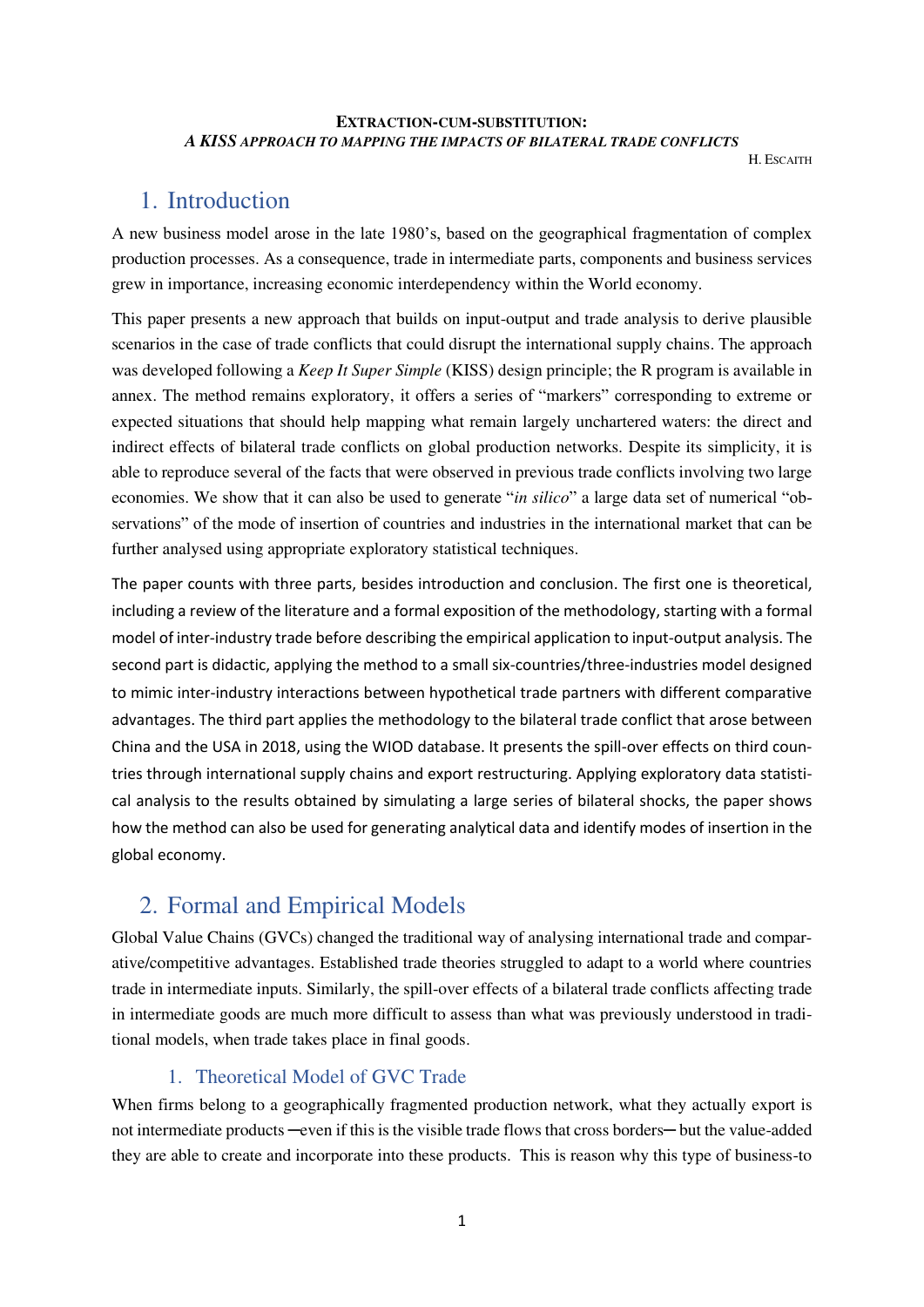business (B2B) exports is known by trade analysts as "trade in tasks" or "trade in value-added". <sup>2</sup> Mapping and measuring this new type of trade in value-added has led to the definition of new empirical methodology. But it also required adapting the theoretical models that had been used to explain trade since the 19<sup>th</sup> century, because those models were not describing satisfactorily the logic of comparative advantages when trade in intermediate inputs is pervasive (Grossman and Rossi-Hansberg, 2006).

Indeed, in the traditional Ricardo or Heckscher-Ohlin models, comparative advantages are somewhat "natural" and come from the unequal distribution of primary production factors such as land, labour and capital. In a global value chain, what the lead-firm (the firm which is the main driver of the upstream supply chain and the down-stream sales to the final users) looks for is creating value by selecting the best suppliers of the required tasks –research and development, design, production, logistics and distribution—on a worldwide basis. In this process, comparative advantages from the lead-firm perspective are "created" instead of "natural", because they may not correspond to the factor endowment of the lead-firm country.

An intuitive way of looking at the competitive gains through GVC is to borrow from Efficiency Frontier Analysis using Data Envelopment Analysis (DEA), a branch of Operational Research (see Cooper et al, 2011, for a review). At the difference of standard DEA, in this case the prices of non-tradable differ from country to country. Figure 1 shows on a diagram how two inefficient productors in two different countries can join forces and become internationally competitive. The diagram in panel (a) depicts the relative efficiency of five production units (*r, s, x, y, z*) located in different countries, and using two inputs to produce a variety of similar goods: the first input is produced with a technology k' intensive in labour and the second one (based on k'' technology) is intensive in technology. The *r* firm is located in country A while *s* is in country B. Other firms are located in various countries in the Rest of the World.



*Figure 1 Gaining efficiency through production sharing* 

<u>.</u>

Note: k': use of intermediate input based on labour intensive technology to produce q<sub>0</sub>; k": use of capital-intensive input; k"': use of natural resource intensive input.

<sup>&</sup>lt;sup>2</sup> For historical reasons, many national accountants still use "trade in value-added" to refer to the origin of value-added embodied in final demand, rather than for measuring the value of domestic tasks embodied in exports.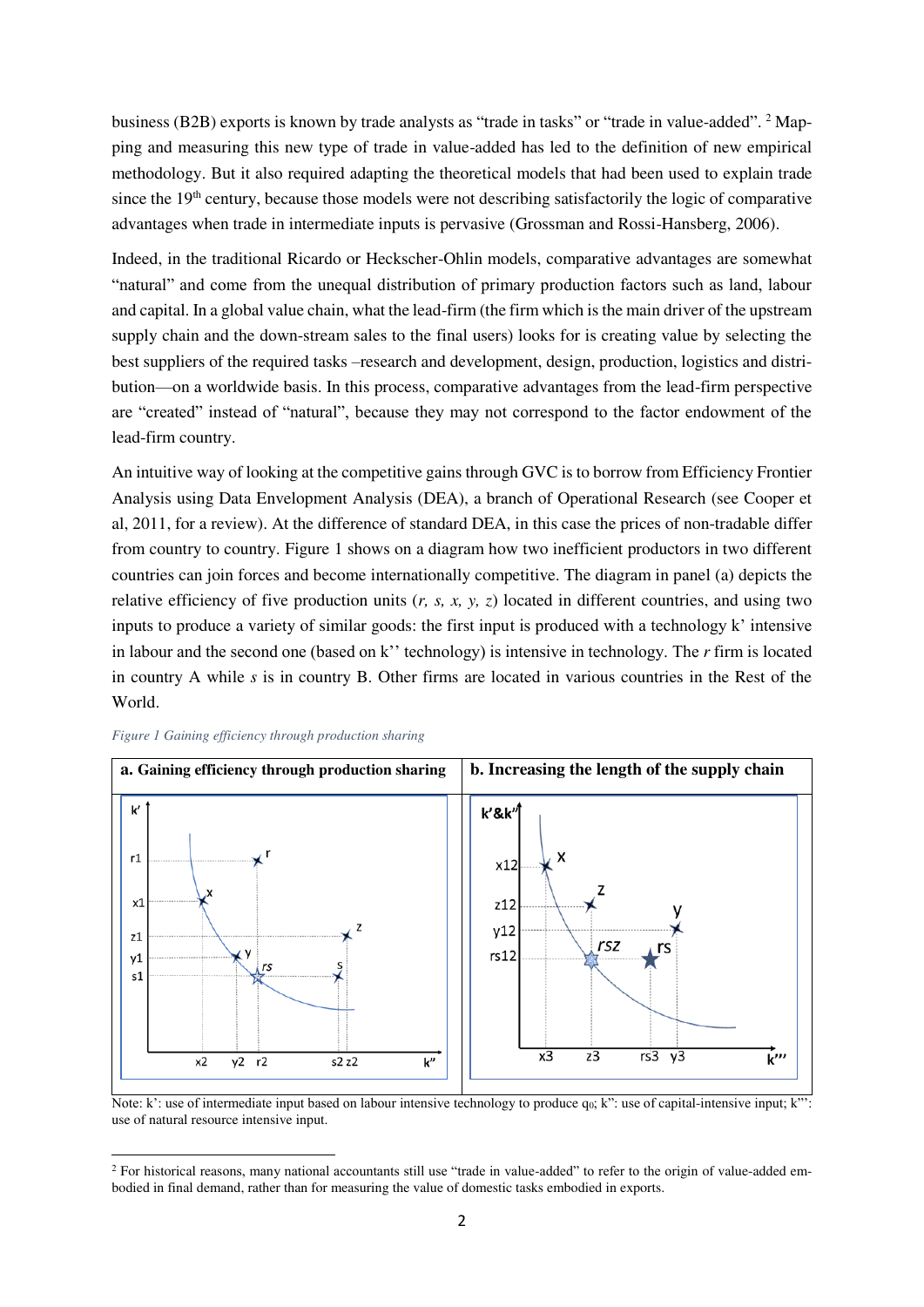Under frictionless free market, all physical inputs and outputs are priced the same, but firms face different labour wage rates *w*. An additional hypothesis is that, following the Balassa–Samuelson effect, the higher the technological level of the country, the higher the unit cost of labour. In other words, advanced industrial countries pay higher wages than developing and emerging countries.

The isoquant shows the minimum combination of inputs to produce a given quantity of good  $q_0$  (we look here at a mix of technical efficiency and allocative (price) efficiency through the minimization of the value of inputs used for producing a fixed level of output). In a traditional Efficiency Frontier Analysis, the isocost line would be a straight line, because the unit cost of input produced by k' and k" would be the same for all firms. In our case, the isocost line is curved and blends with an isoquant because the price of labour is supposed to be inversely proportional to the technology level attained by countries. For the sake of simplicity, we assume that all firms that are technically efficient are also price efficient (overall efficiency).

Out of the five firms in panel a of Figure 1, two (*x, y*) are on the isoquant and are competitive at world price. Other three firms (*r, s, z*) are away from the curve and inefficient for this production technique. Yet, *r* inefficiency relates only to its use of input produced using k' technology (a "slack" in Frontier Analysis), while *s* is inefficient mainly for input of the k" type. The comparison of slacks is clearer when we measure it as the "city block" metric, i.e. the sum of the horizontal and the vertical segments from *r* or *s* to the isoquant. If it is possible to separate the production of intermediate inputs of type k' and k" in two separate steps, then unbundling the production of  $q_0$  in two components allows  $r$  to specialise in the production of the components intensive in input of k" type, while *s* specialises in the tasks that are labour intensive (technology k').

Because slacks are independent of each other by construction of the data envelopment technique defining the efficiency frontier, the unbundling maintains the efficiency of each firm for each zero-slack input (*s*1 and *r*2) and creates a new virtual firm *rs* that is now cost efficient and located on the isoquant.<sup>3</sup> Production of the final good *q* will be physically located in *s*, the country efficient in the labour-intensive inputs (labour being not tradable).

On the other hand, inefficient firm *z* cannot use the GVC business model, due to its relative inefficiency in the use of both inputs (panel a). But a production technique requires many different inputs, and *z* may be efficient in the use of another component required for producing  $q_0$ . In panel b, the vertical axis is now a projection of the isoquant in panel a, and represents the mix of efficient use of inputs of k' and k" type (note that the origin of the axis is not 0 anymore but the horizontal asymptote of the isoquant in panel a). The horizontal axis represents another type of inputs, for example one that requires a technology k''' that is intensive in natural resources. Only one firm, *x*, is on the new isoquant, when all three inputs are taken into consideration. But the joint-venture *rs* can now become cost-competitive by incorporating *z* into the value-chain, sharing production in order to move to the new production unit *rsz*, on

-

<sup>&</sup>lt;sup>3</sup> Input slacks are the input reduction required to reach efficiency. They are associated with the constraints associated with the optimal solution of the input minimization linear program used to define the efficiency frontier in DEA. These constraints are mutually independent in the optimization model.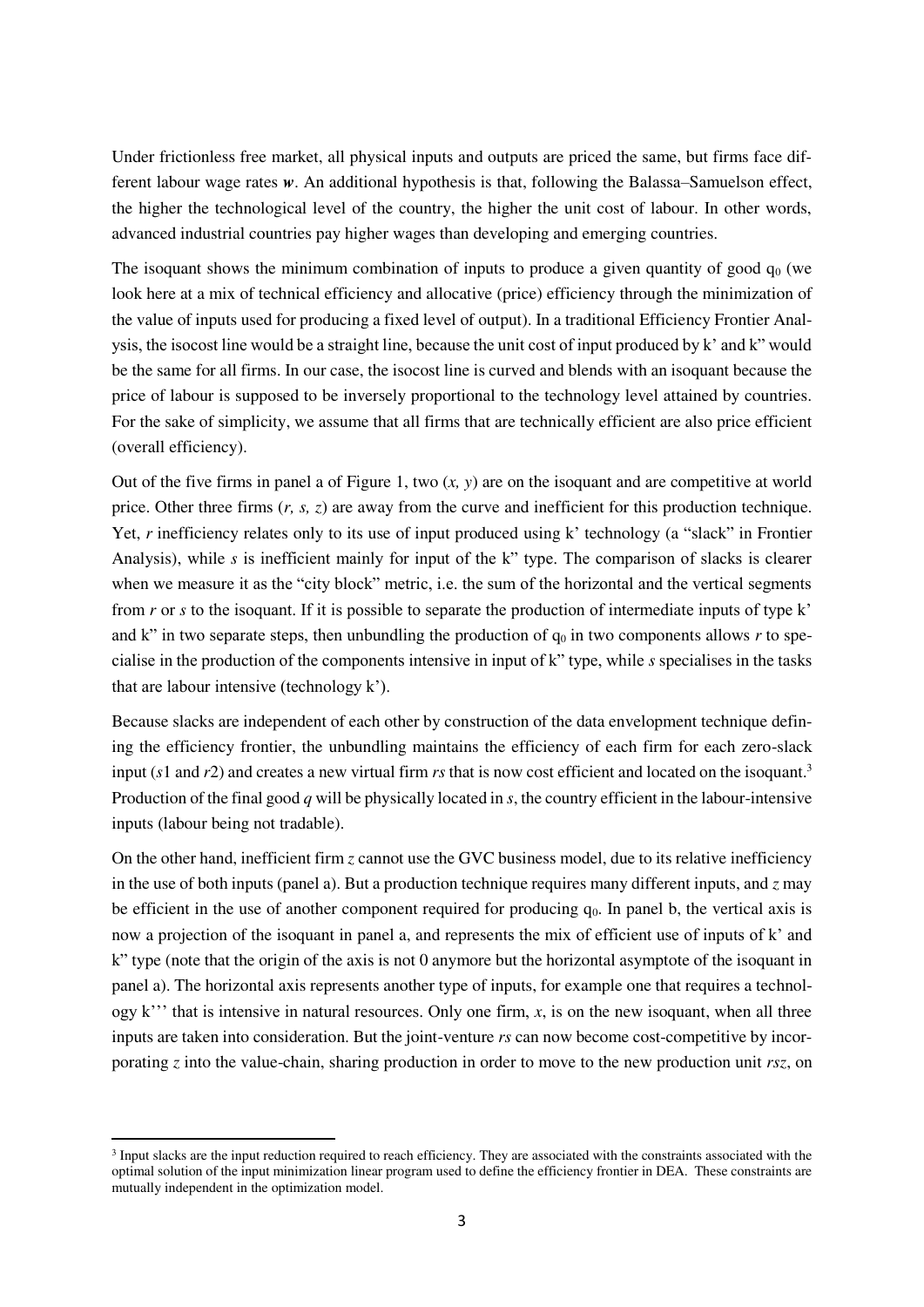the isoquant. Production of the final good q will remain located in the country of *s*, the country with the efficient use of the labour-intensive input.

What happens when bilateral trade costs between r and s increase, due to the imposition of prohibitive trade barriers between country A and country B? The world price of the final good  $q_0$  does not change because it is efficiently produced by *x* and can be freely imported by *s* and *r* countries. But the initial joint-venture between *r* and *s* is no more cost-efficient, as pictured in Figure 2. Due to bilateral trade barriers, the cost of delivering *r* intermediate inputs to s increases, and *r* cost-efficiency moves from r2 to r3. Because of the trade barriers, the cost of producing the bundled  $q_0$  goods for the joint-venture moves away from the origin and the isoquant, along the line a<sub>0</sub>. At *rs'*, the joint-venture is no more competitive and the GVC arrangements breaks-up, causing mutual damages to both *r* and *s*.

The disruption will also affect firm *z*. This is a spill-over effect of the trade conflict between the countries where r and s are located. Due to this bilateral trade conflict, the *rsz* joint-venture is no more profitable at international process and exits the market. Only one firm  $(x)$  remains competitive at free trade final good price. <sup>4</sup>





Note: see Figure 1

-

This bilateral trade conflict diverts trade patterns away from their comparative advantages in valueadded and impedes the specialization in tasks that was beneficial for the three countries involved.

What happens if A initiated the trade conflict and r, the lead-firm located in country A, used to reimport the finished product assembled by *s* for sales on its home market or exports it to third markets? Disrupting the *rs* supply-chain increases the cost for *r* of procuring intermediate inputs and lowers its competitiveness on both its home and export markets (the case analysed in Figure 2). The unexpected end-result may be for *r* to exit this market if the related increase in production costs turns the production unprofitable at current world prices. So, if the origin of the trade conflict between A and B was the shift of labour from country A to country B, because the *s* firm located in B is more competitive in the labour-

<sup>4</sup> This discussion applies only when the surge in trade costs is bilateral and does not affect the price of the final good. If A wants to raise the Home market price of the imported final good irrespective of its origin, country A needs to raise trade costs with all trade partners. Firm r would then be able to compete with its foreign competitors, but will be profitable only at the inflated price in its Home market. We recognise here the anti-export bias of trade costs and protectionist policies, see Escaith (2017) for an analysis when GVC trade is prevalent.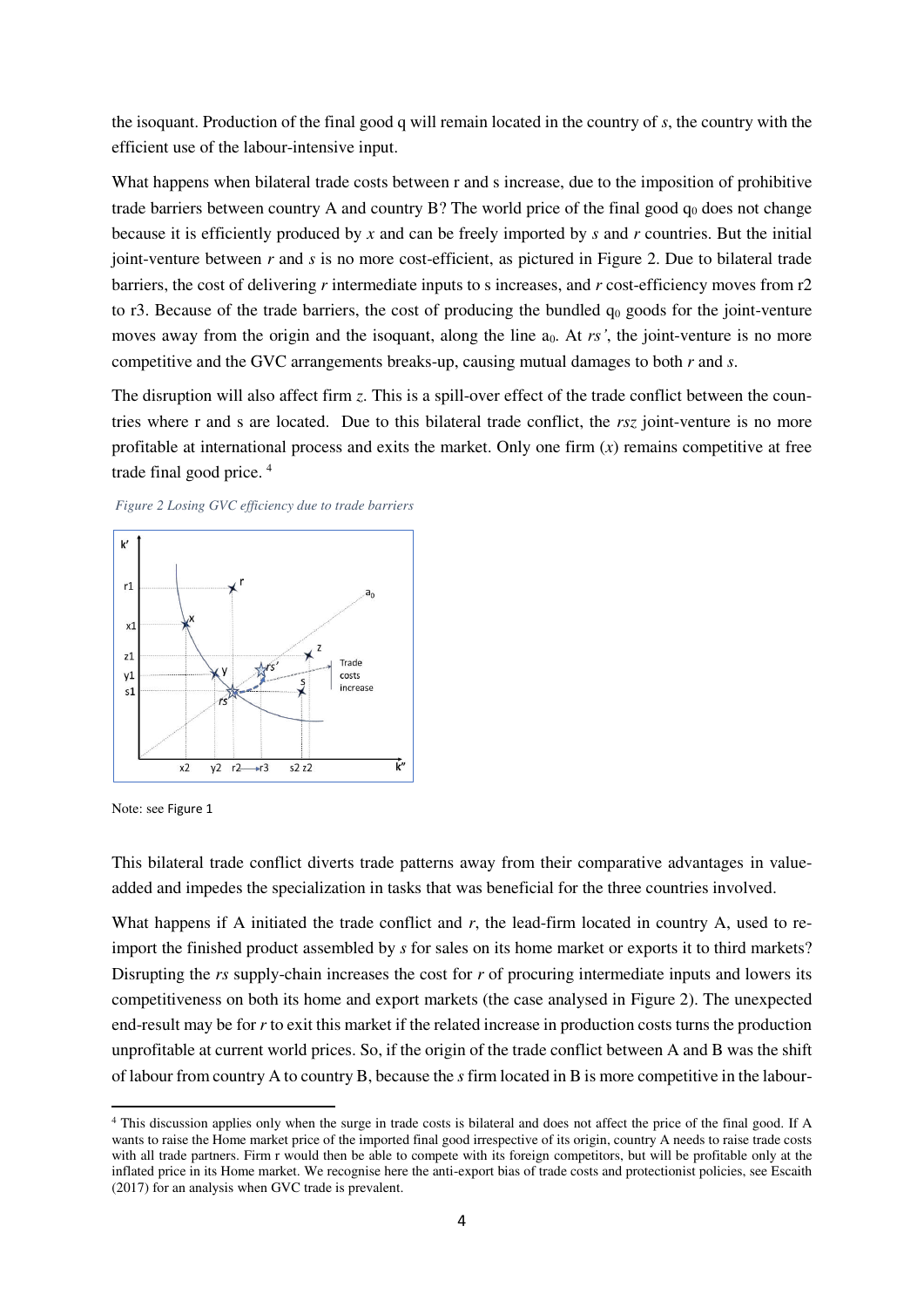intensive intermediate input, the end result of the trade war may be worst for A than the GVC option: A will also lose the *r* jobs that were related to production of the capital-intensive intermediate input produced by *r* for the *rs* joint-venture.

This is not a purely theoretical outcome: estimating the outcome of the NAFTA demise, Walmsley and Minor (2017) show, using CGE models, that the US automotive industry –the same one which was expected to be protected from the competition of other NAFTA producers– could suffer from negative side effects. The production of light passenger cars would be reduced due to the loss of competitively priced parts imported from Mexico and the resulting decline in the competitiveness of US producers on export markets.

A formal treatment of this can be derived from Shiozawa (2007) and Shiozawa and Fujimoto (2018), who push forward the reinterpretation of the Ricardian model away from the general equilibrium strand, adding micro-foundations that can be traced to the work of Sraffa (1960). Looking for an optimal trade and production pattern from the supply side of the economy, they define for each country the domain of (i) technically feasible and (ii) comparatively efficient with respect to other trade partners' production functions.

Their Neo-Ricardian model and its cost-of-production based theory is also particularly relevant for our empirical research on trade in value-added, because it has an almost one-for-one counterpart with International Input-Output modelling. In input-output modelling, the final demand side is also considered exogenous to the model and the focus of attention is on the supply-side, in particular on the role of interindustry linkages, as described in Figure 3.

|              | Outputs        |                     | Intermediate Use    |          |                     | <b>Final Demand</b> |          |          |          | Total  |
|--------------|----------------|---------------------|---------------------|----------|---------------------|---------------------|----------|----------|----------|--------|
| Inputs       |                | 1                   | 2                   | $\cdots$ | $M=$ $kxn$          | 1                   | 2        |          | M        | Output |
|              | $\mathbf{1}$   | $Z^{11}$            | $Z^{12}$            | $\cdots$ | $Z^{1m}$            | $Y^{11}$            | $Y^{12}$ | $\cdots$ | $Y^{1m}$ | $X^1$  |
| Intermediate | $\overline{2}$ | $Z^{21}$            | $Z^{22}$            | $\cdots$ | $Z^{2m}$            | $Y^{21}$            | $Y^{22}$ | $\cdots$ | $Y^{2m}$ | $X^2$  |
| Inputs       | $\cdots$       | $\cdots$            | $\cdots$            | $\cdots$ | $\cdots$            | $\cdots$            | $\cdots$ | $\cdots$ | $\cdots$ |        |
|              | M              | $Z^{m!}$            | $Z^{m2}$            | $\cdots$ | $Z^{mn}$            | $Y^{m1}$            | $Y^{m2}$ | $\cdots$ | $Y^{mm}$ | $X^m$  |
| Value-added  |                | (VA <sup>1</sup> )' | (VA <sup>2</sup> )' | $\cdots$ | (VA <sup>m</sup> )' |                     |          |          |          |        |
| Total output |                | $(X^{1})'$          | $(X^2)'$            | $\cdots$ | $(X^m)'$            |                     |          |          |          |        |

#### *Figure 3 International Input-Output matrix*

Notes: *Z sr* is an *k*×*k* matrix of intermediate input flows that are produced in country *s* and used in country *r,* k being the number of activity sectors (goods and services) and n the number of countries; *Y sr* is an k×1 vector giving final products produced in country *s* and consumed in country *r*; *X<sup>s</sup>* is also an *k*×1 vector giving gross outputs in country *s*; and *VA<sup>s</sup>* denotes an *k*×1 vector of direct value added in country *s*.

Source: Adapted from Wang, Wei and Zhu (2013)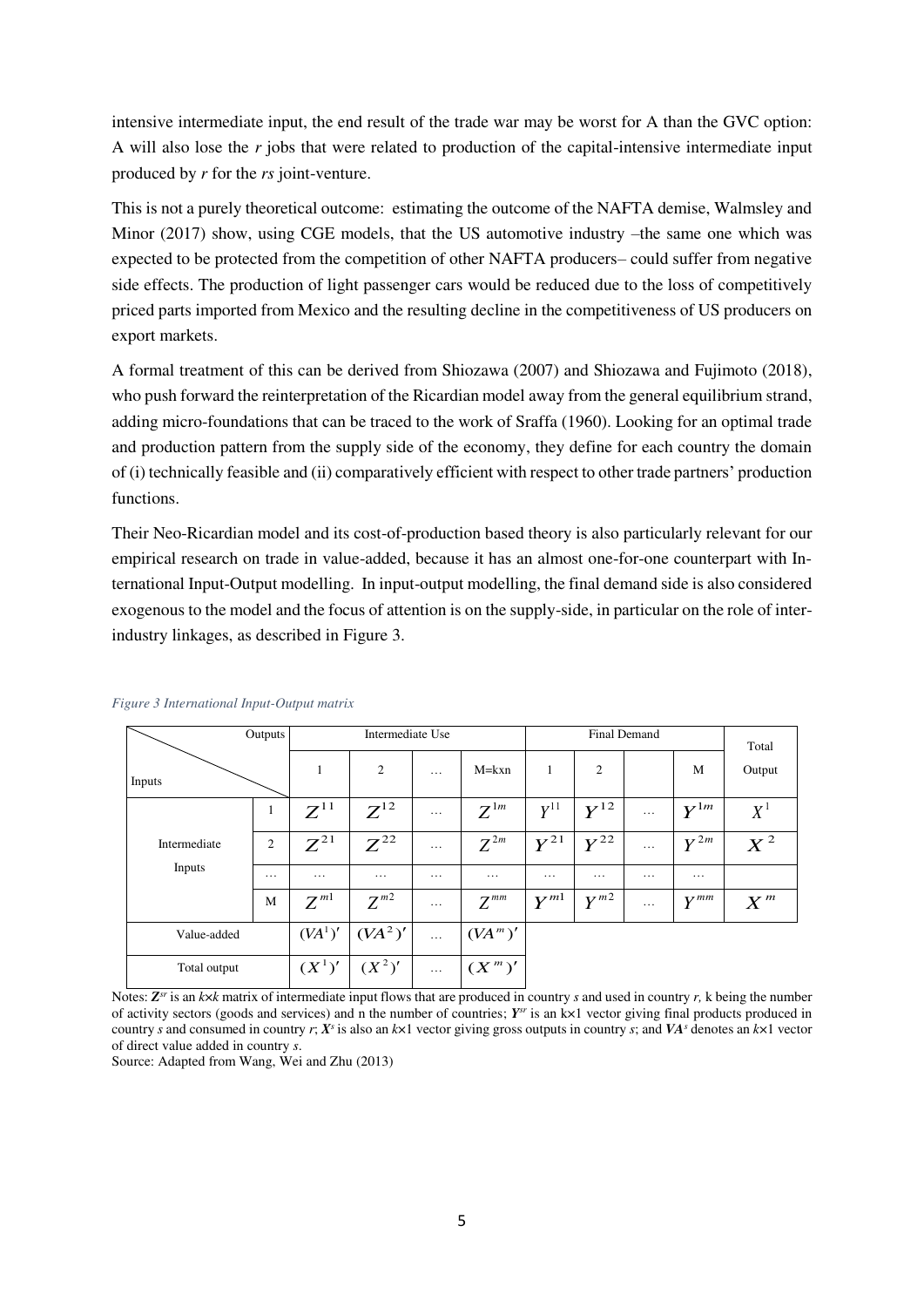Formulated from an international perspective, there are N countries and K traded products, each product being identified with one industry. Following the notation in Shiozawa (2017) as much as possible, the formal model can be written as: <sup>5</sup>

$$
\mathbf{p} = (1+r) \left[ (\mathbf{w}.\mathbf{a}0) + \mathbf{A} \mathbf{p} \right]
$$
 Equation 1

With

<u>.</u>

**p**: the price vector (of dimension K, K being the number of products/industries) r: rate of net profit, assumed to be identical across industries and countries. **w**: vector of countries' wage rates **a**0: vector of labour input coefficients A: the matrix of intermediate input coefficients for one unit of the corresponding output  $X_j$ , in quantity.

Under the usual conditions of  $(I-A)^{-1}$  existence in input-output analysis, this equation can be written:

$$
\mathbf{p} = \mathbf{w} (1+r) \mathbf{a} 0 \left[ \mathbf{I} - (1+r) \mathbf{A} \right]^{-1}
$$
 Equation 2

Equation [2] relates the real rates of profit and wage in a long-term situation where the economy is at full capacity and budgetary constraints are binding (consumption must be paid out of wages and gross investment out of savings). <sup>6</sup> In the tradition of mark-up pricing, the factory-gate price is fixed by multiplying the full production cost (including wages) by a pre-determined rate, or mark-up. In a situation of frictionless trade, the price of a traded product is equal across countries.

Labour within each country is assumed homogeneous, but may differ across countries; there is no international movement of labour forces. The wage rate for country "k" is uniform across industries and denoted  $w_k$ . There are H different possible techniques. <sup>7</sup> A good can be produced by different processes/countries. The set of all production techniques applied to all (traded) goods is H x N. The essential point when technologies are widely available, as it is the case in today's globalised world, is the large difference of wage rates between countries.

This is an important feature when considering the issue from the "*new*" new trade theory that puts the emphasis on firms and not on countries. In agreement with this perspective, it is wrong to state that "GVCs involve several countries, where each economy has specialization in a stage of the production process" because countries do not actually trade, firms do. But countries have different wage rates for similar levels of skills, and –excluding trade costs and disparities in hard and soft infrastructure– this difference explains trade in tasks specialization in modern manufacturing supply chains.

The productive capacity of any country is determined by the quantity of labour and the set of feasible production techniques. Given these technology sets, there exists an international value where all firms

 $<sup>5</sup>$  This section draws on Escaith and Miroudot (2016). It is based on reduced-form input-output models and differs from other</sup> theoretical models, as in Shiozawa (2017), where each country exports a distinct variety of K products, leading to a total of N.K differentiated commodities.

<sup>&</sup>lt;sup>6</sup> Note that this inequality also holds when applying the analysis to an input-output framework. It becomes an identity when all income sources (wages and gross profit) are taken into consideration.

<sup>7</sup> In a neo-classic approach "à la Armington", the differencing factors is not technology but goods produced by different countries and that are inherently imperfect substitutes by virtue of their provenance.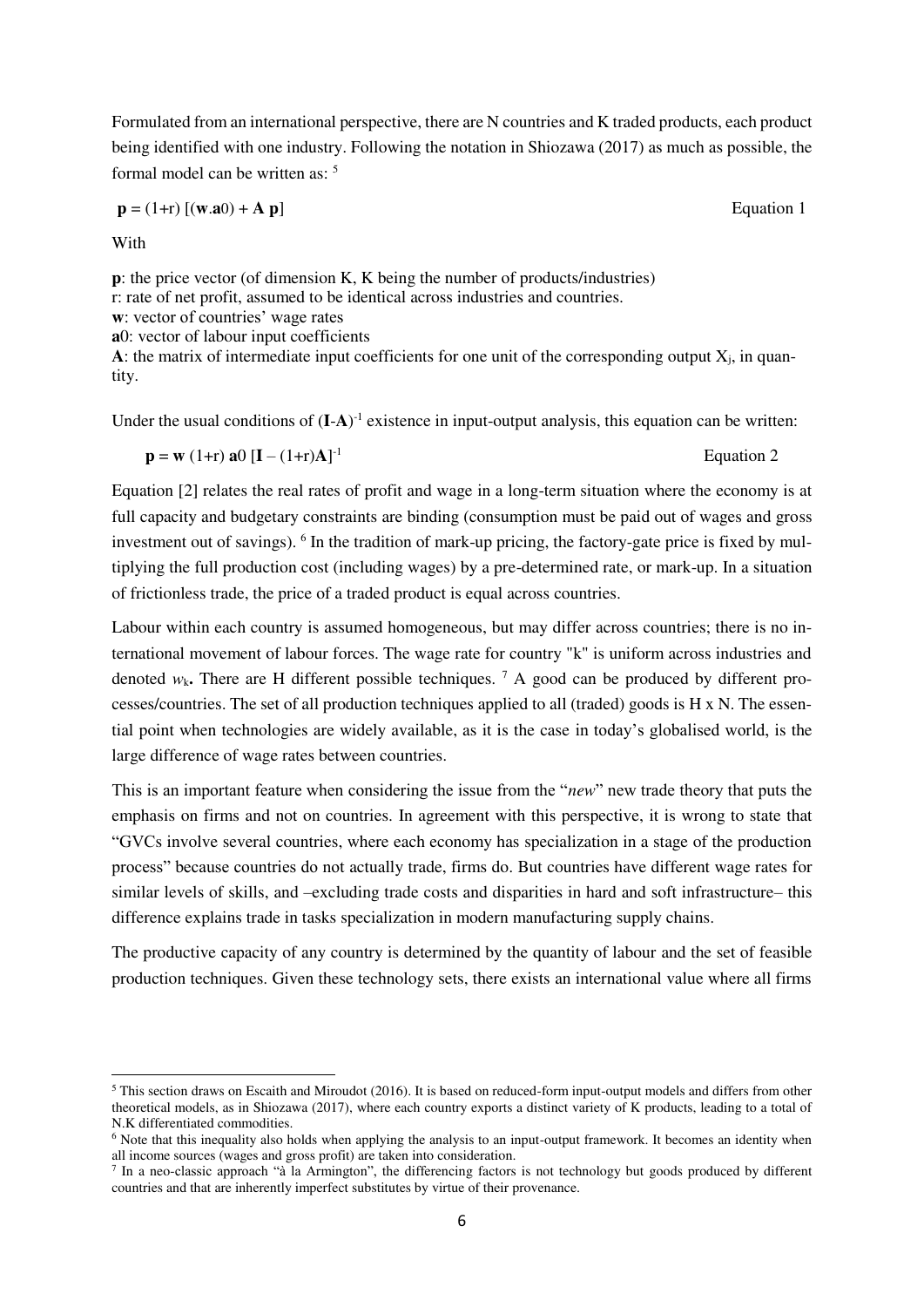are (1) producing with the best production technique and (2) purchasing input products from the least cost providers (including price and trade costs).<sup>8</sup>

For example, let's consider two countries, A and B, and one product q. If trade takes place at no cost, the price of the two traded goods is the same in both countries. For one unit of output for product q, the material input coefficients for country A are  $\mathbf{a}_+(\mathbf{k}^{\text{A}})$  and the labour inputs  $\mathbf{a}_0(\mathbf{k}^{\text{A}})$ . If  $\mathbf{k}^{\text{A}}$  is superior to  $\mathbf{k}^{\text{B}}$ for a given international value vector  $\mathbf{v} = (\mathbf{w}, \mathbf{p})$ , the following inequality holds:

$$
\mathbf{a}_0(\mathbf{k}^{\mathbf{A}}) \ \mathbf{w}(\mathbf{A}) + (\mathbf{a}_+(\mathbf{k}^{\mathbf{A}}), \, \mathbf{p}) \leq \mathbf{a}_0(\mathbf{k}^{\mathbf{B}}) \ \mathbf{w}(\mathbf{B}) + (\mathbf{a}_+(\mathbf{k}^{\mathbf{B}}), \, \mathbf{p})
$$
 Equation 3

If the possible set of production techniques are similar in A and  $B - a$  common feature of GVC where technology and know-how is directly or indirectly shared between GVC participating firms— the difference in competitiveness arises because of higher workers' productivity in A at the existing wage structure.

$$
\mathbf{a}_0(\mathbf{k}^{\mathbf{A}}) \, w(\mathbf{A}) < \mathbf{a}_0(\mathbf{k}^{\mathbf{B}}) \, w(\mathbf{B})
$$
\nEquation 4  
\n
$$
w(\mathbf{A}) \, / \, w(\mathbf{B}) < \mathbf{a}_0(\mathbf{k}^{\mathbf{B}}) \, / \, \mathbf{a}_0(\mathbf{k}^{\mathbf{A}})
$$
\nEquation 5

In order to mimic more precisely the inter-industry nature of GVC, Escaith and Miroudot (2016) split the production of good q into two production steps. Each of these two steps is operated a level y(**k'**) and  $y(k'')$  and are part of subsets  $k^A$  and  $k^B$ .  $k'$  and  $k''$  are producing complementary intermediate inputs that are not substitutable. For example,  $y(k')$  produces the body of a car, and  $y(k'')$  the engine.  $k'$  is labour intensive, **k"** is technology intensive.

As long as Equation 6 holds for both **k'** and **k"**, the car is produced entirely in country A. But if the relative productivities and/or wages change in such a way that:

(i) 
$$
\mathbf{a}_0(\mathbf{k}^{tA}) \mathbf{w}(A) > \mathbf{a}_0(\mathbf{k}^{tB}) \mathbf{w}(B)
$$
  
\n(ii)  $\mathbf{a}_0(\mathbf{k}^{tA}) \mathbf{w}(A) < \mathbf{a}_0(\mathbf{k}^{tB}) \mathbf{w}(B)$  Equation 7

Then (discounting trade costs), it will be profitable for A to outsource to B the part of its production corresponding to y(**k'**).

Thus, a steep addition to bilateral trade costs reduces not only the competitiveness of the targeted country, but will also negatively affect the protected industry and raises, in relative term, the competitiveness of its foreign competitors. The net effect for the A country industry that was supposed to be protected by the high trade barriers may be negative if it faces competition from third countries on its home and export markets. This is the same result obtained graphically in Figure 2.

It is therefore particularly relevant, at the moment of analysing the effects of raising the bilateral trade barriers in a GVC context, to look at (i) the shares of bilateral trade in intermediary goods vs. final ones, and (ii) the relevance of exports for the home industry. Bosker and Westbrock (2018) provide a formal treatment of this ambivalent result on vertically specialised firms in the more general case of a multilateral reduction of trade costs. They show that the exposure differs when firms are further up- or downstream in the global production network. The aim of the extraction-cum-substitution method is to map more precisely these side effects.

<u>.</u>

<sup>8</sup> For a proof, see Shiozawa and Fujimoto (2018) Theorems 6.1 and 6.2.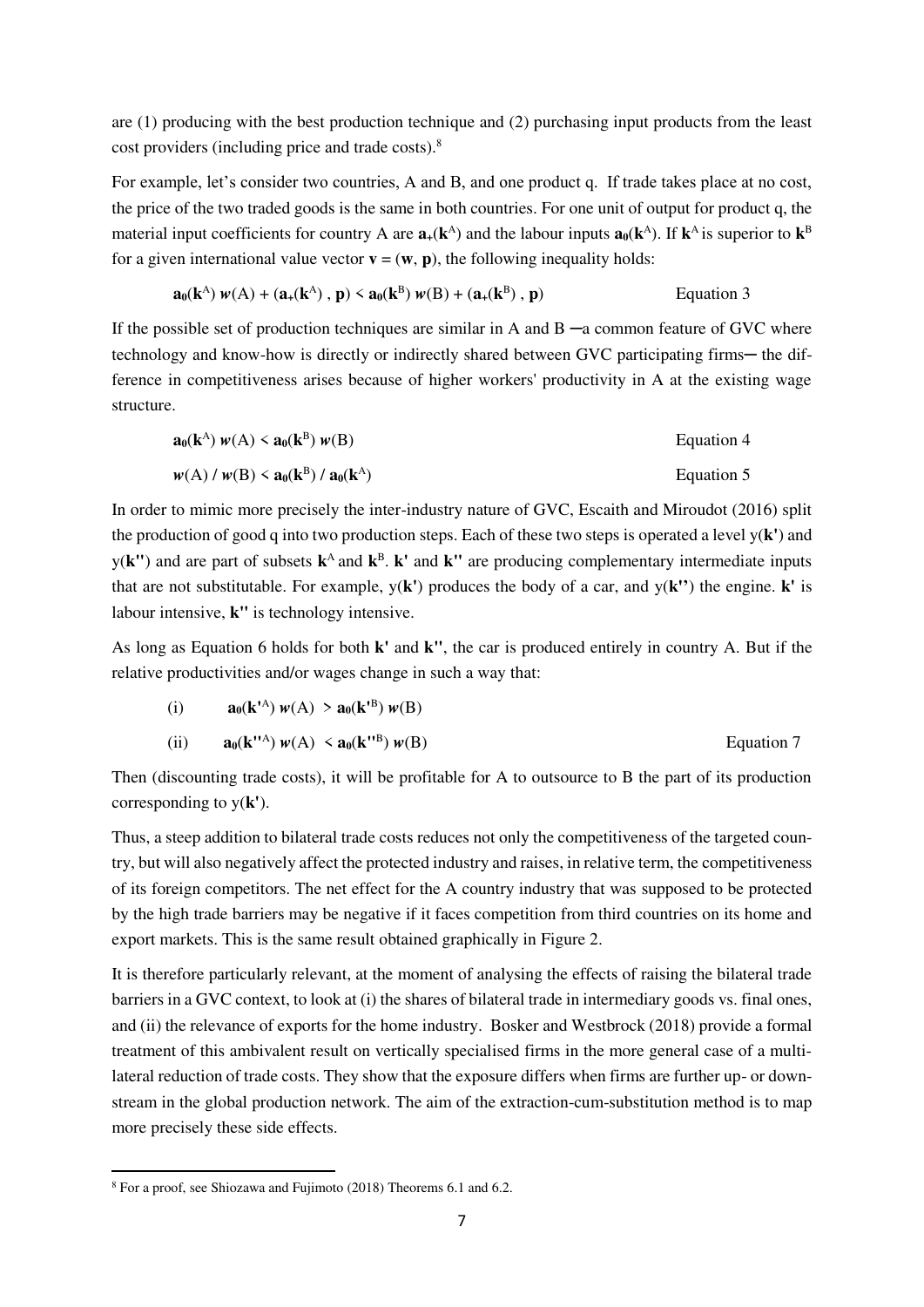$$
\mathbf{V}.\mathbf{(I-A)}^{-1}.\mathbf{e}
$$

<u>.</u>

where:

**v**: is a 1 x n.k vector components  $m_i$  (ratio of value-added to output in industry j)

Equation 9

- **I**: is an n.k x n.k identity matrix.
- **e**: is a n.k x 1 vector of gross exports by industry.

This "Leontief decomposition" approach has been further refined by Koopman, Powers, Wang and Wei (2011) who decompose GVC trade into several trade in value-added indicators. Pursuing this line of

### 2. Hypothetical Extraction with Substitution and Trade in Value-Added

The empirical method builds on two interrelated strands of research, both of them based on input-output models. The first one is the "Extraction Method", which has been used in national and regional inputoutput analysis to identify the most relevant sectors or regions. Miller and Lahr (2001) provide a review of the different approaches under this method; Dietzenbacher and Lahr (2013) generalize the approach. We will return to this approach after presenting the main tenets of the analysis of trade in value-added.

Measuring trade in value-added

This strand of empirical research is directly associated to the analysis of trade along Global Value Chains (GVCs), also known as "Trade in Value-Added". It is closely associated with new dimensions in trade statistics, following the concept of Vertical Specialization. Balassa (1967) defined Vertical Specialization as the production process of a commodity when it is divided into a vertical trade chain, each country adding value at each stage of the production process. Hummels, Ishii and Yi (2001) extend Balassa's concept and propose a measurement method based on national input-output tables. In their seminal contribution, they split gross exports between a share of domestically produced inputs and a share of imported ones. Daudin, Rifflart and Schweisguth (2009) apply this new line of trade analysis to international input-output models.

The first application using official data was published in 2011 by WTO and IDE-JETRO, with an application on Eastern Asia. It is also the guiding methodology used by the Trade in Value-Added (TiVA) database (OECD-WTO, 2012). Jones, Demirkaya and Bethmann (2019) provide a comprehensive review of the applications of this concept to trade analysis in the business and economics literature.

The value-added decomposition of trade starts with the so-called Leontief model:

$$
X = A.X + Y
$$
 Equation 8

where:

**X**: is an n.k\*1 vector of the output of k industries within an economy of n countries. **A**: is the n.k\*n.k matrix of technical coefficients describing the interrelationships between industries; with  $a_{ii}$  the ratio of inputs from domestic industry i used in the output of industry j.  $9$ **Y**: is an n.k\*1 vector of final demand for domestically produced goods and services, in-

cluding exports.

The contribution of exports to the country's GDP is equal to:

<sup>&</sup>lt;sup>9</sup> Matrix and vectors will appear in bold character in the paper.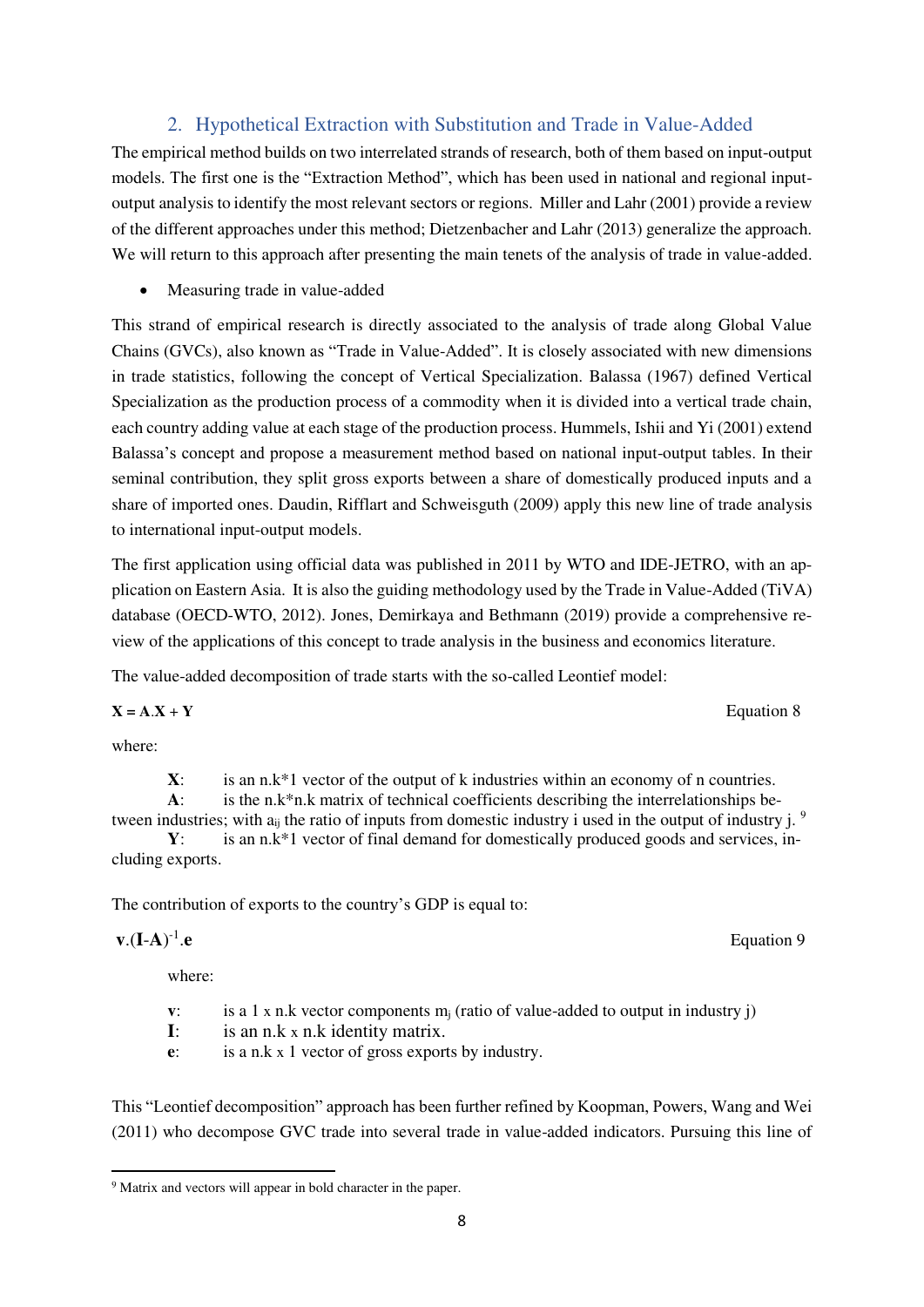work, Wang, Wei and Zhu (2013) (WWZ from now) extend the information contained in inter-country input-output tables to decompose GVC trade and derive additional indicators. <sup>10</sup>

The domestic value-added or GDP in each country/sector pair is generated from the following three types of production activities:

- (1) Production of domestically produced and consumed value-added
- (2) Production of value-added embodied in final product exports

(3) Production of value-added embodied in exports of intermediate goods and services. WWZ further splits this value-added into three additional categories: (a) Directly absorbed by partner country *r* without further border crossing; (b) Returned (re-imported) to exporting country *s*  and finally consumed domestically; and (c) Indirectly absorbed by partner country *r or* re-exported to a third country *t*.

We use both the Leontief and the WWZ decomposition implemented in Quast and Kummritz (2015) for mapping the pre-crisis trade in value-added, then use extractions and simulations for building successive scenarios.

• Extractions and simulations

A recent paper by Los and Timmer (2018) shows that these new "Trade in VA" measures can be also derived with the method of hypothetical extraction in a general input-output model. Their starting point is the inter-country input-output model presented in Figure 3. In the traditional hypothetical extraction method, one deletes the industry that is analysed in the actual input-output matrix (Dietzenbacher and Lahr, 2013). This is simply done by setting to 0 its row or column in the input-output matrix and in the final demand vector. A new Leontief model is constructed. The difference between the initial and the modified models indicates the importance of the industry for the entire economy (a country in traditional input-output analysis, or the world economy in the present case).

In their application to the measure of trade in value-added applied to an intercountry model, Los and Timmer (2018) do not extract entire industries from the system, but only some transactions. So, only part of the line or column is set to 0, indicating trade to or from a specific set of industries belonging to a specified country.

For example, imagine we want to know the importance of Chinese value chains exporting to the USA. If China is country 1 in Figure 3and the USA is country 2, Los and Timmer (2018) suggest to set to 0 all the elements in A corresponding to  $Z_m^{\{1\}}$  as well as the output of industry "m" imported by country "2" for its final demand  $(\mathbf{Y}_{m}^{12})$ .

A new GDP for country 1 is calculated:

GDP<sub>1</sub><sup>\*2</sup> = 
$$
\mathbf{v}_1^*
$$
<sup>2</sup>. $(\mathbf{I} - \mathbf{A_1}^* \mathbf{I})^{-1}$ .  $\mathbf{Y_1}^2$ <sup>\*</sup>. **i**

Equation 10

Where:

<u>.</u>

 $v_1$ <sup>\*</sup> is the n.k vector as in Equation 9 with all elements not corresponding to the extracted country set to 0;

<sup>&</sup>lt;sup>10</sup> The calculus behind the WWZ decomposition is too complex to be exposed here and we refer the interested reader to the original papers.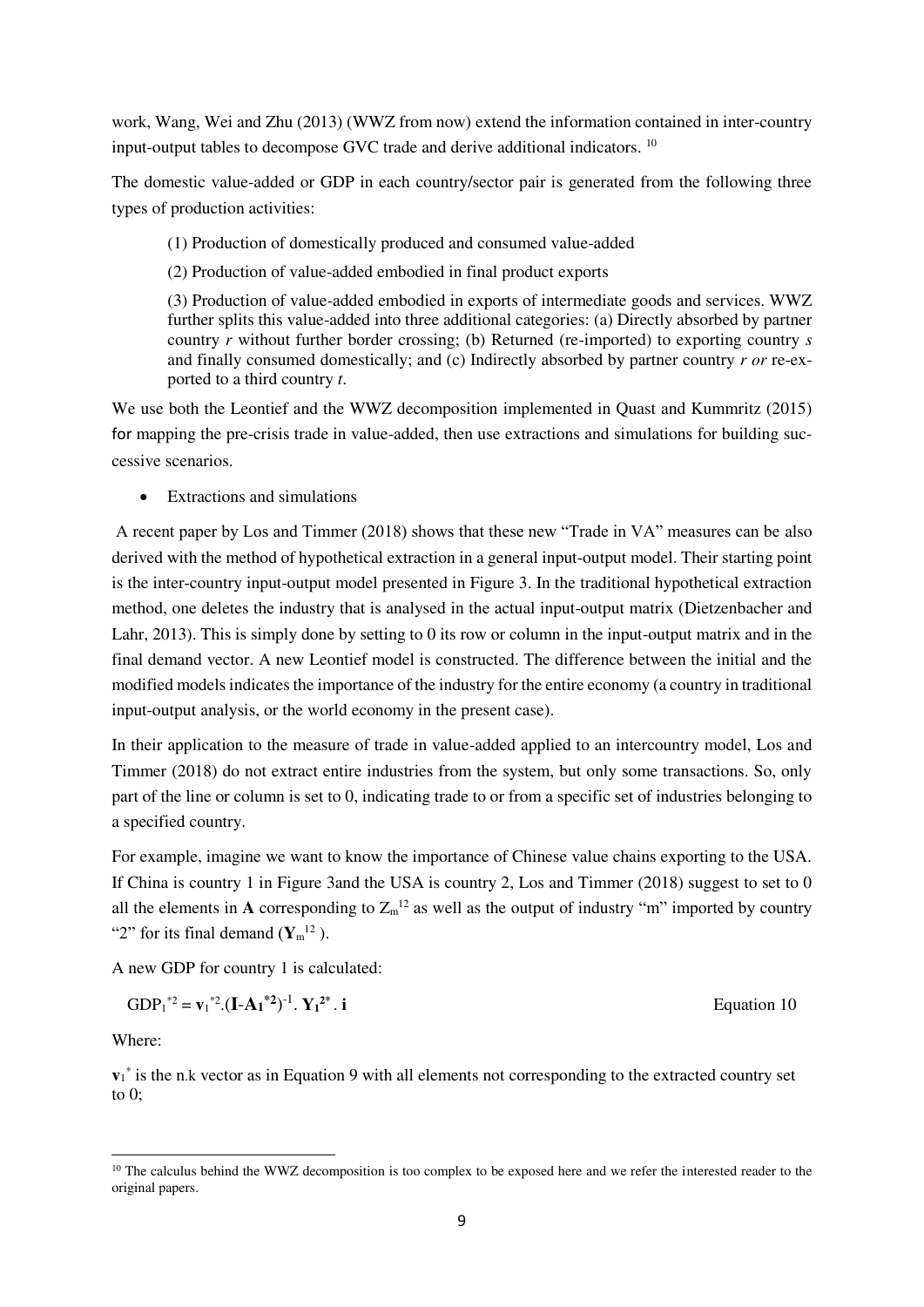$A_1^*$  and  $Y_1^*$  are the matrices of technical coefficients and final demand after extraction of exports of product "m" from country "1" to country "2"; **i**: is the summation vector of dimension n.m (all elements are equal to 1)

The difference between the actual GDP<sub>1</sub> value of "1" and GDP<sub>1</sub><sup>\*2</sup> gives the value-added created by "1" and consumed by "2" for industry "m".

$$
VAXD_{1,2}^{\mathbf{m}} = GDP_1 - GDP_1^{2}
$$
 Equation 11

VAXD is also known in Trade in Value-Added analysis as the indicator of the value-added embodied into exports. It is one of the indicators calculated by Wang, Wei and Zhu (2013) but using another decomposition method.

In commenting their approach, Los and Timmer (2018) state page 10 something that is of upmost importance for the present paper: "*We would like to emphasize that GDP<sup>r</sup> \*s should not be seen as the GDP level that would result if exports to s would be prohibitive. In a general setting with more flexible production and demand functions, substitution effects will occur. As a consequence, the total production structure and final demand levels will change and the global production structure after the shock will not be represented by A<sup>s</sup> \* and Y<sup>s</sup> r\*. VAXDrs should therefore be regarded as an upper limit of the loss in GDP<sup>r</sup> \* and is most meaningful if compared to other scenarios of extracted transactions*".

Our approach builds on their suggestions: not only do we extract some transactions (those affected by the bilateral trade conflict), but we also contemplate for the replacement of extracted outputs. <sup>11</sup> In our simulations, we will let other industries seize the business opportunity created by the withdrawal of a competitor and fill the gap opened by the exit firms. The extracted inputs will be replaced by a mix of domestic and imported inputs. The substitutive trade flows will follow a standard gravity equation reflecting the parameters of the pre-crisis situation, in particular that trade frictions with other trade partners are unaffected by the bilateral trade conflict. <sup>12</sup>

As in Los and Timmer (2018) example and using the notation in Figure 3, extraction means we first set to 0 all the elements in A corresponding to  $Z_m^{12}$  as well as the output of industry "m" produced by 1 and imported by country "2" for its final demand  $(Y_m^{12})$  in Figure 3. In the case of final demand (the same reasoning applies to intermediate products), the bilateral flows of products "m" exported by country "i" to country "j" respect the following gravity equation:

$$
Y_m^{ij} = \frac{X_m^i X_m^j}{X_m^i d_{ij}^2}
$$
 Equation 12

where  $Y_m^{ij}$  are exports of m from *i* to *j*,  $X_m^{i}$  is *i*'s economic size from the "m" supply-side perspective (the mass of m products supplied at origin *i*),  $X_m^j$  is *j*'s market size (the mass of products *m* demanded at destination *j*). At world level, total supply of *m* equals total demand and is noted  $X_{m}$ ;  $d_{ij}$  is the economic distance between *i* and *j* (a measure of the bilateral trade frictions that impede pure free trade).

-

 $11$  This suppose a deviation from the traditional Leontief production functions, which do not contemplate substitution and suppose that inputs (intermediate and primary) are complementary. A radical interpretation of this strict complementation means that an extraction is disruptive. Computable general equilibrium models, at the contrary, do contemplate substitution effects.

 $12$  This hypothesis assumes that bilateral distances are mutually independent, a traditional assumption in gravity modelling that has been challenged by Anderson and Wincoop (2003).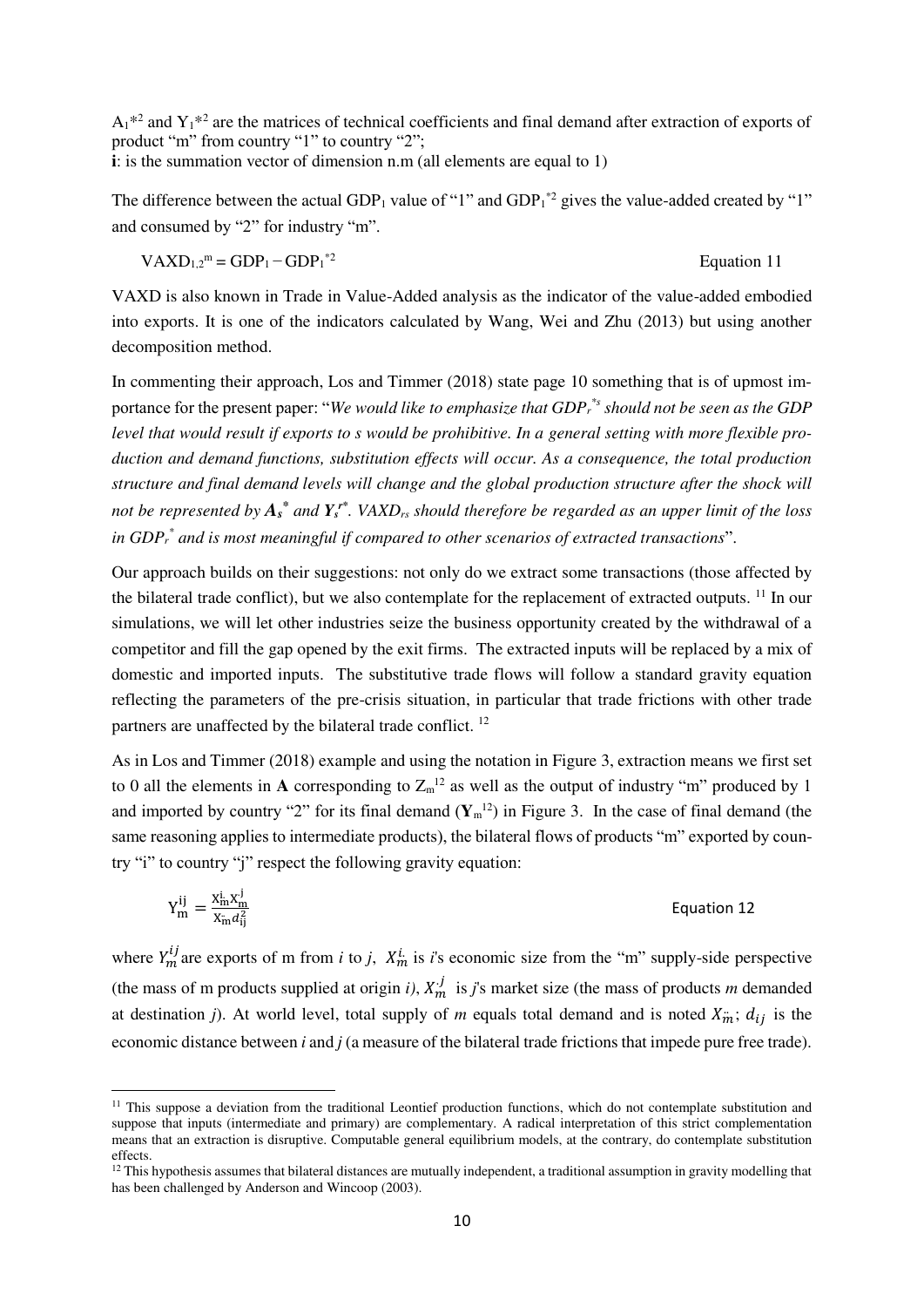What happens when an industry producing *m* in country *s* is excluded from exporting to country *r*? The relative sizes of all other producers for this specific market are artificially increased because *s* has to withdraw from the competition. From the specific viewpoint of the competition on the *r* market, it is "*as if*"  $X_m^s$  had been extracted from the World competition  $X_m$ . The new gravity equation for this specific market is:

$$
Y'^{ir}_{m} = \frac{x_{in}^{i} x_{m}^{r}}{x'_{m} a_{ij}^{2}}
$$
 Equation 13

For all  $i \neq s$ ; with  $X'_m = (X_m - X_m^s)$ .

And  $Y_{m}^{sr} = 0$  due to extraction.

-

Keeping *r* final demand  $X_m^r$  and  $d_{ij}$  constant by hypothesis, the ratio between the new sales from country  $i \neq s$  to country *r* and the previous ones is, after a few substitutions:

$$
\frac{Y'_{\mathrm{m}}^1}{Y_{\mathrm{m}}^1} = X_{\mathrm{m}}^{\cdot}/X_{\mathrm{m}}^{\prime\cdot} \tag{Equation 14}
$$

After extraction and substitution, (*i*) the exports of *s* to *r* drop to 0; (*ii*) the sales of all other countries - -including *r* itself-- already present on the *r* market increase and (*iii*) the ratio of the new market shares between these countries remains similar to their pre-extraction ratio (See Annex for further discussion).

The methodology simulates a situation where industries and consumers resume business-as-usual, attempting to follow previous trade patterns as closely as possible. At the difference of Computable General Equilibrium models (CGE), the substitution does not result from a complex optimization process but uses all the information contained in the input-output matrix. The additional sales are reassigned in proportion of the existing market shares before the extraction. Actually, the simulation is more akin to analysing a shock to the general equilibrium described by input-output data from a partial equilibrium point of view. <sup>13</sup>

While the philosophy of the KISS exercise is avoiding changes in prices in order to keep demand in line with the equilibrium situation as long as possible, we make a short-term exception. Substituting inputs at short notice may imply a higher price for procuring the additional products, since shifting to new suppliers may be costly. The rise in prices for the additional supplies produced in addition to the previous requirement is probably not permanent. When the supply chain leaders renegotiate their longterm procurement contracts with their suppliers, we expect them to ask for the same price for all the inputs supplied. Thus, after some time, input prices should return to their initial situation. The shortterm case is illustrative of the negative feed-back on the industries that were supposed to be protected by the high trade barriers: the increase in procurement cost reduces their competitiveness and may induce a severe blow on the profitability of the most exposed ones.<sup>14</sup>

<sup>&</sup>lt;sup>13</sup> From an economic perspective, the *ex-ante* situation was the product of a general equilibrium and the existing market share represented the relative competitive advantages of the various countries on the extracted market. Reassigning the market shares in proportion of the previous equilibrium means simply the relative competitiveness of the non-extracted industries and the impact of trade frictions as specified in a standard gravity model have remained the same, under a *ceteris paribus* assumption. <sup>14</sup> Perhaps forcing them to exit if the loss in price competitiveness is irreversible. The present method cannot properly model the price effects on market shares. It is one of its limitations compared to CGE modelling.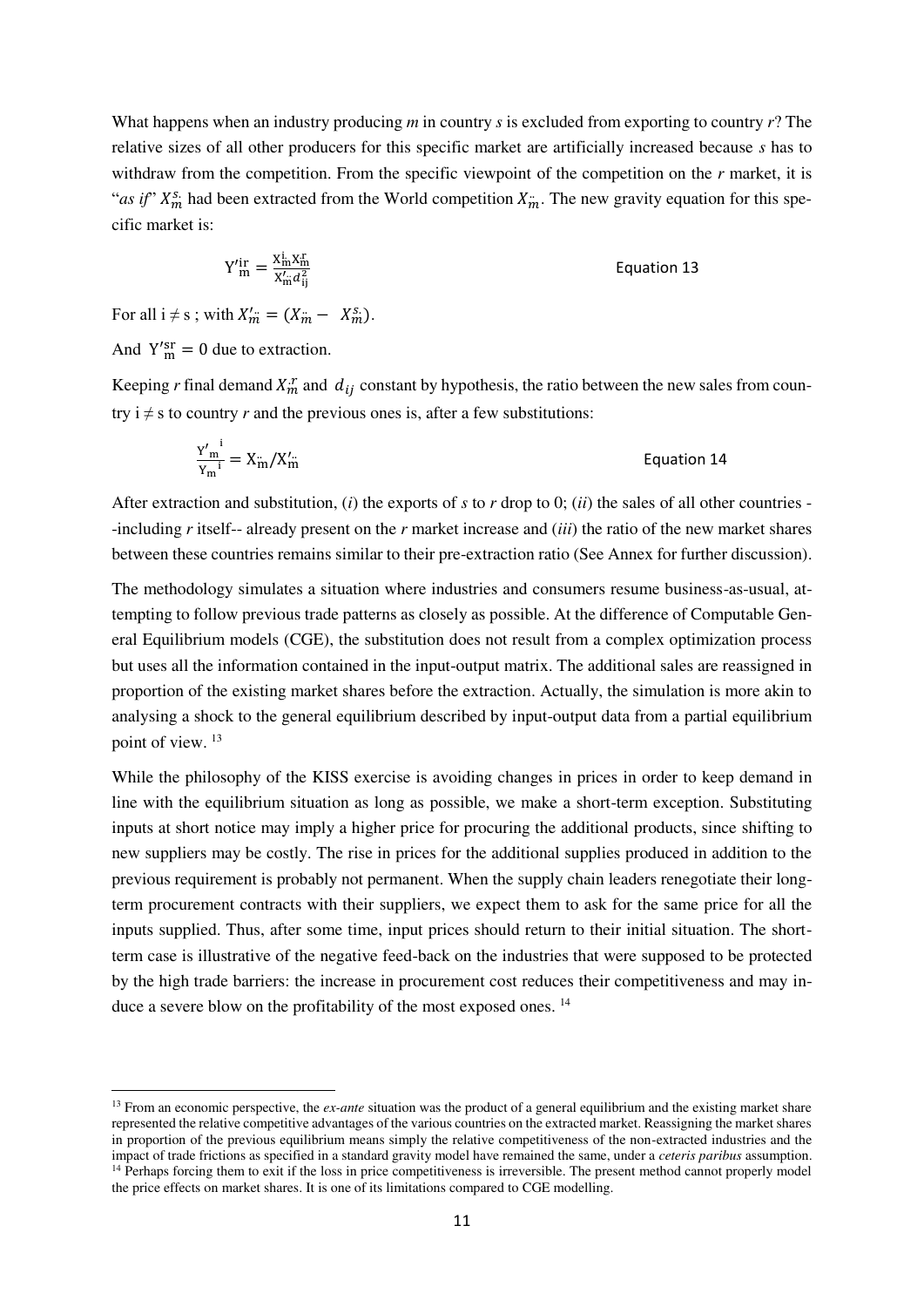This is not the end of the story. The firms affected by the extraction of some of their markets will try to redeploy its production to other markets. This "export restructuring" in the face of trade conflict is known as "deflection" in the trade literature. In order to exclude a situation of dumping that would affect final prices (and demand, which is supposed to remain constant in this phase), we will consider that extracted industries will redeploy the lost output to other markets by marketing more aggressively their products. The previous suppliers will be displaced in proportion of their previous market shares, but prices will not be affected.

It may not be possible for the extracted industry to redeploy all the lost sales to other markets, because its competitors will defend their market share. Thus, redeployment will probably apply to a smaller share of the lost sales. In absence of any additional information on the degree of substitutability of the respective product, we will consider three scenarios. Two of them are extreme solutions: zero or full substitution.

The third is a mixed one where only half of the lost production can be redeployed to other markets. This simple solution is also, from a statistical perspective, the "expected value" of the redeployed share when no prior information is available, as long as the probability distribution of the possible outcomes is symmetric. If, in addition, the distribution is unimodal (a traditional hypothesis in statistics), then the expected value is also the most probable.

These scenarios translate into the following simulation sequence when considering that the trade war between country "A" and "B" is initiated by "A" and affect some industrial product "q":

- 1. The first stage extracts B' exports of the targeted industry to A for intermediate and final goods. This step is similar to traditional extraction without replacement.
- 2. In a second stage, other countries substitute exports of "B" to "A" for both Intermediate and Final Goods but the additional sales of intermediate goods take place at a higher price (the price of final goods remains the same in order to keep Final Demand constant through all the scenarios). The corresponding technical coefficients for the industries in country "A" that have to substitute for the inputs originating from "B" are now larger and the rate of value-added is smaller.<sup>15</sup>
- 3. With the passing of time, the higher procurement cost disappears and the competitors of "B" supply their intermediate products to "A" at the pre-crisis prices. The rate of value-added of the industries in "A" returns to it pre-crisis situation.
- 4. Country "B" aggressively markets its product to third countries in order to compensate for the market losses in "A", without changing the price of its intermediate and final products. There is no change in the volume and structure of final demand. This scenario has two variants:
	- a. Partial substitution: only 50% of the losses can be redeployed. This variant corresponds to the expected value, from a statistical perspective.
	- b. Full substitution: all sales are redeployed, if feasible. <sup>16</sup>

-

<sup>&</sup>lt;sup>15</sup> By construction, the price of the products "m" sold to final consumers do not change: Value Added in the industries "2" need to be reduced in proportion of the higher procurement cost, in order to keep the price of the output unchanged. Here again, we remain in a partial equilibrium approach where only inter-industry trade is affected, other things remaining constant. <sup>16</sup> If the extracted industry is dominant on a given market and its competitors have little market share, it may not be possible to fulfil the redeployment target, even after taking 100% of the competitors' market share.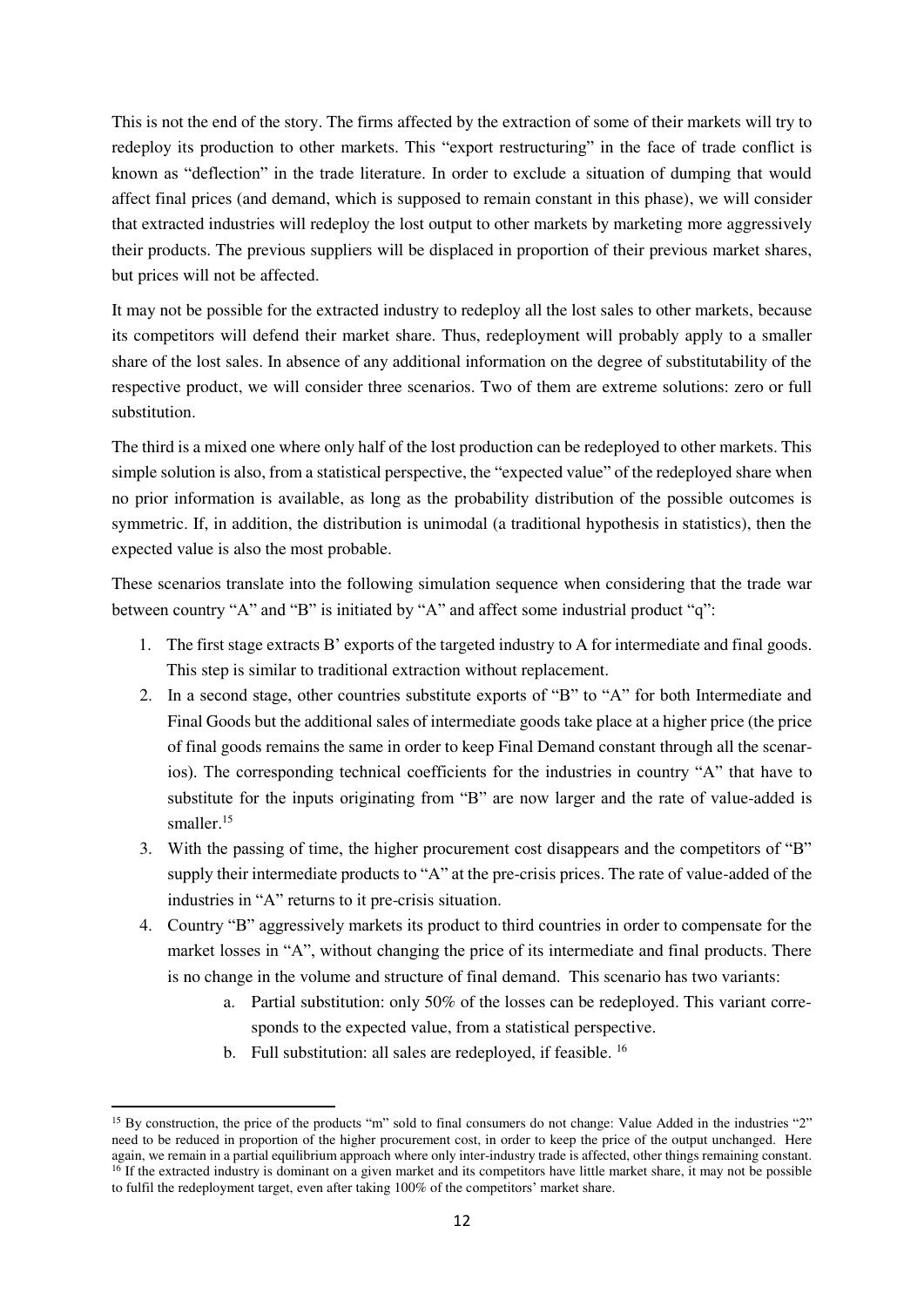Except for the short-run scenario, the simulation does not change the prices nor the rate of valueadded. The substitution does affect the geographical origin of purchases for both intermediate and final products and the monetary value of sectoral trade and value added will be affected in relation to the variations in sales and output. So will be GDP and employment. We mentioned when commenting Table 8 above that the total value of final demand remained constant by construction and only its distribution was affected by the process of extraction-cum-substitution and redeployment. This is obviously an over-simplification as income, measured through the GDP, does not remain constant. But keeping final demand constant has the merit from an exploratory mapping perspective of isolating the trade effects from other considerations. And this mapping was the main objective of our simulation exercise.

Yet, let's go one step further and look at final demand.

5. Final Demand adjusts to changes in GDP. A new vector of Final Demand is calculated applying an income elasticity of 1, meaning that countries' Final Demand varies in direct proportion of the change in their GDP, then the model is re-estimated. The simplifying hypothesis of a constant unitary income-elasticity of demand for all categories of goods and services is consistent to the KISS modelling option. It corresponds no prior information in a Bayesian inference perspective. It is obviously an over-simplification as the income-elasticity of demand varies according to products but also to per capita income levels (the so-called Engel's Law).

The procedure stops here, even if this is only the first stage of an iterative process: in truth, each change in the final demand **Y** does induce a new change in output **X** via the Leontief model in Equation 8, which in turn modifies GDP and final demand, and so on and so forth until a convergence is reached. To keep with our favoured KISS approach, we do not model this convergence and stop at estimating the first step, using the expected scenario corresponding to the mean value of substitution.

The extraction-cum-substitution method is exploratory in nature, it is both its strength and its limitation. As mentioned in footnote 14, our substitutions cannot properly reflect the effects of prices on demand. If the straightforward nature of the methodology allows to progress step by step in the implementation of the model and generate relevant analytical data, there are also limitations in its use.

### 3. Uses and limitations of the method

This heuristic method is purely exploratory. It aims at revealing inter-industrial trade structures that would not be easily identified using standard input-output or network analysis. Needless to say, this level of interactions would be unobservable using official trade statistics.

It provides also information on the systemic implications of the disruption of an industrial supply chain beyond the two countries directly involved. Indeed, redeploying exports of final and intermediate products of a single industrial sector will reverberate through the whole global economy. Domestically, a change affecting a single exporting industry will have ramifications to the whole national economy, even for those sectors that, apparently, were not exposed to external shocks.

These systemic interactions are calculated in a traditional input-output analysis through the Leontief model which gives an idea of the total (direct and indirect) inputs required by a given industry to produce its output. This approach provides an intuitive and computationally tractable way to explore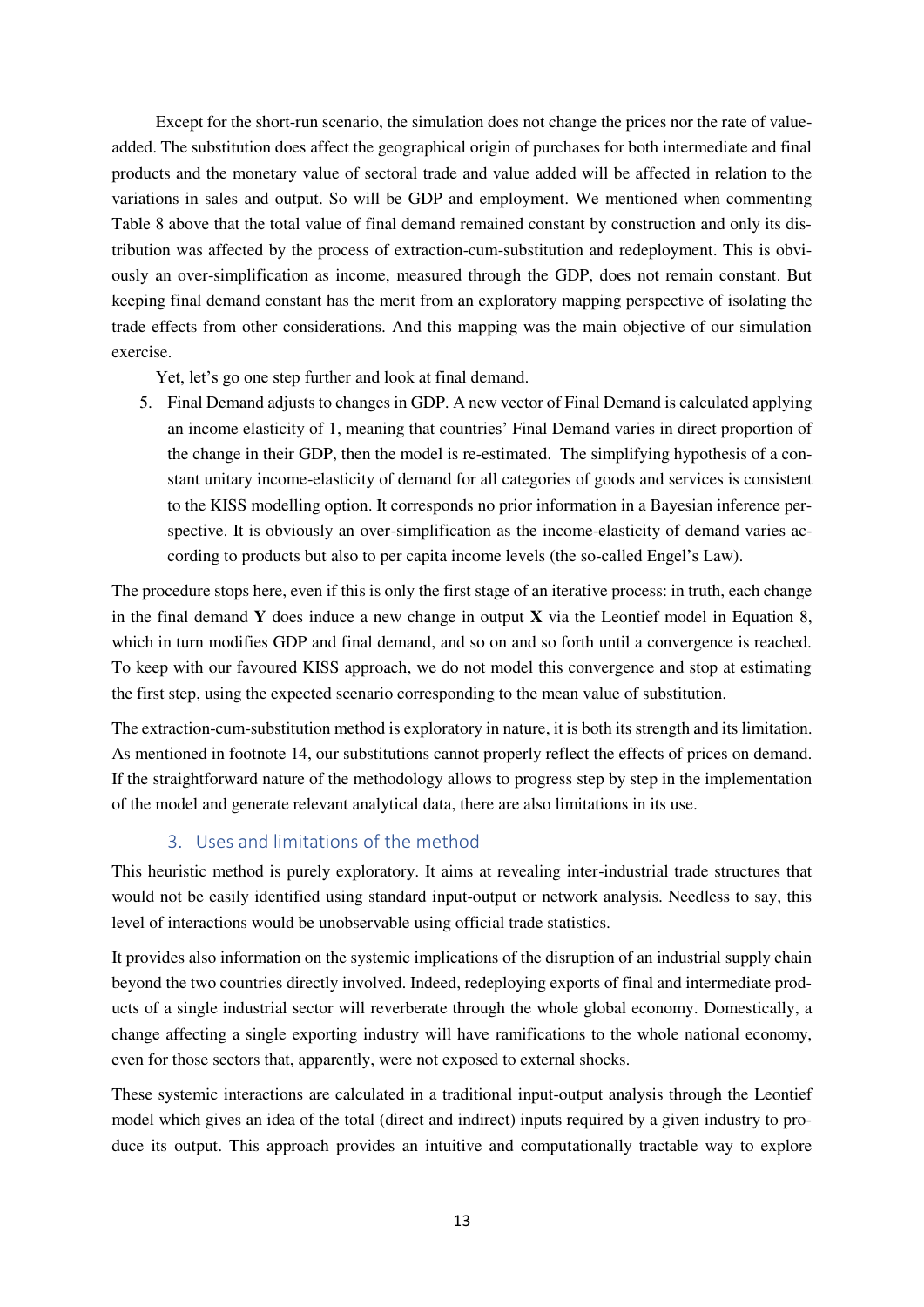alternative scenarios. It goes beyond indirect requirements by quantifying the extent of the struggle for market share that could follow such a disruption.

Finally, the method can be used for more general statistical analysis, besides studying trade conflicts. The way industries in different countries react to extraction then to substitution and redeployment, provides important information on their mode of insertion in the global economy. By running a large set of simulations covering several industries and several "conflictual" pairs of trade partners, it is possible for the analyst to generate a large sample of data that provide a comprehensive and multidimensional set of indicators.

This said, this method has limitations and should not be used for making forecasting or predictions. The main caveats that limit the use of our methodology for economic analysis is the substitutability assumption, on the one hand, and the hypothesis that income and prices remain constant on the other hand. In particular, substitution ignore the gains from trade from the consumers' perspective. Even when looking at the producer side, the surplus (as measured by value-added) is reduced only in the short time. Moreover, the method does not contemplate a situation where the conflict would terminally disrupt an entire supply chain, resulting in the bankruptcy of the firms most dependents of the extracted inputs. As a result, trade disruption in our methodology always results in a net gain for the protectionist country, something that contradicts both theory and practice. For this reason, we strongly recommend to use the method only for what it was developed: measuring the spillover effects on third countries rather than estimating the impact on the two belligerents.

The method is exploratory in nature. At the difference of CGE modelling or other macro and multisectoral models such as Caliendo and Parro (2015), it does not pretend to "predict" an outcome of a bilateral trade conflict on the World Trade Network or measure its welfare effect. The objective is mainly descriptive, to produce a series of "markers" corresponding to extreme or expected points that should help mapping what remain largely unchartered waters: the direct and indirect effects of a bilateral trade war between two economic giants. Actually, the simulation is more akin to analysing the shock from a partial equilibrium approach. In particular, and except for the short-run scenario, the simulation avoids the issue of price elasticity by keeping prices constant.

The approach is an intermediary step towards providing a reasonable estimate of the trade-related economic impacts of a disruptive event on by-standers. It may be seen as a complement to Oosterhaven and Bouwmeester (2016), who follow a similar approach (i.e., fixed technical coefficients, flexible trade coefficients, partial import and export substitution) in a scenario of infrastructure destruction or trade boycott in a hypothetical open, two regions, two industries economy. Their approach focuses on the impacts on the two economies directly involved, while the present one does not pretend providing a prediction on these two cases, but focuses on bystanders and includes trade redeployment.

### 4. Model and simulation results

In order to test the methodology and visualize more clearly the cascading effects of a bilateral trade war on other trade partners, we use a toy model example, based on a very simplified representation of the World economy.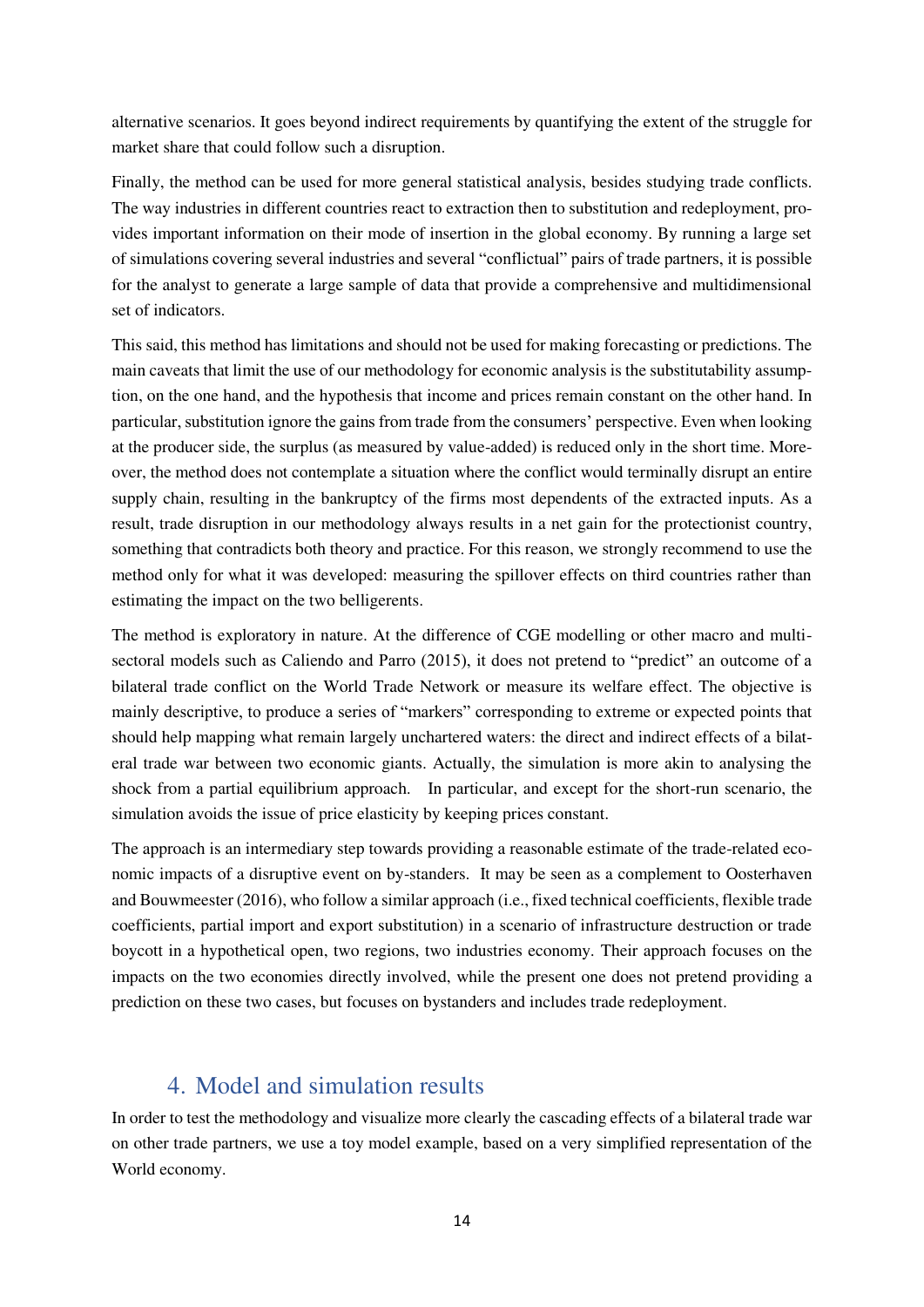### 1. Model starting point

The guiding principles for the designing the Toy Model were as followed: The model must be as simple as possible, yet show the direct and induced impacts of a bilateral trade disruption between two large and inter-connected countries such as China and the USA. The specificities of each country, represented schematically by the structure of their production and trade, should be as schematic –or exaggerated– as possible, in order to clearly identify the different impacts according to each country's specialization in the global value chain.

The Toy Model includes six countries, each economy has three sectors, producing commodities (agriculture, mining, fuels), manufactures and services. Sectors are identified by letters P, M, S. Services are not tradable as final products. Each country has specific GVC comparative advantages:

*Sierra* is a small, services-oriented economy. Sierra is the sole economy in the model that exports services as intermediate products. In the model, Sierra would stand for a small developed or emerging economy relying on financial and business services exports.

*Papa* is mainly exporting commodities, with a reduced manufacturing sector for domestic consumption. In the Toy Model, Papa personifies natural resources-rich developing economies.

*Kilo* and *Echo* are high technology manufacturers. In addition, Echo is a large market for consumption. Here, one may identify Kilo with Japan and Echo with the USA.

*Charly* and *Mike*: Two low and middle technology manufacturers, using their own inputs and processing imported inputs for exports. Mike exports also commodities to Charly as intermediate inputs, but does not import intermediates from Charly. Mike's manufacture supply chain is focused on Echo, Charly's GVCs are more diversified. In a very simple way, we can consider that Charly –a large emerging country– stands for China and Mike –a medium sized emerging country with a sizeable oil sector– stands for Mexico.

Trade conflict is between Charlie and Echo, and affects trade in Manufacture (both intermediate goods such as parts and components, and final goods such as consumer goods, machinery and equipment). Echo initiates the conflict and block all bilateral trade in manufacture from Charlie. The building block for the simulation is the Toy Model input-output matrix, including inter-industry trade, final demand, production and value-added. This matrix is also called the table of direct requirements.

*Table 1 Toy Model: Initial Inter-industry trade, sectoral production and Value-Added in monetary terms* 

| Country            | <b>Sector</b> | <b>Sierra</b><br>P | Sierra<br>М | <b>Sierra</b><br>S | Papa<br>P | Papa<br>м | Papa<br>s | Kilo<br>P | Kilo<br>M | Kilo<br>S | <b>Charlie</b><br>P | <b>Charlie</b><br>м | <b>Charlie</b><br>s | Mike<br>P | Mike<br>M | Mike<br>S | Echo<br>P                | Echo<br>M | Echo |
|--------------------|---------------|--------------------|-------------|--------------------|-----------|-----------|-----------|-----------|-----------|-----------|---------------------|---------------------|---------------------|-----------|-----------|-----------|--------------------------|-----------|------|
|                    |               |                    |             |                    |           |           |           |           |           |           |                     |                     |                     |           |           |           |                          |           | S    |
| <b>Sierra</b>      | P             | 5                  | 5           | 15                 |           |           |           |           |           |           |                     |                     |                     |           |           |           |                          |           |      |
|                    | M             |                    | 10          | 10                 |           |           |           |           |           |           |                     |                     |                     |           |           |           |                          |           |      |
|                    | S             |                    | 5           | 15                 |           |           |           |           | 15        |           |                     | 10                  |                     |           | 5         |           | 10                       | 10        | 15   |
| Papa               | P             |                    |             | 10                 | 50        | 15        | 20        |           | 50        |           |                     | 50                  |                     |           | 20        |           |                          | 50        |      |
|                    | M             |                    |             |                    | 20        | 10        | 10        |           |           |           |                     |                     |                     |           |           |           |                          |           |      |
|                    | S             |                    |             |                    | 20        | 5         | 20        |           |           |           |                     |                     |                     |           |           |           |                          |           |      |
| Kilo               | P             |                    |             |                    |           |           |           | 10        | 10        | 20        |                     |                     |                     |           |           |           |                          |           |      |
|                    | M             |                    |             | 5                  | 20        |           | 10        | 30        | 60        | 30        |                     | 50                  |                     |           |           |           |                          | 30        | 20   |
|                    | s             |                    |             |                    |           |           |           | 10        | 40        | 30        |                     |                     |                     |           |           |           |                          |           |      |
| <b>Charlie</b>     | P             |                    |             |                    |           |           |           |           |           |           | 20                  | 10                  | 30                  |           |           |           |                          |           |      |
|                    | M             |                    |             | 5                  | 10        |           |           |           | 10        | 10        | 20                  | 40                  | 20                  |           |           |           |                          | 10        | 10   |
|                    | S             |                    |             |                    |           |           |           |           |           |           | 15                  | 20                  | 30                  |           |           |           |                          |           |      |
| Mike               | P             |                    |             |                    |           |           |           |           |           |           |                     | 30                  | –                   | 15        | 10        | 20        |                          |           |      |
|                    | M             |                    |             |                    |           |           |           |           |           |           |                     |                     |                     | 20        | 20        | 10        | $\overline{\phantom{a}}$ | 40        | 20   |
|                    | S             |                    |             |                    |           |           |           |           |           |           |                     |                     |                     | 10        | 20        | 30        |                          |           |      |
| Echo               | P             |                    |             |                    |           |           |           |           |           |           |                     |                     |                     |           |           |           | 20                       | 10        | 40   |
|                    | M             |                    |             | 5                  | 20        |           |           |           | 30        | 10        |                     | 30                  |                     |           | 30        |           | 20                       | 60        | 30   |
|                    |               |                    |             |                    |           |           |           |           |           |           |                     |                     |                     |           |           |           | 30                       | 30        | 60   |
| <b>Value Added</b> |               | 20.0               | 25          | 70                 | 165       | 45        | 65        | 50        | 295       | 130       | 70                  | 245                 | 95                  | 60        | 145       | 80        | 90                       | 285       | 225  |
| Output             |               | 35.0               | 45          | 135                | 305       | 80        | 125       | 100       | 510       | 230       | 125                 | 485                 | 175                 | 105       | 250       | 140       | 170                      | 525       | 420  |

Source: Author's elaboration based on a purely hypothetical case for illustration purpose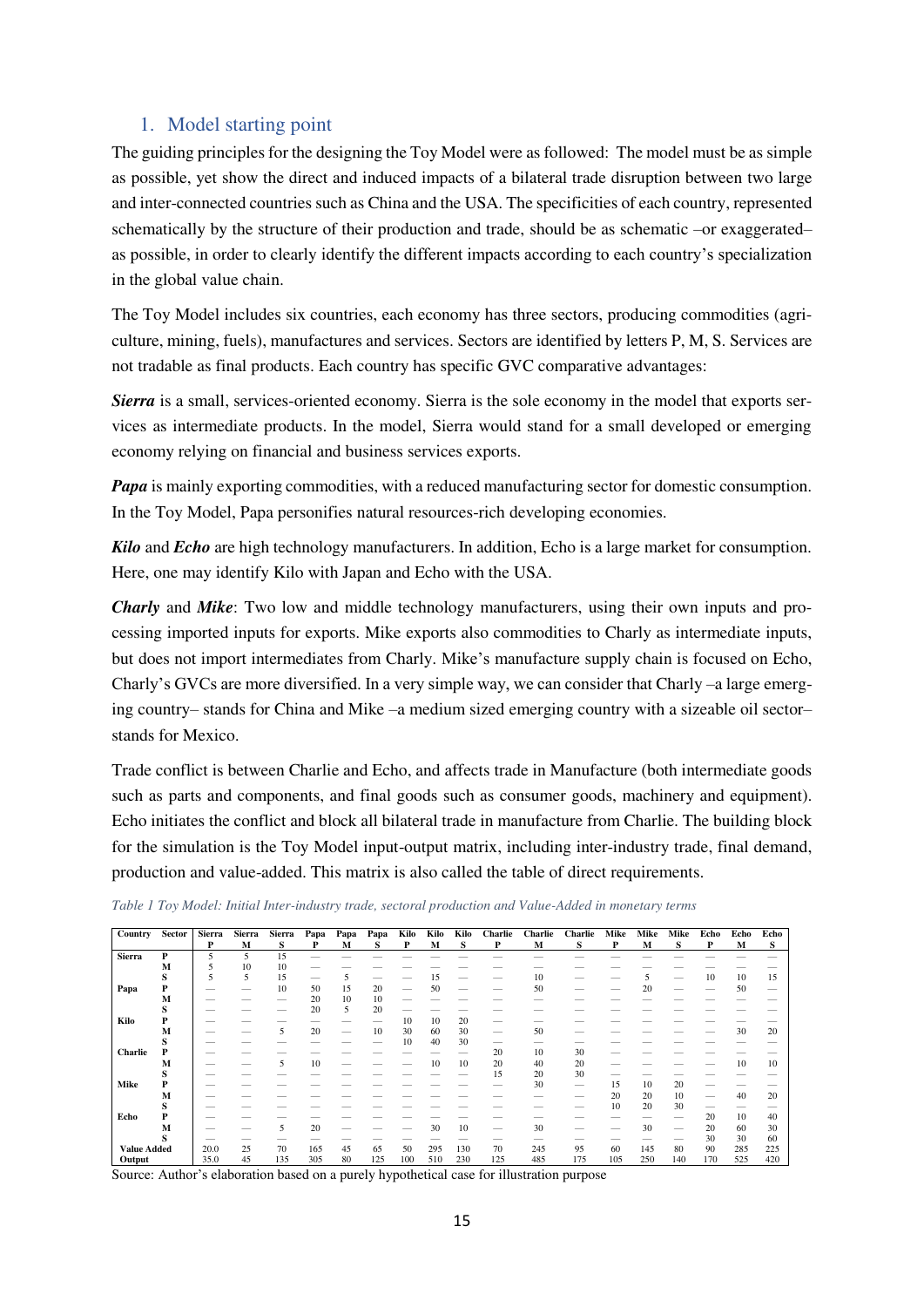In the Toy Model, services are only exported as intermediate by Sierra and primary goods (agriculture, mining, fuels) are exported by Papa and Mike. Manufactures are exported by all other countries. Table 2 shows the matrix of final demand (consumption and investment products) before the trade war. Echo imports more than 50% of its final consumption of Manufacture goods, especially from Charlie and Mike. Note that in this presentation, imports of final products are on the upper extra-diagonal elements.

|                |   |    | <b>Sierra</b> |    |    | Papa |    |    | Kilo |     |    | <b>Charlie</b> |     |    | Mike |    |     | Echo |     |
|----------------|---|----|---------------|----|----|------|----|----|------|-----|----|----------------|-----|----|------|----|-----|------|-----|
|                |   | P  | М             | S  | P  | М    | S  | P  | M    | S   | P  | м              | S   | P  | М    | S  | P   | М    | S   |
| <b>Sierra</b>  | P | 10 |               |    |    |      |    |    |      |     |    |                |     |    |      |    |     |      |     |
| <b>Sierra</b>  | М |    | 20            |    |    |      |    |    |      |     |    |                |     |    |      |    |     |      |     |
| <b>Sierra</b>  | S |    |               | 40 |    |      |    |    |      |     |    |                |     |    |      |    |     |      |     |
| Papa           | P |    |               |    | 40 |      |    |    |      |     |    |                |     |    |      |    |     |      |     |
| Papa           | M |    |               |    |    | 40   |    |    |      |     |    |                |     |    |      |    |     |      |     |
| Papa           | S |    |               |    |    |      | 80 |    |      |     |    |                |     |    |      |    |     |      |     |
| Kilo           | P |    |               |    |    |      |    | 60 |      |     |    |                |     |    |      |    |     |      |     |
| Kilo           | M |    | 15            |    |    | 20   |    |    | 150  |     |    | 40             |     |    | 20   |    |     | 10   |     |
| Kilo           | S |    |               |    |    |      |    |    |      | 150 |    |                |     |    |      |    |     |      |     |
| <b>Charlie</b> | P |    |               |    |    |      |    |    |      |     | 65 |                |     |    |      |    |     |      |     |
| Charlie        | M |    | 10            |    |    | 40   |    |    | 40   |     |    | 150            |     |    | 40   |    |     | 70   |     |
| Charlie        | S |    |               |    |    |      |    |    |      |     |    |                | 110 |    |      |    |     |      |     |
| Mike           | P |    |               |    |    |      |    |    |      |     |    |                |     | 30 |      |    |     |      |     |
| Mike           | М |    |               |    |    |      |    |    | 10   |     |    | 10             |     |    | 70   |    |     | 50   |     |
| Mike           | S |    |               |    |    |      |    |    |      |     |    |                |     |    |      | 80 |     |      |     |
| Echo           | P |    |               |    |    |      |    |    |      |     |    |                |     |    |      |    | 100 |      |     |
| Echo           | М |    | 10            |    |    | 30   |    |    | 50   |     |    | 30             |     |    | 20   |    |     | 150  |     |
| Echo           | S |    |               |    |    |      |    |    |      |     |    |                |     |    |      |    |     |      | 300 |

*Table 2 Toy Model: Final demand in the initial situation* 

Source: Author's elaboration

At macro-level, the industrial interactions are measured by the Leontief matrix, net of the final output  $[(I-A)^{-1} - I]$  which gives the total inter-industrial requirements needed to produce one unit of industrial output when all direct and indirect interactions have taken place. The input-output matrix in Table 1 provided a view of the direct requirements to produce one unit of output for each sector of activity.

To understand the difference between direct and total requirements, let's take an example. In order to produce one unit of manufacture, Papa's industry purchased 0.25 from Papa commodity. Charlie's industries were more efficient in the use of commodities and required only half this amount (0.12). But this is not the end of the process, because Papa's primary sector had to purchase additional inputs in order to produce the additional products required by its manufacturing clients. For one additional unit of commodity produced, Papa primary sector needs to purchase 0.07 manufacturing inputs from its own industry and from Echo and Kilo manufacture. In order to produce this additional 0.07, these manufacture sector will need to purchase additional inputs from other industries, domestic or foreign). And so on and so forth. The sum of all these additional requirements can be calculated using the Leontief model, to obtain the table of total requirements (Table 3). It is obtained multiplying each column of the Leontief matrix net of final output by the output of the corresponding industry.

There are two main important differences between direct and indirect requirements (Table 1 and Table 3, respectively). First, the total requirements are much larger than the direct ones. While Charlie\_M firms purchased 240 million of inputs to produce 485 of output, the total requirement induced by this production amounts to 438 million, 83% more than directly required by Charlie\_M industry. The ratio Total Requirements/Direct Requirements varies from 1.75 to 1.85 when considering all industries in our simple model. This is linked to the multiplicator effect of the Leontief model: as long as there is a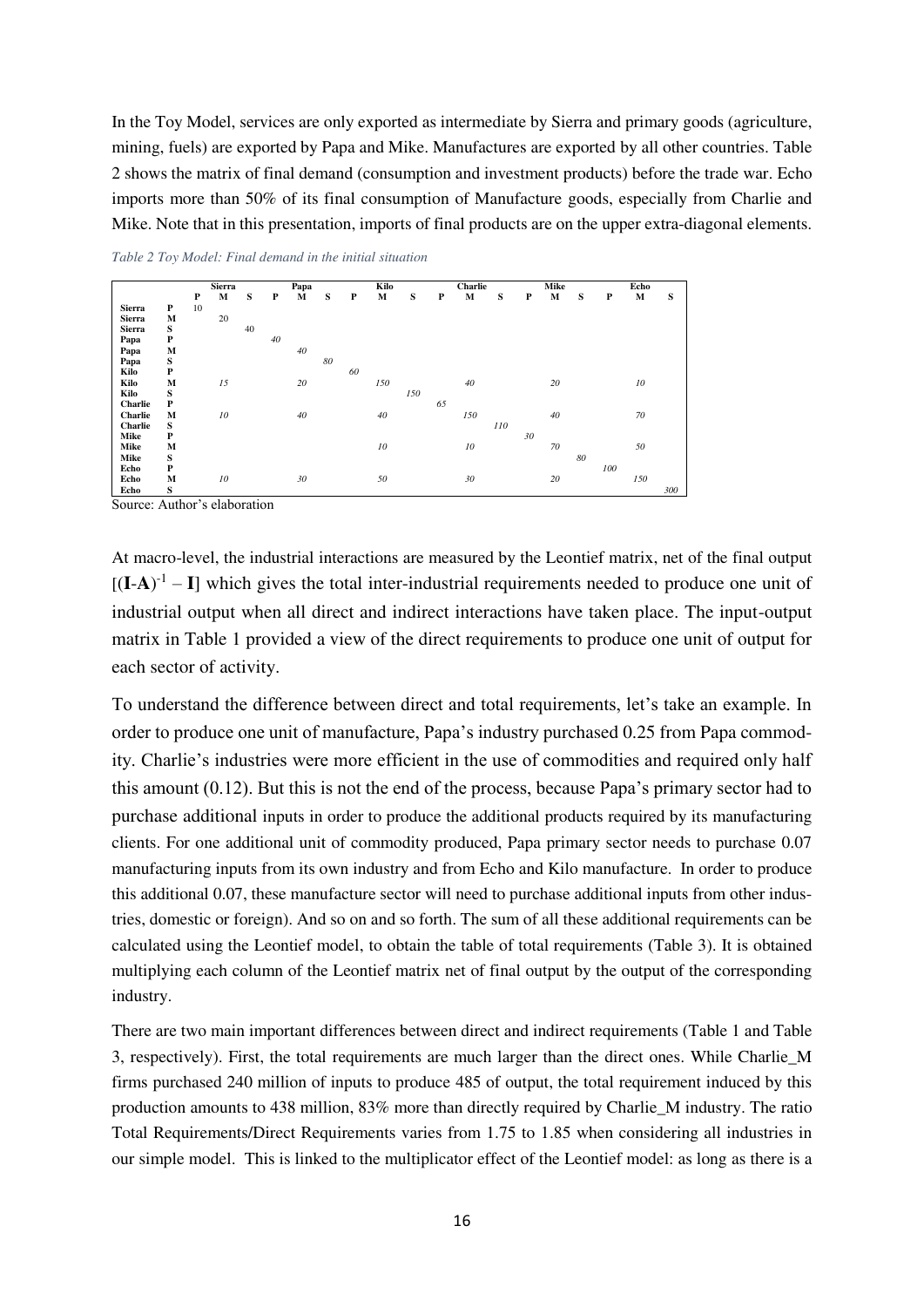sufficient productive capacity, each unit of additional demand will generate a higher level of total production in all the industries that are involved directly or indirectly with the production process.

The second implication is more directly related to the economics of trade in value-added. When we look at total requirements, we see that some products that are non-tradable and are not directly internationally exchanged, such as the services in our Toy Model, become part of total requirements. For example, Charlie M manufacture production indirectly induces some 7 million of additional services activity in Papa and Kilo, 6 in Mike and 4 in Echo; yet these countries did not export any services at all, at least directly. Because of the existence of these intangible international trade flows, the analysis of the macro effects is much richer and also more complex than what was perceived at micro level.

*Table 3 Toy Model: Table of total requirements by industry* 

|                | Si-  | Si-  | Si-   |       |       |       |      |       |       |       |       |       |      |       |       |       |       |       |
|----------------|------|------|-------|-------|-------|-------|------|-------|-------|-------|-------|-------|------|-------|-------|-------|-------|-------|
| Total require- | erra | erra | erra  | Papa  | Papa_ | Papa  | Kilo | Kilo  | Kilo  | Char- | Char- | Char- | Mike | Mike  | Mike  | Echo  | Echo  | Echo  |
| ments          | P    | м    | s     | P     | М     | s     | P    | М     | s     | lie P | lie M | lie S | P    | м     | S     | P     | М     | S     |
| Sierra P       | 8.0  | 9.0  | 23.1  | 0.7   | 1.0   | 0.3   | 0.2  | 3.4   | 0.4   | 0.1   | 2.6   | 0.2   | 0.1  | 1.2   | 0.1   | 2.4   | 3.1   | 4.2   |
| Sierra M       | 8.7  | 15.4 | 19.4  | 0.6   | 0.9   | 0.2   | 0.2  | 2.9   | 0.3   | 0.1   | 2.2   | 0.1   | 0.1  | 1.0   | 0.1   | 2.0   | 2.6   | 3.5   |
| Sierra S       | 8.0  | 9.0  | 23.9  | 5.0   | 7.1   | 2.0   | 1.7  | 23.5  | 2.9   | 1.0   | 18.0  | 1.2   | 0.8  | 8.2   | 0.6   | 16.6  | 21.1  | 28.8  |
| Papa_P         | 0.9  | 1.0  | 18.0  | 84.2  | 24.3  | 36.0  | 6.1  | 85.3  | 11.2  | 4.9   | 87.9  | 5.8   | 3.5  | 34.8  | 2.6   | 7.0   | 89.6  | 19.5  |
| Papa_M         | 0.1  | 0.1  | 1.5   | 32.2  | 14.1  | 16.7  | 0.5  | 7.1   | 0.9   | 0.4   | 7.3   | 0.5   | 0.3  | 2.9   | 0.2   | 0.6   | 7.4   | 1.6   |
| Papa_S         | 0.1  | 0.1  | 1.5   | 32.8  | 8.9   | 27.9  | 0.5  | 7.2   | 0.9   | 0.4   | 7.4   | 0.5   | 0.3  | 2.9   | 0.2   | 0.6   | 7.5   | 1.6   |
| Kilo_P         | 0.0  | 0.0  | 0.3   | 1.1   | 0.1   | 0.5   | 13.7 | 18.7  | 27.5  | 0.1   | 2.4   | 0.2   | 0.0  | 0.2   | 0.0   | 0.2   | 1.7   | 1.1   |
| Kilo_M         | 0.5  | 0.6  | 9.9   | 37.2  | 3.3   | 17.6  | 42.3 | 96.9  | 53.8  | 4.3   | 76.9  | 5.1   | 0.7  | 6.6   | 0.5   | 6.2   | 54.4  | 36.8  |
| Kilo_S         | 0.0  | 0.1  | 0.9   | 3.5   | 0.3   | 1.6   | 16.9 | 56.9  | 42.5  | 0.4   | 7.2   | 0.5   | 0.1  | 0.6   | 0.0   | 0.6   | 5.1   | 3.5   |
| Charlie P      | 0.0  | 0.0  | 0.3   | 0.6   | 0.0   | 0.1   | 0.1  | 0.8   | 0.5   | 29.4  | 19.4  | 45.7  | 0.0  | 0.1   | 0.0   | 0.1   | 0.7   | 0.6   |
| Charlie_M      | 0.4  | 0.4  | 7.6   | 16.0  | 1.3   | 1.9   | 2.1  | 21.1  | 15.2  | 30.3  | 57.7  | 35.8  | 0.3  | 2.7   | 0.2   | 2.9   | 19.7  | 17.4  |
| Charlie S      | 0.0  | 0.0  | 0.4   | 0.9   | 0.1   | 0.1   | 0.1  | l.2   | 0.8   | 23.9  | 29.8  | 44.6  | 0.0  | 0.2   | 0.0   | 0.2   | 1.1   | 1.0   |
| Mike_P         | 0.0  | 0.0  | 0.6   | 1.4   | 0.1   | 0.2   | 0.2  | 1.9   | 1.2   | 2.3   | 40.9  | 2.7   | 21.9 | 18.5  | 31.7  | 0.5   | 5.0   | 3.4   |
| Mike M         | 0.0  | 0.1  | 1.0   | 3.2   | 0.2   | 0.4   | 0.4  | 5.0   | 2.0   | 0.8   | 13.5  | 0.9   | 28.0 | 31.6  | 21.1  | 5.1   | 55.1  | 32.0  |
| Mike_S         | 0.0  | 0.0  | 0.2   | 0.5   | 0.0   | 0.1   | 0.1  | 0.7   | 0.4   | 0.4   | 6.3   | 0.4   | 18.2 | 30.9  | 44.2  | 0.6   | 6.2   | 3.7   |
| Echo_P         | 0.0  | 0.0  | 0.3   | 1.0   | 0.1   | 0.1   | 0.1  | 1.6   | 0.6   | 0.1   | 1.6   | 0.1   | 0.1  | 1.2   | 0.1   | 28.0  | 18.2  | 55.8  |
| Echo_M         | 0.5  | 0.5  | 9.4   | 33.6  | 2.5   | 4.2   | 4.4  | 53.1  | 19.4  | 3.0   | 53.0  | 3.5   | 4.2  | 42.1  | 3.2   | 32.3  | 94.0  | 59.0  |
| Echo_S         | 0.0  | 0.0  | 0.7   | 2.4   | 0.2   | 0.3   | 0.3  | 3.9   | 1.4   | 0.2   | 3.9   | 0.3   | 0.3  | 3.1   | 0.2   | 42.9  | 45.0  | 85.4  |
| Sum:           | 27.4 | 36.4 | 119.0 | 256.9 | 64.5  | 110.2 | 89.9 | 391.0 | 182.1 | 102.1 | 438.0 | 147.9 | 78.9 | 188.9 | 105.1 | 148.6 | 437.6 | 358.9 |

Source: Author's elaboration

Applying the Leontief decomposition of GVC trade is closely related to the table of total requirements, but instead of indicating the gross value of production, it indicates the origin of the value-added. Applied to exports, it shows the contribution of all trade partners in the value of the products exported by a given industry. Table 4 shows the results obtained for Charlie's gross exports of manufacture, totalling 255 million (55 of intermediate goods and 200 of final products).

*Table 4 Global Value Chain Decomposition: Value Added embodied in Charlie's Manufacturing Exports, by country/sector of origin* 

| <b>Source_Country</b> | Source_Industry VA in Exp. |       | Percent. |
|-----------------------|----------------------------|-------|----------|
| Sierra                | P                          | 0.8   | $0.3\%$  |
| Sierra                | М                          | 0.6   | 0.3%     |
| Sierra                | S                          | 4.9   | 1.9%     |
| Papa                  | P                          | 25.0  | 9.8%     |
| Papa                  | М                          | 2.1   | 0.8%     |
| Papa                  | S                          | 2.0   | 0.8%     |
| Kilo                  | P                          | 0.6   | 0.2%     |
| Kilo                  | М                          | 23.4  | 9.2%     |
| Kilo                  | S                          | 2.1   | 0.8%     |
| Charlie               | P                          | 5.7   | 2.2%     |
| Charlie               | M                          | 144.2 | 56.5%    |
| Charlie               | S                          | 8.5   | 3.3%     |
| Mike                  | P                          | 12.3  | 4.8%     |
| Mike                  | М                          | 4.1   | 1.6%     |
| Mike                  | S                          | 1.9   | 0.7%     |
| Echo                  | P                          | 0.4   | 0.2%     |
| Echo                  | М                          | 15.1  | 5.9%     |
| Echo                  | S                          | 1.1   | 0.4%     |
| Total                 |                            | 255.0 | 100.0%   |

Source: Elaborated using R package Decompr (Quast and Kummritz, 2015)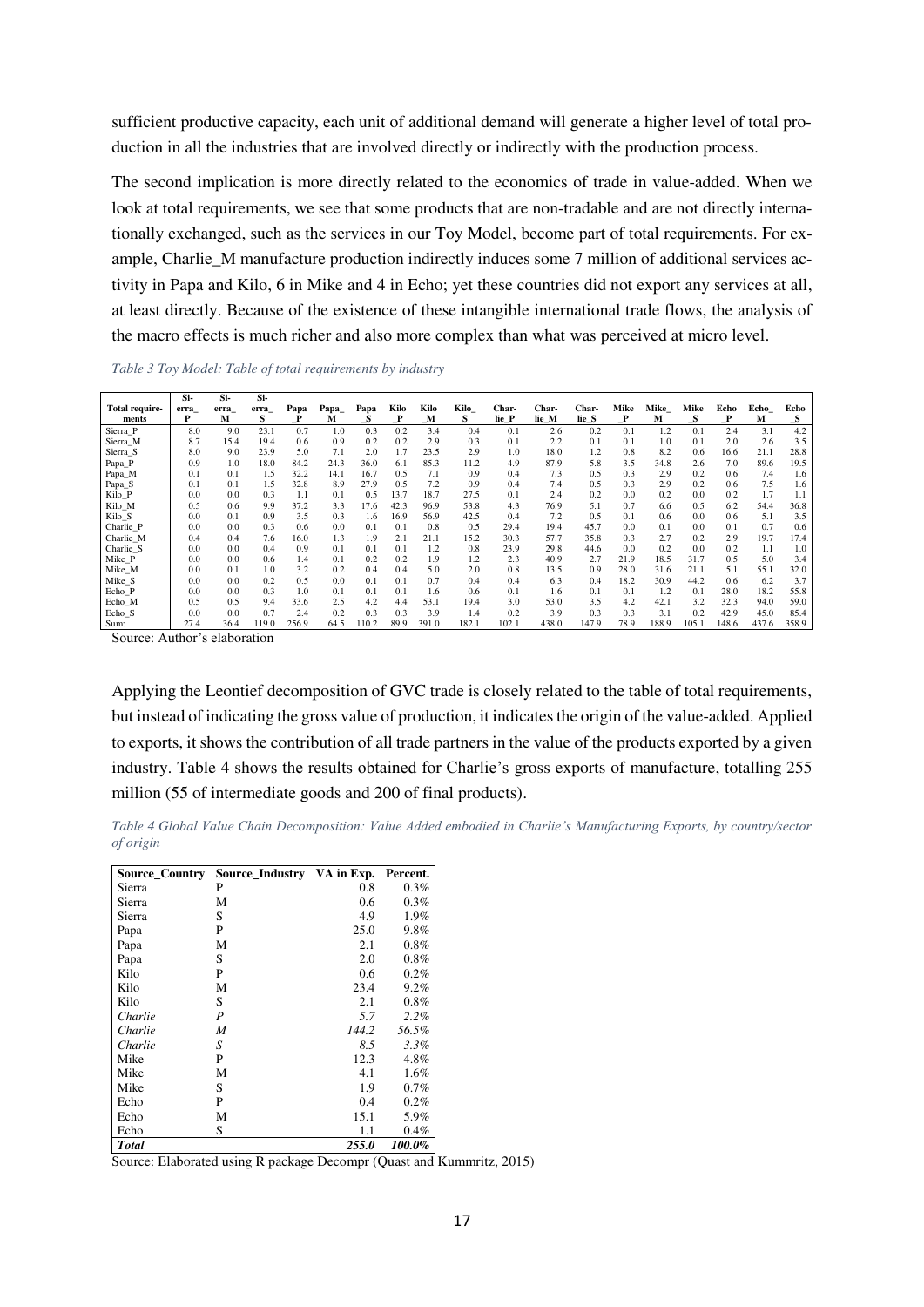10% of the exported value originates from Papa's primary sector value-added. In second position of the foreign contributors, Echo's manufacture contribution is close to 6%. We see that Mike's contribution is also at 5% for its commodity sector, but the contribution of its manufacture sector is above 1.5% despite not exporting anything to Charlie: its contribution is indirect, through the exports of parts and components to Echo's manufacturing sector, which in turn exports to Charlie. One can check that the sum of the contribution is 100%: the total exported value is fully split between the various countries and sectors that contributed in the value chain.

Wang, Wei and Zhu (2013) further decompose the value added into several sub-components. Table 5 presents the WWZ decomposition by importing countries, showing the source industry and the use country (when the exporting and importing sectors are the same, the value is 0). Note that the value added is the domestic aggregate and not only the value created by the exporting industry itself. In the present case, Charlie's manufacture exports also domestic value-added from the primary and the services sectors

WWZ decomposition is rather complex (see Figure 4) and it is not the place here to go much into details; we refer the readers to Wang, Wei and Zhu (2013) and Quast and Kummritz (2015). For example, DVA\_FIN represents the domestic VA embodied in exports of final product. Those products are consumed (absorbed) in the importing country and do not continue participating in a value chain. DVA\_INT is the VA embodied in intermediate goods that will be further processed as final goods and absorbed by the importer. DVA\_INTrex correspond to the exported domestic value-added that is reprocessed by the importing country and re-exported to third countries as intermediate goods. DVA\_INTrex is further split into three categories according to its use by the second importer.



*Figure 4 WWZ Decomposition of Domestic Value-Added embodied in Gross Exports*

Source: to Wang, Wei and Zhu (2013)

RDV concerns the domestic value added that returns to the exporter, embodied in imports of final or in intermediate goods. Other terms —not included in Figure 4 which deals only with the domestic valueadded content of gross exports— correspond to other concepts: MVA is the foreign value-added embodied in the exports and sourced from the importing country, OVA is the foreign value-added embodied sourced from all other countries. MVA and OVA are further split according to their use for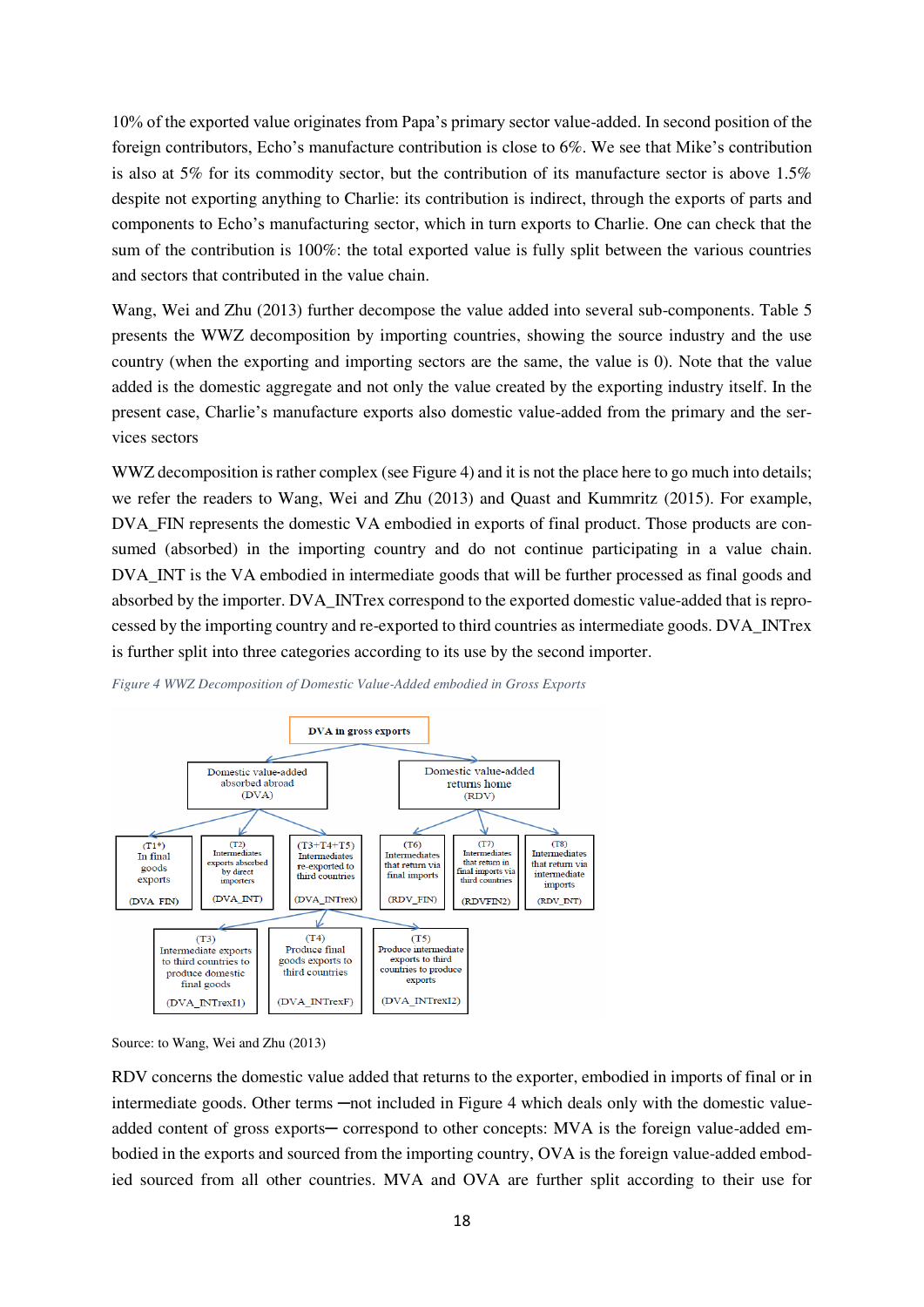intermediate of final goods. DDC, ODC and MDC capture double counting, a statistical issue happening when trade takes place within GVCs. Because pure double counting of foreign value-added in a country's exports can only occur when there is back and forth trade of intermediate goods, it is also an indirect indicator of the deepening of GVC trade (Wang, Wei and Zhu, 2013).

| Country<br>Exporting | Country<br>Importing | <b>NETVAO</b> | DVA_INT | DVA_INTrex | RDV_INT | RDV_FIN | RDV_FIN2 | <b>OVA_FIN</b> | MVA_FIN | <b>DVA_INT</b> | NVA_INT | <b>DDC_FIN</b> | <b>DDC_INT</b> | $_{\rm 50}^{\circ}$ | MDC |
|----------------------|----------------------|---------------|---------|------------|---------|---------|----------|----------------|---------|----------------|---------|----------------|----------------|---------------------|-----|
| Charlie              | Sierra               | 6.2           | 1.2     | 1.5        | 0.2     | 0.0     | 0.1      | 3.5            | 0.2     | 0.7            | 0.0     | 0.2            | 0.0            | 1.1                 | 0.1 |
| Charlie              | Papa                 | 24.8          | 1.7     | 2.7        | 0.7     | 0.0     | 0.3      | 10.6           | 4.6     | 0.7            | 0.3     | 0.7            | 0.1            | 1.9                 | 0.8 |
| Charlie              | Kilo                 | 24.8          | 8.3     | 2.3        | 0.4     | 0.7     | 0.0      | 11.1           | 4.1     | 3.7            | 1.4     | 0.5            | 0.2            | 1.8                 | 0.7 |
| Charlie              | Mike                 | 24.8          | 0.0     | 0.0        | 0.0     | 0.0     | 0.0      | 12.3           | 2.9     | 0.0            | 0.0     | 0.0            | 0.0            | 0.0                 | 0.0 |
| Charlie              | Echo                 | 43.5          | 8.6     | 2.6        | 0.3     | 0.5     | 0.1      | 22.0           | 4.6     | 4.3            | 0.9     | 0.3            | 0.2            | 2.0                 | 0.4 |
| Kilo                 | Sierra               | 11.5          | 1.5     | 1.8        | 0.3     | 0.0     | 0.1      | 3.0            | 0.5     | 0.4            | 0.1     | 0.1            | 0.1            | 0.6                 | 0.1 |
| Kilo                 | Papa                 | 15.4          | 10.7    | 8.0        | 2.0     | 0.0     | 0.9      | 2.5            | 2.1     | 1.7            | 1.5     | 1.0            | 0.5            | 2.0                 | 1.7 |
| Kilo                 | Charlie              | 30.8          | 16.0    | 16.3       | 1.3     | 3.5     | 0.2      | 8.3            | 0.9     | 4.3            | 0.5     | 0.3            | 0.9            | 6.0                 | 0.7 |
| Kilo                 | Mike                 | 15.4          | 0.0     | 0.0        | 0.0     | 0.0     | 0.0      | 4.4            | 0.2     | 0.0            | 0.0     | 0.0            | 0.0            | 0.0                 | 0.0 |
| Kilo                 | Echo                 | 7.7           | 24.5    | 8.2        | 1.4     | 2.7     | 0.3      | 1.7            | 0.6     | 5.3            | 2.0     | 0.5            | 0.9            | 3.1                 | 1.1 |

*Table 5 Global Value Chain WWZ Decomposition of Value Added embodied in Kilo and Charlie's Manufacturing Exports* 

Source: Elaborated using R package Decompr (Quast and Kummritz, 2015)

The WWZ decomposition will be useful for interpreting the results of the trade simulations, as it provides interesting information on the GVC specialization of each country. For example, Charlie's manufacture is more downstream than Kilo's, if one looks at the use of the respective products: Most of Charlie's exports of manufacture to Kilo are used to satisfy its domestic final demand (DVA\_FIN), while Charlie uses Kilo manufacture more as intermediate inputs, either for domestic consumption (DVA\_INT) or for re-exports (DVA-INTrex).

### 2. First and second rounds of the trade conflict

The trade war between Charly and Echo affects manufacture goods and is initiated by Echo. Charlies' manufacturing exports to Echo are boycotted (extracted) for both intermediate and final goods. This first stage of the trade conflict can be split into two rounds, separating short run and long run effects.

• Short term: Other countries, including Echo's manufacture itself, substitute Charlies exports to Echo for both Intermediate and Final Goods. But in the short run effects, some of Charlie s' intermediates goods are not easily substitutable and will have to be procured by Echo at a higher cost. This situation arises because, for example, Non-Charlie suppliers of this type of products will seize the opportunity to increase their mark-up margin, or will have to increase production above their normal capacity, paying additional production cost. This impact to Echo is limited to intermediate goods only, and there is no change in the price of Final Demand products. Inour example, the additional inputs sourced from domestic and foreign suppliers required by Echo are arbitrarily set to be 30% more expensive than the purchases established through previous arrangements. Suppliers to Echo benefit from the higher price of the additional production required to substitute Charlies exports of intermediate goods to Echo. Echo' s products will be more expensive or its industry will have to reduce its mark-up to remain competitive. If this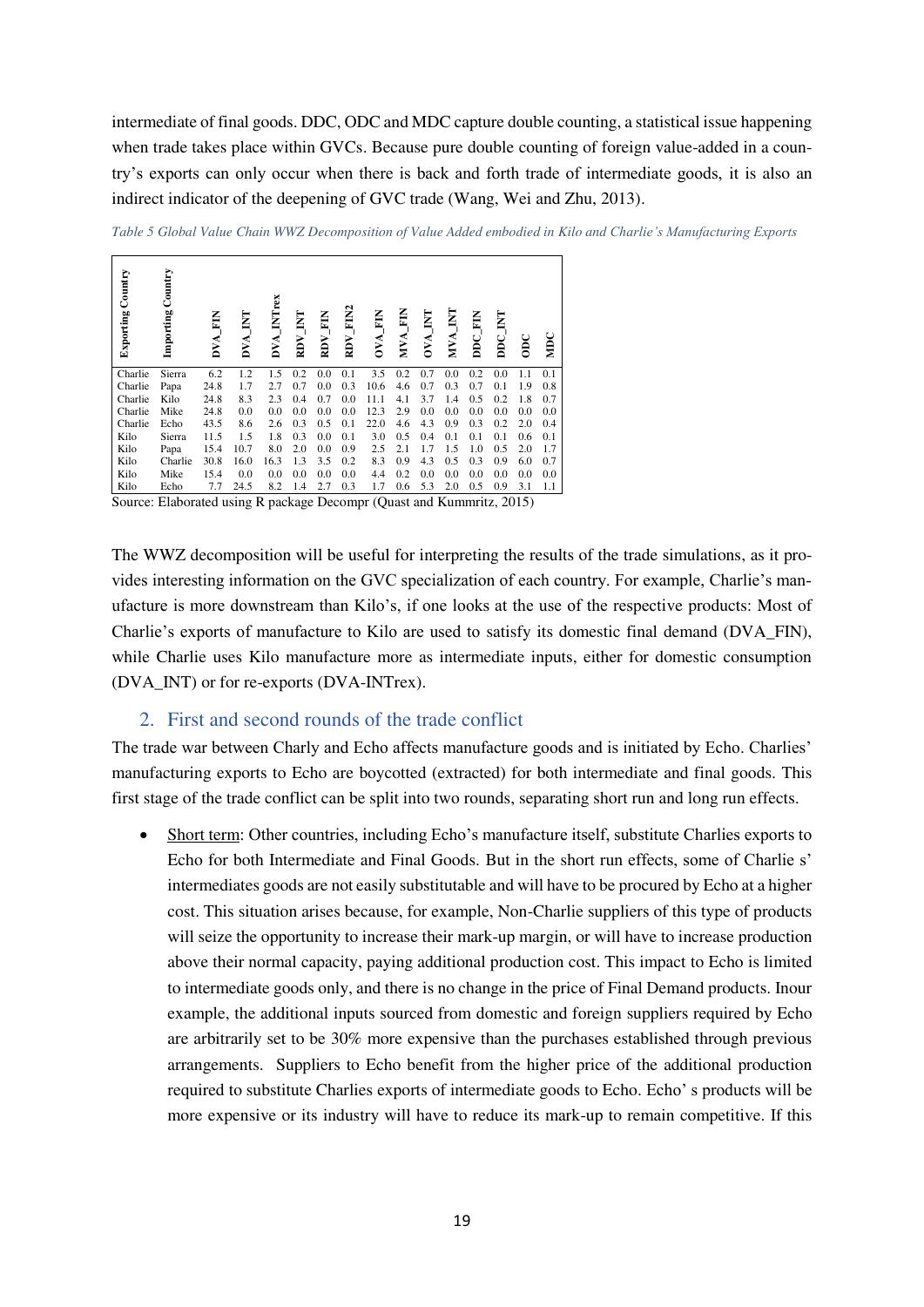short-term effect extends to the medium-term, Echo's industry may have to exit because it is deprived of competitively-priced intermediate inputs, a situation depicted in Figure 2, above.<sup>17</sup>

• Long term: With the passing of time, supply adjusts to demand and the additional mark-up and production costs disappear. The substitution of Charlie's sales of intermediate products is done at pre-crisis prices.

Table 6 shows the impact on direct and indirect exports of manufacture value-added to Echo, before and after Echo blocked manufacture imports from Charlie. In the first round, Charlie's exports of manufacture VA to Echo falls by 94%.

Note that if direct exports were blocked ('extracted'), Charlie's manufacture Value-Added would still be indirectly purchased by Echo when it is embodied into third countries intermediate and final products. Echo's sales on its own market increase a lot (by 33.4 million, an increase of 24%), but the major relative gains are registered by Mike's manufacturing sector, which jump almost 30% in the short term, due to the combined effect of an increase in demand (both final and intermediate) and in the price of intermediates. 18 When prices return to their long-term value, the relative gains of all Echo's trade partners are slightly reduced, except for Echo's manufacture, which benefits from the price reduction on the substituted inputs to recuperate its initial rate of value-added.

*Table 6: First round of the trade war: demand of manufacture value-added by the protected market by origin* 

|           |                | In monetary value |       | <b>Index Initial=100</b> |       |  |  |
|-----------|----------------|-------------------|-------|--------------------------|-------|--|--|
|           | <b>Initial</b> | <b>Short</b>      | Long  | <b>Short</b>             | Long  |  |  |
| Sierra M  | 2.8            | 2.8               | 2.8   | 100.8                    | 100.4 |  |  |
| Papa_M    | 3.0            | 3.0               | 2.9   | 98.7                     | 97.5  |  |  |
| Kilo M    | 40.4           | 42.4              | 41.4  | 105.0                    | 102.5 |  |  |
| Charlie M | 50.0           | 3.0               | 3.0   | 6.0                      | 5.9   |  |  |
| Mike M    | 58.0           | 75.1              | 74.0  | 129.5                    | 127.6 |  |  |
| Echo M    | 138.5          | 171.9             | 172.2 | 124.1                    | 124.4 |  |  |

Note: for the short-term case, Echo pays 30% more for the additional intermediate inputs needed to substitute Charlie's ones.

#### Table 7 provides information on the overall effect of the sectoral impacts presented above.

| Table 7: First round of the trade war: sectoral value-added of the manufacturing sector |  |  |
|-----------------------------------------------------------------------------------------|--|--|
|-----------------------------------------------------------------------------------------|--|--|

|           |                | In monetary value | <b>Index Initial=100</b> |                |              |       |  |  |
|-----------|----------------|-------------------|--------------------------|----------------|--------------|-------|--|--|
|           | <b>Initial</b> | <b>Short</b>      | Long                     | <i>Initial</i> | <b>Short</b> | Long  |  |  |
| Sierra M  | 25.0           | 25.0              | 25.0                     | 100.0          | 100.1        | 100.0 |  |  |
| Papa_M    | 45.0           | 45.0              | 44.9                     | 100.0          | 99.9         | 99.8  |  |  |
| Kilo M    | 295.0          | 298.0             | 296.6                    | 100.0          | 101.0        | 100.5 |  |  |
| Charlie M | 245.0          | 194.9             | 194.8                    | 100.0          | 79.5         | 79.5  |  |  |
| Mike M    | 145.0          | 163.7             | 162.2                    | 100.0          | 112.9        | 111.9 |  |  |
| Echo M    | 285.0          | 319.0             | 320.3                    | 100.0          | 111.9        | 112.4 |  |  |

Note: see Table 6

-

<sup>&</sup>lt;sup>17</sup> In truth, the simulation does not look at the market losses that would be caused by this loss of price competitiveness and our model assumes that Echo's firms adjust their mark-up to keep their output price competitive. In order to include this price effect, the model would need to take into consideration input price elasticities. Doing so would add complexity to a model we wished to keep as simple as possible. Such price effects would be better treated in a general equilibrium context.

<sup>&</sup>lt;sup>18</sup> In truth, Charlie's indirect sales should not have indirectly benefited from the increase in the price of substituted inputs. But the impact is very small and disappears in the long term.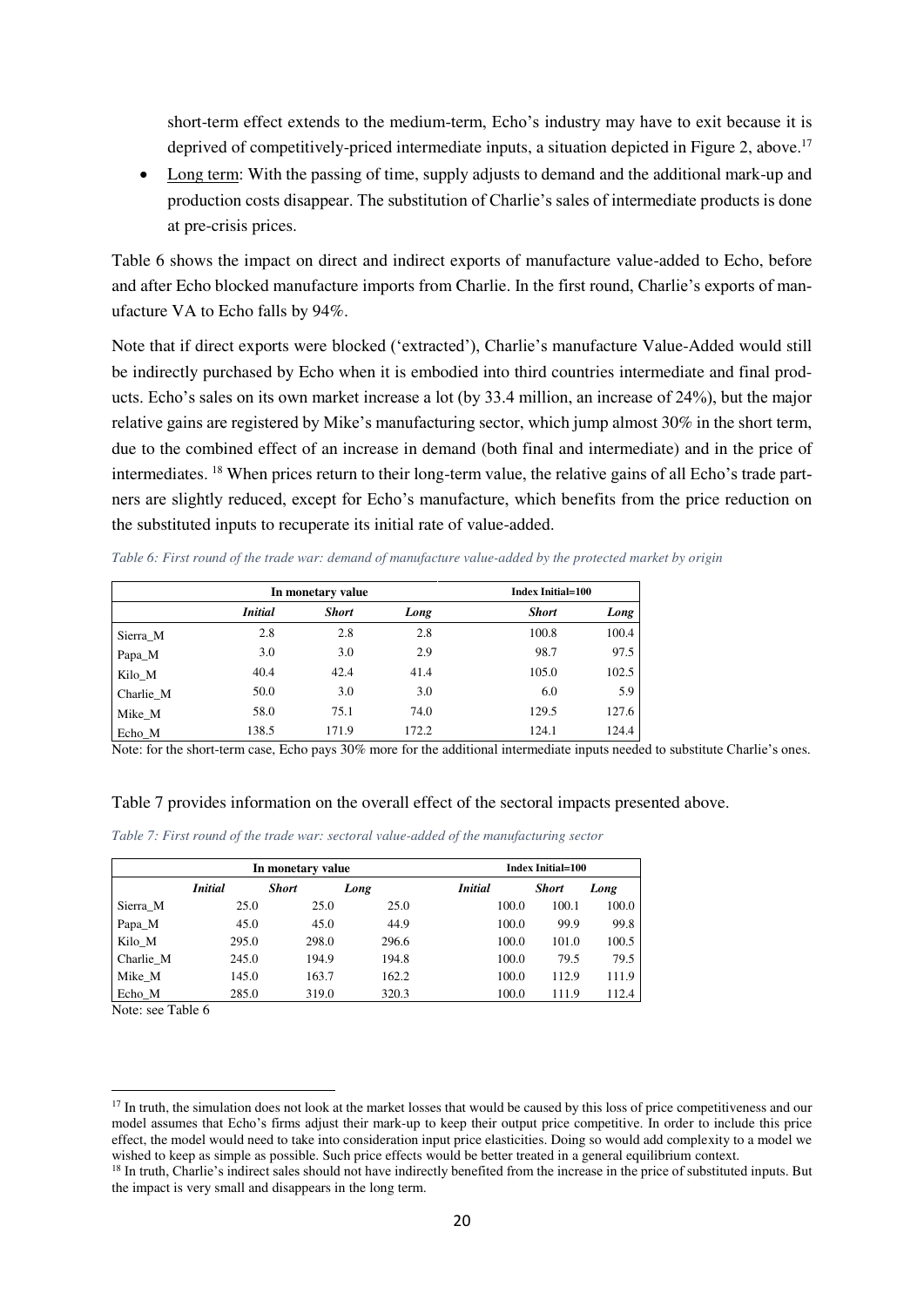As expected in this first round, Charlie's economy is the most affected and suffers a 20% drop in GDP from the loss of its most important export market. Echo's sectoral GDP increases by 12% thanks to import substitution, but Mike (the middle-income country specializing highly integrated into Echo's manufacturing sector) gains more in relative terms in the short term (13%) because it increases its Echo market share while benefiting also from the increase in procurement prices. These price benefits are eroded in the long term, and its long-term gains, while remaining significant, return to being slightly lower than Echo's. <sup>19</sup>

The manufacturing sector of other countries do not gain much, because their gain on the Echo's market are compensated by lower sales of intermediate products to Charlie. The lower sales may come from two effects: the first one is the cumulated effect of direct and indirect demand originating from the reduced activity of Charlie manufacture, the other one is the re-composition of the total requirement table due to the changes in Echo's direct coefficients. We look more in detail into theses systemic effects in the next section.

### 3. Third round: Trade redeployment and struggle for market shares

Charlie's manufacturing sector should not be expected to remain passive after the loss of its Echo market. Because Echo was such an important market, Charlie's factories are now running at a portion of their initial capacity and part of the labour force remains idle. We can therefore expect Charlie's manufacture to redouble efforts to sell more intermediate and final products and increase their global market share outside Echo.

Excluding, as in the rest of the model, any change in unit price, Charlie uses only marketing efforts (promoting products and brand recognition). This effort is directed at both its exports and its own domestic market. In the process, they displace other suppliers, including Echo's exports (excluding, obviously, Echo's market which remains closed to Charlie's products). Because gaining market share is not an easy process in the face of stiff competition, Charlie cannot expect to recoup all its losses, and our preferred scenario on a purely statistical criterium is the one where only half the losses can be recouped.

But for illustrative purpose, Table 9 and Table 8 show the changes occurring when full redeployment takes place. This scenario has additional properties. It is only in case of full redeployment that the total value of final and intermediate demand remains constant: the losses of some parties in some markets are fully compensated by gains somewhere else. This extreme case has also the merit of attributing changes exclusively on variation in trade, and not on variations of total demand (this option is modelled in the final steps). Note also that in full or partial substitution, the rate of value added remains constant for all industries, including Echo's (last row of Table 9) once the input prices have returned to their long-term trend.

The evolution of final demand sheds important light on what will be the overall economic impact of the trade war. By construction, total demand does not change at country level, only the distribution of this demand between providers, be they domestic and foreign sources. Because Charlie is barred from exporting to Echo, it has to redeploy its exports to all remaining markets. In the case of full redeployment, Charlie's competitors will suffer net losses ranging from -6% to -11% from the intensified competition

<u>.</u>

<sup>&</sup>lt;sup>19</sup> Keep in mind that the bilateral positive impacts of the protectionist country are exaggerated by the method (see page 13).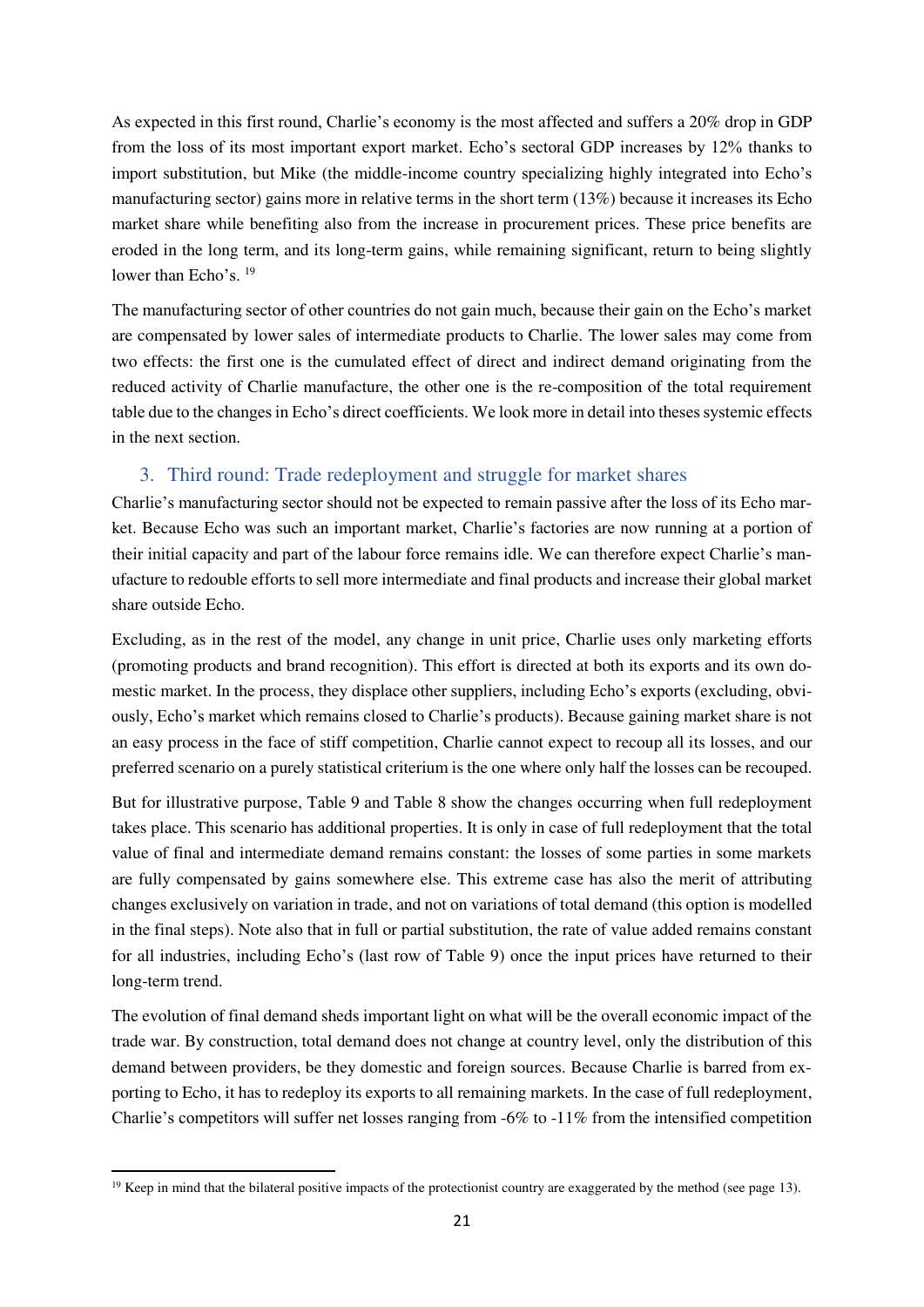against Charlie's redeployed products, with the exception of Echo and Mike. Echo is protected from Charlie's increased competition on its own domestic market and registers a 10% net increase of its sales of final products. Mike manufacture industry, which exports mainly to Echo, remains a net winner with gains balancing losses by a positive margin of 4%.

Echo's gains remain positive because Charlie has not retaliated by blocking its imports of Echo's products and Echo's industry does not rely much on exports. Yet, we could have expected Echo's market shares to have suffered during the "Short Run" simulation, due to the losses of price competitiveness following the disruption of its supply chain connections with Charlie. These losses are not calculated in the model, as mentioned in footnote 17. It is implicitly assumed in the model that the disruption is manageable and that Echo's manufacture firms absorb the higher production costs by reducing their mark-up margin. This assumption is probably optimistic.

In a Tit-for-Tat situation, the same simulation procedure would have to be repeated, with the difference that it would be Charlie blocking Echo's exports of intermediate and final manufacturing goods. The modelling process would remain exactly the same and the positive and negative spill-over effects on by-standers even larger.<sup>20</sup>

|              | <b>Sierra</b> | Papa     | Kilo     | <b>Charlie</b> | <b>Mike</b> | Echo       | <b>Total</b> |
|--------------|---------------|----------|----------|----------------|-------------|------------|--------------|
| Sierra P     | 0.0%          | $\cdots$ | .        | .              | .           | .          | $0.0\%$      |
| Sierra M     | $-5.6%$       | $\cdots$ | .        | .              | .           | .          | $-5.6\%$     |
| Sierra S     | $0.0\%$       | $\cdots$ | .        | .              | .           | .          | $0.0\%$      |
| Papa_P       | $\cdots$      | $0.0\%$  | .        | .              | .           | .          | $0.0\%$      |
| Papa_M       | $\cdots$      | $-11.1%$ | .        | .              | .           | .          | $-11.1%$     |
| Papa_S       | .             | $0.0\%$  | $\cdots$ | .              | .           | .          | $0.0\%$      |
| Kilo_P       | $\cdots$      | $\ddots$ | $0.0\%$  | .              | .           | .          | $0.0\%$      |
| Kilo M       | $-5.6\%$      | $-11.1%$ | $-4.8\%$ | $-46.9\%$      | $-9.1\%$    | 33.3%      | $-10.8\%$    |
| Kilo_S       | $\cdots$      | $\cdots$ | $0.0\%$  | .              | .           | .          | $0.0\%$      |
| Charlie P    | $\cdots$      | $\cdots$ | $\cdots$ | $0.0\%$        | $\cdots$    | $\cdots$   | $0.0\%$      |
| Charlie M    | 25.0%         | 25.0%    | 25.0%    | 25.0%          | 25.0%       | $-100.0\%$ | $0.0\%$      |
| Charlie S    | $\cdots$      | $\cdots$ | .        | $0.0\%$        | $\cdots$    | $\cdots$   | $0.0\%$      |
| Mike_P       | .             | $\cdots$ | .        | $\cdots$       | $0.0\%$     | .          | $0.0\%$      |
| Mike_M       | .             | .        | $-4.8\%$ | $-46.9\%$      | $-9.1\%$    | 33.3%      | 3.7%         |
| Mike S       | .             | $\cdots$ | .        | .              | $0.0\%$     | $\cdots$   | $0.0\%$      |
| Echo_P       | $\cdots$      | $\cdots$ | $\cdots$ | $\cdots$       | $\cdots$    | $0.0\%$    | $0.0\%$      |
| Echo M       | $-5.6\%$      | $-11.1%$ | $-4.8\%$ | $-46.9\%$      | $-9.1\%$    | 33.3%      | 9.6%         |
| Echo S       | $\cdots$      | $\cdots$ | $\cdots$ | $\cdots$       | $\cdots$    | $0.0\%$    | $0.0\%$      |
| <b>Total</b> | $0.0\%$       | $0.0\%$  | $0.0\%$  | $0.0\%$        | $0.0\%$     | 0.0%       | $0.0\%$      |

*Table 8: Third round of the trade war: change in final demand in case of full substitution (in percentage)* 

Note: changes are expressed in percentage of initial pre-crisis situation, before the trade war.

<u>.</u>

Changes in direct requirements (Table 9) are compounded when looking at indirect requirements (Table 10). They affect all productive sectors using Charlie's manufacture as inputs or not, at the difference of direct requirements where only the markets where Charlie was active in the initial situation were affected. Another difference with direct requirements, which sum up to the same total in order to maintain constant the rate of value-added, the sum of total requirements changes from industry to industry because each one has different production function (as measured by the technical coefficients).

<sup>&</sup>lt;sup>20</sup> With an important qualitative difference from an analytical perspective. We mentioned that the initial simulation could be understood as a partial deviation from a general equilibrium state described by the actual input-output table. It is no more the case as the retaliation will be modelled on the basis of the outcome of the first iterations, which differs from the initial equilibrium.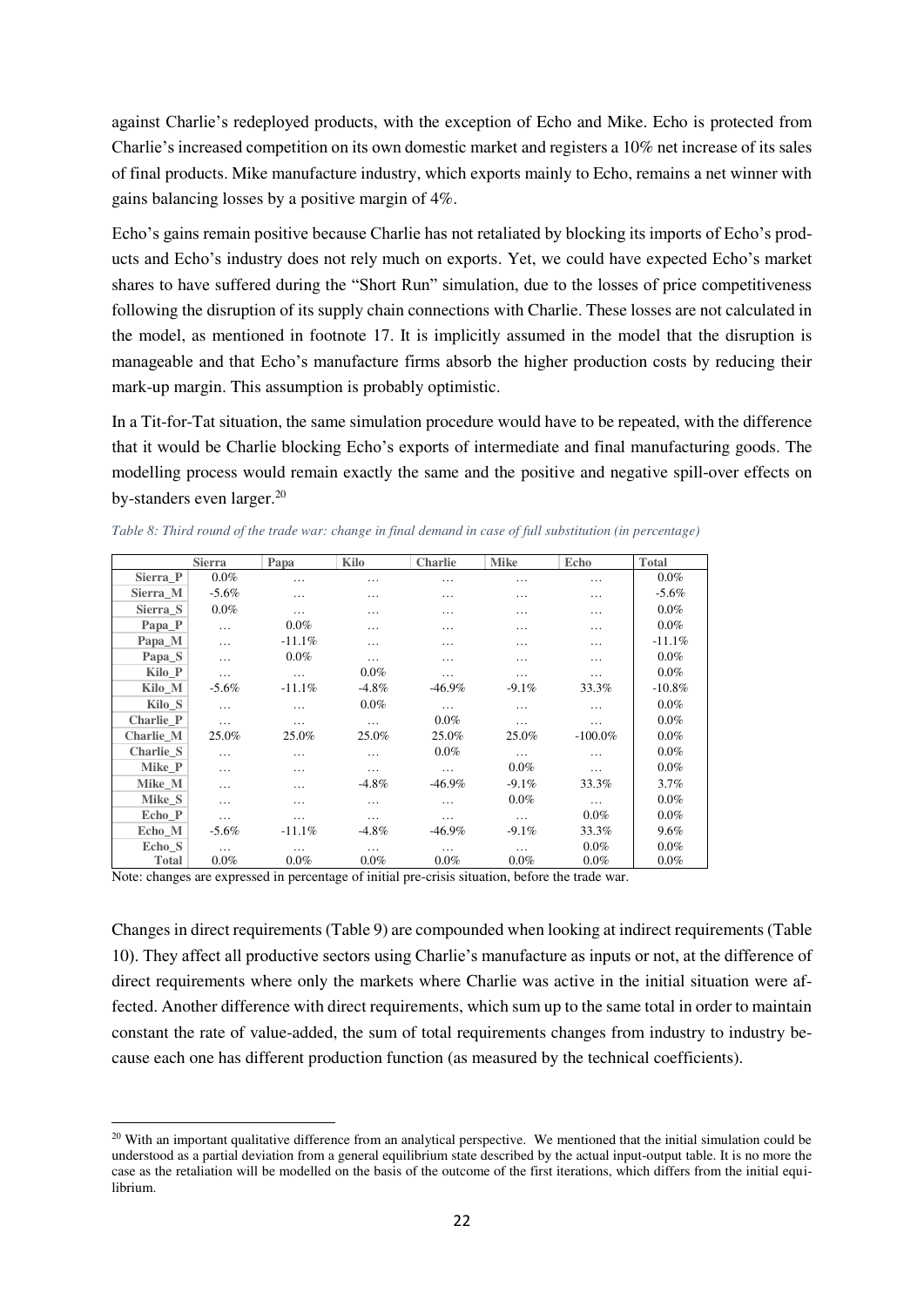|                   | Sierra M | Papa_M  | Kilo_M   | Charlie_M | Mike M  | Echo_M     |
|-------------------|----------|---------|----------|-----------|---------|------------|
| Sierra P          | 0.0%     | .       | .        | .         | .       | .          |
| Sierra M          | $0.0\%$  | .       | .        | .         | .       | .          |
| Sierra S          | $0.0\%$  | $0.0\%$ | $0.0\%$  | $0.0\%$   | $0.0\%$ | $0.0\%$    |
| Papa_P            | .        | 0.0%    | 0.0%     | 0.0%      | 0.0%    | 0.0%       |
| Papa_M            | .        | $0.0\%$ | .        | .         | .       | .          |
| Papa <sub>S</sub> | .        | $0.0\%$ | .        | .         | .       | .          |
| Kilo P            | .        | .       | $0.0\%$  | .         | .       | .          |
| Kilo M            | .        | .       | $-1.9\%$ | $-8.7\%$  | .       | 7.7%       |
| Kilo S            | .        | .       | $0.0\%$  | .         | .       | .          |
| <b>Charlie P</b>  | .        | .       | $\cdots$ | $0.0\%$   | .       | .          |
| Charlie M         | .        | .       | 17.4%    | 17.4%     | .       | $-100.0\%$ |
| Charlie S         | .        | .       | .        | 0.0%      | .       | .          |
| Mike P            | .        | .       | $\cdots$ | $0.0\%$   | $0.0\%$ | .          |
| Mike M            | .        | .       | $\cdots$ | .         | 0.0%    | 7.7%       |
| Mike S            | .        | .       | .        | .         | 0.0%    | .          |
| Echo P            | .        | .       | .        | .         | .       | 0.0%       |
| Echo M            | .        | .       | $-1.9%$  | $-8.7%$   | $0.0\%$ | 7.7%       |
| Echo S            | .        | .       | $\cdots$ | .         | .       | 0.0%       |
| $V-A$             | $0.0\%$  | $0.0\%$ | $0.0\%$  | $0.0\%$   | $0.0\%$ | $0.0\%$    |

*Table 9: Third round of the trade war: change in direct requirements of Manufacture industry in case of full substitution (in percentage)* 

Note: Changes are expressed in percentage of initial pre-crisis situation, before the trade war. They affect all sectors using Charlie's manufacture as inputs, even if only manufacture is shown here.

Note also that while Echo had stopped all direct imports of Charlie's inputs, its indirect demand drops only by 66%, instead of 100% as observed in Table 9). This reflects Charlie's value-added content embodied in inputs imported by Echo from third countries which processed and re-exported Charlie's intermediate products (this corresponds to the DVA\_INTrex in Table 5).

For many countries, the variation is similar across industries. This is due to the sparse nature of the initial direct coefficients, where countries export only one intermediate good (Primary, Manufacture or Services). This intermediate good, in turn, is composed of various components supplied domestically from the two other industries or imported from other countries. Therefore, while the changes in direct requirements showed only a single change (e.g., 25% increase in purchases from Charlie\_M), the increase will be reflected in a change of total requirements corresponding to all sectors contributing to the production of Charlie\_M.

*Table 10: Third round of the trade war: change in total requirements of Manufacture industry in case of full substitution (in percentage)* 

|                  | Sierra M | Papa_M   | Kilo_M   | Charlie M | Mike M   | Echo M    |
|------------------|----------|----------|----------|-----------|----------|-----------|
| Sierra P         | $-0.1\%$ | $-0.5\%$ | $-0.5\%$ | $-0.8\%$  | $-0.5\%$ | $-0.4%$   |
| Sierra M         | $-0.3\%$ | $-3.6\%$ | $-3.6\%$ | $-3.9\%$  | $-3.6\%$ | $-3.5%$   |
| Sierra S         | $-0.1\%$ | $-0.1\%$ | $-0.2\%$ | $-0.4%$   | $-0.1\%$ | $0.0\%$   |
| Papa_P           | 0.5%     | $0.0\%$  | $0.0\%$  | 0.1%      | $-0.1\%$ | $-0.3\%$  |
| Papa M           | $-2.2\%$ | $-0.4\%$ | $-2.6%$  | $-2.6%$   | $-2.7%$  | $-2.9%$   |
| Papa_S           | 0.3%     | $0.0\%$  | $-0.2\%$ | $-0.1\%$  | $-0.2\%$ | $-0.5\%$  |
| Kilo P           | $-2.8%$  | $-1.8\%$ | $-0.3\%$ | $-6.7\%$  | $0.8\%$  | 3.5%      |
| Kilo_M           | $-2.8%$  | $-1.8\%$ | $-2.0\%$ | $-6.7\%$  | $0.8\%$  | 3.5%      |
| Kilo S           | $-2.8%$  | $-1.8\%$ | $-0.3\%$ | $-6.7\%$  | $0.8\%$  | 3.5%      |
| <b>Charlie P</b> | 15.8%    | 13.9%    | 12.1%    | $1.5\%$   | $-22.9%$ | $-66.3%$  |
| Charlie M        | 15.8%    | 13.9%    | 12.1%    | 14.5%     | $-22.9%$ | $-66.3%$  |
| Charlie S        | 15.8%    | 13.9%    | 12.1%    | $1.5\%$   | $-22.9%$ | $-66.3%$  |
| Mike_P           | 14.9%    | 12.9%    | 11.2%    | $1.5\%$   | $-0.1\%$ | $-13.0\%$ |
| Mike_M           | 6.8%     | $6.8\%$  | 7.1%     | 1.7%      | $1.0\%$  | 8.6%      |
| Mike S           | 10.3%    | $9.0\%$  | 8.4%     | $1.6\%$   | 0.1%     | 6.5%      |
| Echo P           | $-2.4%$  | $-1.7\%$ | $-1.2\%$ | $-5.5\%$  | $0.8\%$  | $1.0\%$   |
| Echo_M           | $-2.4%$  | $-1.7\%$ | $-1.2\%$ | $-5.5\%$  | $0.8\%$  | 6.7%      |
| Echo S           | $-2.4%$  | $-1.7\%$ | $-1.2\%$ | $-5.5\%$  | 0.8%     | 1.0%      |
| <b>Total</b>     | 0.02%    | 0.03%    | $0.07\%$ | 0.20%     | $-0.03%$ | $-0.30%$  |

Note: Changes are expressed in percentage of initial pre-crisis situation, before the trade war. They affect all sectors, even if only manufacture is shown here.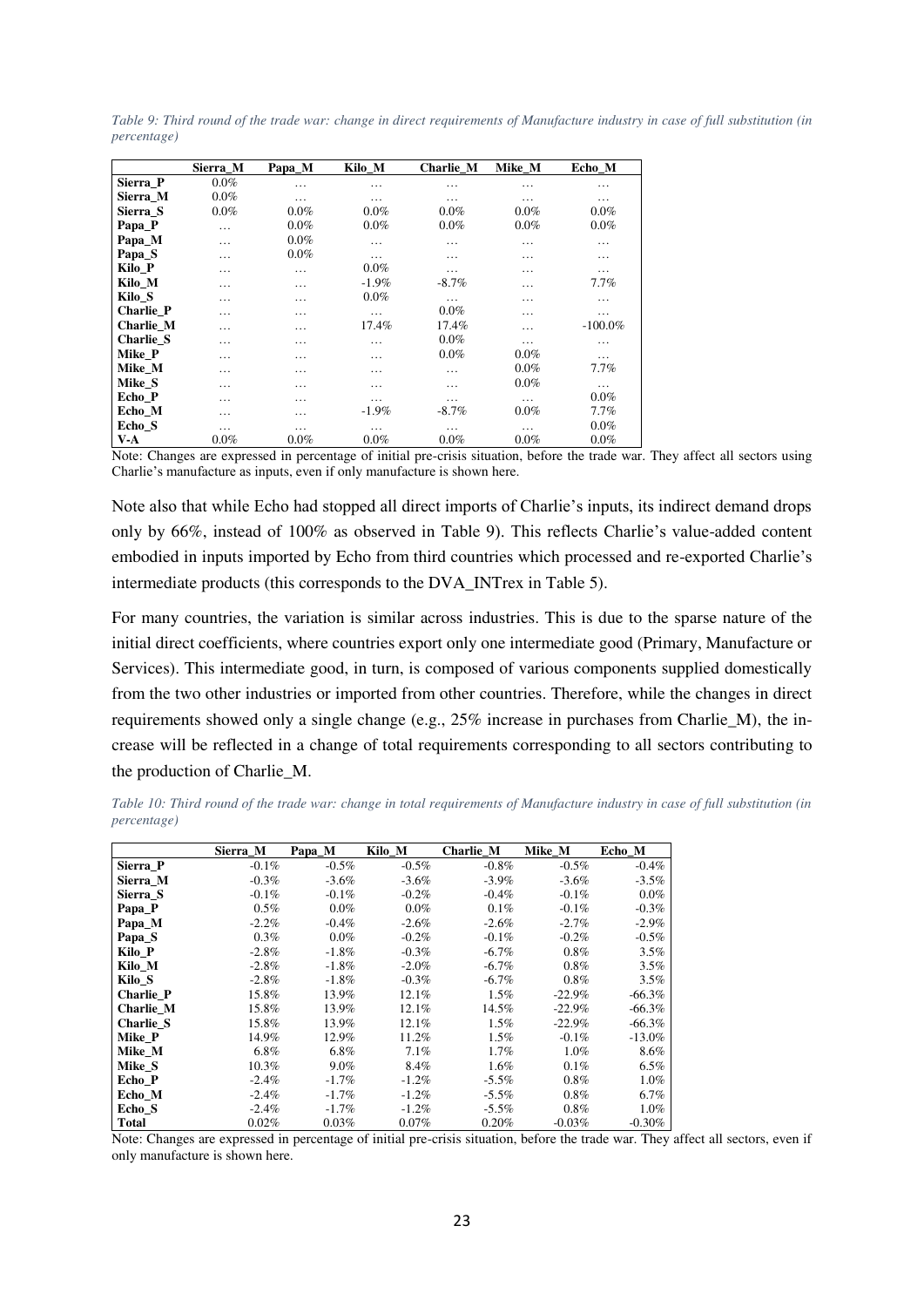The combined changes in total requirements and in the distribution of final demand have an impact on GDP. Table 11 shows the evolution of the sectoral value-added through the various steps of the simulation, from the initial pre-crisis situation to extraction and substitution (short term implying a 30% increase in the additional procurement costs substituting Charlies extracted inputs) then redeployment by Charlie of the extracted sales.

|           |                |                                    |           | Extraction, substitution and redeploy-<br>ment |                   |  |  |
|-----------|----------------|------------------------------------|-----------|------------------------------------------------|-------------------|--|--|
|           |                | <b>Extraction and substitution</b> |           |                                                |                   |  |  |
|           |                |                                    |           | 50% redeploy-                                  | $100\%$ redeploy- |  |  |
|           | <b>Initial</b> | <b>Short term</b>                  | Long term | ment                                           | ment              |  |  |
| Sierra P  | 20.00          | 20.03                              | 20.01     | 19.90                                          | 19.79             |  |  |
| Sierra_M  | 25.00          | 25.03                              | 25.01     | 24.42                                          | 23.82             |  |  |
| Sierra S  | 70.00          | 70.22                              | 70.08     | 69.86                                          | 69.63             |  |  |
| Papa_P    | 165.00         | 164.62                             | 164.07    | 164.32                                         | 164.58            |  |  |
| Papa_M    | 45.00          | 44.97                              | 44.92     | 43.32                                          | 41.71             |  |  |
| Papa_S    | 65.00          | 64.97                              | 64.92     | 64.83                                          | 64.74             |  |  |
| Kilo P    | 50.00          | 50.08                              | 50.04     | 49.77                                          | 49.49             |  |  |
| Kilo_M    | 295.00         | 297.95                             | 296.61    | 286.38                                         | 275.95            |  |  |
| Kilo S    | 130.00         | 130.27                             | 130.15    | 129.21                                         | 128.25            |  |  |
| Charlie P | 70.00          | 68.01                              | 68.01     | 68.91                                          | 69.82             |  |  |
| Charlie M | 245.00         | 194.86                             | 194.80    | 217.49                                         | 240.50            |  |  |
| Charlie S | 95.00          | 92.04                              | 92.04     | 93.38                                          | 94.73             |  |  |
| Mike P    | 60.00          | 57.02                              | 56.92     | 58.55                                          | 60.21             |  |  |
| Mike_M    | 145.00         | 163.68                             | 162.23    | 158.16                                         | 154.07            |  |  |
| Mike_S    | 80.00          | 81.51                              | 81.36     | 81.14                                          | 80.94             |  |  |
| Echo P    | 90.00          | 91.07                              | 91.01     | 90.79                                          | 90.57             |  |  |
| Echo_M    | 285.00         | 319.02                             | 320.28    | 312.59                                         | 304.77            |  |  |
| Echo_S    | 225.00         | 224.65                             | 227.53    | 226.98                                         | 226.42            |  |  |

*Table 11 Evolution of sectoral value-added through the different simulation scenarios* 

Note: see Table 6

#### Figure 5 shows the evolution of the total GDP index, based on the initial situation.



*Figure 5 Evolution of GDP through the different simulation scenarios (Initial=100)* 

As mentioned, the 50% redeployment case (GDP\_Dep50%) is the expected one from a statistical perspective while the 100% case is an extreme point that has the advantage of keeping constant total demand. Echo is gaining in all scenarios, albeit its gains are eroded if Charlie partially displaces it from its export markets (from a gain of 12% to 10% in manufacture, and from 6% to 4% for GDP). Charlie recoups almost all its substantial losses in case of full redeployment: its manufacture sector, which retracted by 20% after losing the Echo market, ends with a loss smaller than 5%. The impact on its GDP follows a similar pattern: from -13% to only -1%. This is built in the simulation scenario, which allows Charlie to redirect its extracted sales to other markets, be they domestic or export. The more plausible 50% redeployment scenario indicates that Charlie would suffer a -7% recession in GDP, induced by a 17% drop in its manufacture value-added.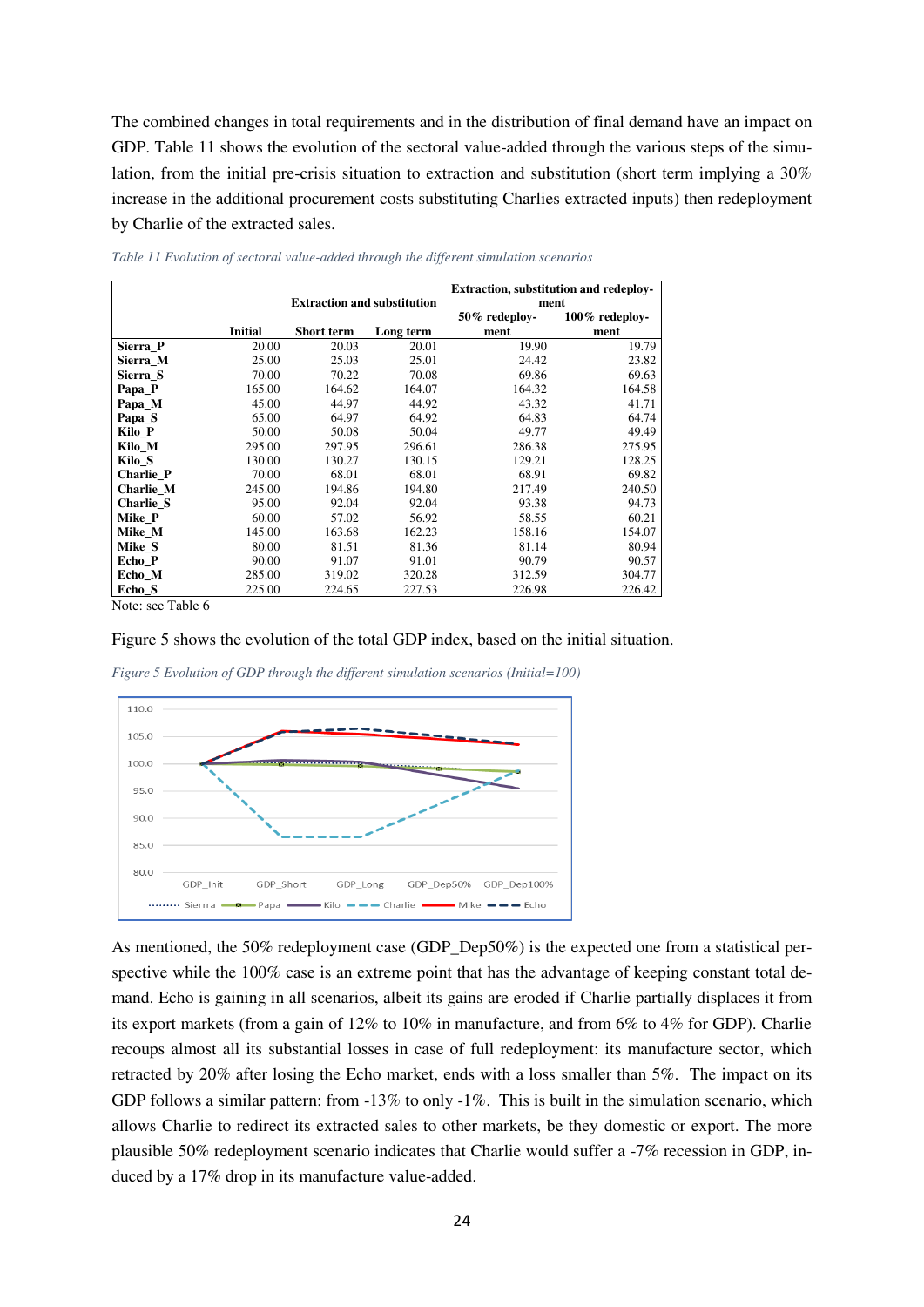The contrast between no redeployment (the long-term extraction-cum-substitution scenario) and full redeployment indicates that the main casualties in a bilateral trade war between two large traders are the by-standers when the targeted industry is able to redirect its exports to other markets. In the present case, Kilo is the country most affected by export re-structuring after trade deflection. Its manufacture industry gains very little if no redeployment takes place (0.5%) but loses more than 8% if Charlie is able to redeploy all its lost sales to other markets. Even in the most plausible case of 50% redeployment, Kilo GDP still registers a 2% recession. Mike, which is not exposed to Charlie's competition (its main export market for manufacture is Echo, a market that exclude Charlie's products), gains about 4% in total (almost 10% for manufacture only). Its gains are even larger if Charlie can only redeploy 50% of its lost sales, especially for its manufacture sector (9%) while its primary sector, which exports commodities to Charlie and lost 5% after Charlie's extraction, would recoup all its losses and even register small gains if Charlie's recovery is maximum (not a plausible outcome).

### 4. Fourth round: Final demand responds to changes in gross domestic income

We mentioned when commenting Table 8 above that the total value of final demand remained constant by construction and only its distribution was affected by the process of extraction-cum-substitution and redeployment. This is obviously an over-simplification as income, measured through the GDP, does not remain constant.

Let's go one step further and see what will happen to our Toy Economy if final demand emanating from each country adjusts in proportion of the changes in its GDP. As expected, the adjustment favours the winners and penalises the losers, due to the strong home bias of demand (most of demand is covered by local production). Another influential factor is the difference in trade exposure: countries exporting to winning countries will gain relatively more than countries exporting to countries registering a recession due to the trade war.

|           | 50% rede- | $100\%$ redeploy- |  |  |  |
|-----------|-----------|-------------------|--|--|--|
| Sector    | ployment  | ment              |  |  |  |
| Sierra P  | 0.0       | $-0.5$            |  |  |  |
| Sierra M  | $-0.2$    | $-0.3$            |  |  |  |
| Sierra S  | 0.6       | 0.1               |  |  |  |
| Papa_P    | $-0.6$    | $-0.3$            |  |  |  |
| Papa_M    | $-0.8$    | $-0.6$            |  |  |  |
| Papa_S    | $-0.9$    | $-1.2$            |  |  |  |
| Kilo_P    | $-2.0$    | $-4.1$            |  |  |  |
| Kilo M    | $-1.5$    | $-2.0$            |  |  |  |
| Kilo S    | $-1.9$    | $-4.0$            |  |  |  |
| Charlie P | $-7.3$    | $-1.4$            |  |  |  |
| Charlie M | $-6.8$    | $-2.7$            |  |  |  |
| Charlie S | $-7.3$    | $-1.4$            |  |  |  |
| Mike_P    | 0.9       | 1.4               |  |  |  |
| Mike_M    | 4.1       | 3.3               |  |  |  |
| Mike_S    | 4.1       | 3.3               |  |  |  |
| Echo_P    | 4.9       | 3.6               |  |  |  |
| Echo M    | 3.6       | 3.0               |  |  |  |
| Echo S    | 4.9       | 3.6               |  |  |  |

 *Table 12 Final Demand Adjustments: changes with the no-adjustment situation (percent)* 

Note: changes are expressed in percentage of the corresponding (50%-100%) simulation as in Table 11.

Echo's gains are amplified, as well as Mike's. If Charlie is not able to redeploy 100% of its lost exports to Echo, it is doubly penalised: first, because its Final Demand will shrink as its GDP did; second because it is not able to benefit from Echo's bonanza, being barred from exporting to this market. Even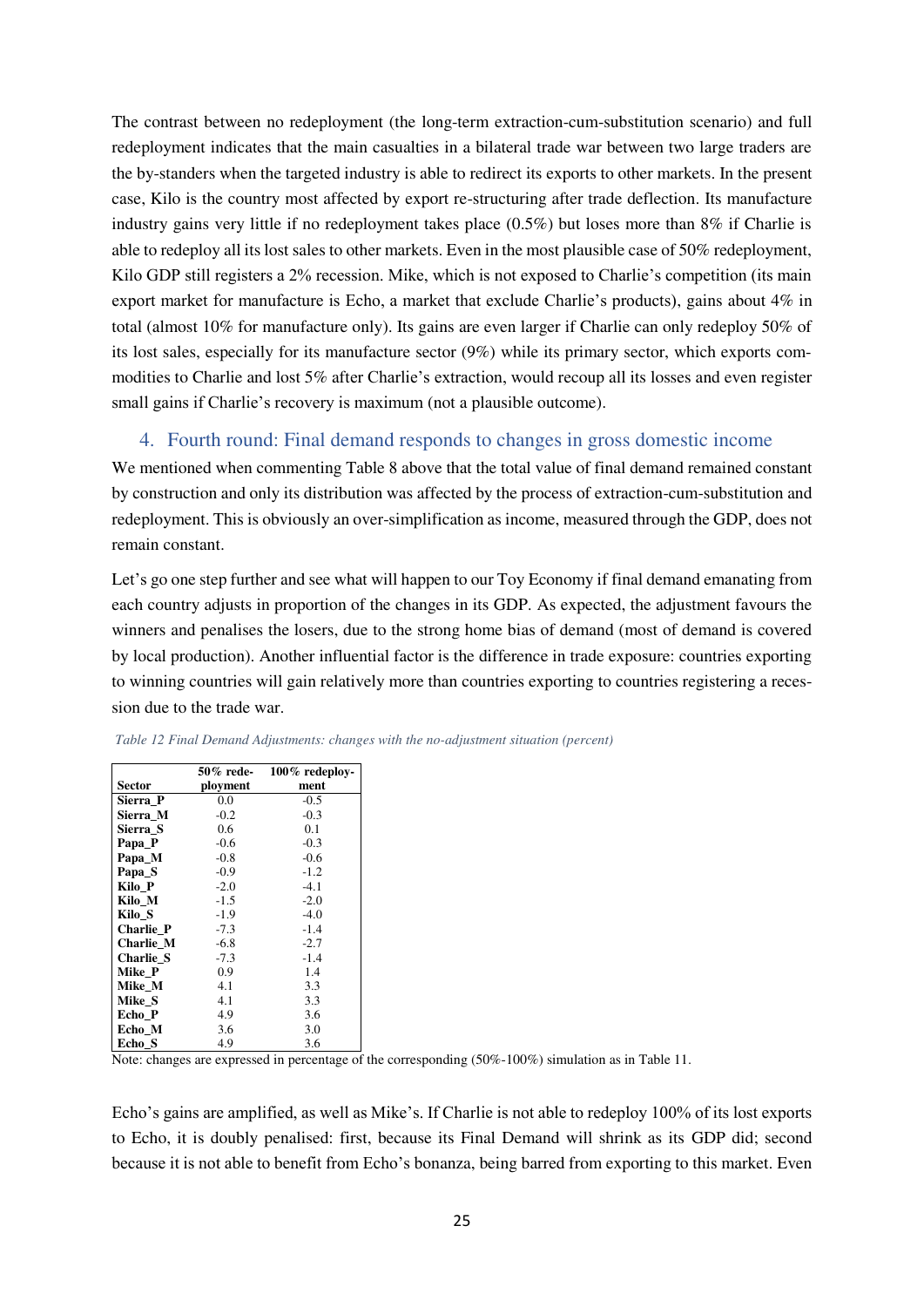if it can redeploy 100%, the second penalisation will still apply, while its direct competitors will be able to recoup some of their losses due lower domestic demand and to Charlie's increased competition by selling more to Echo.

As mentioned in the methodological section, the KISS procedure stops here even if this is only the first step of an iterative process where each change in GDP induces a new change in final demand, which in turn modifies GDP and final demand, and so on and so forth until a convergence is reached.

### 4. An application to the China-USA 2018 trade conflict

Year 2018 has seen an increase in bilateral trade tensions between China and the USA. In January 2018, the US administration placed a 30% tariff on foreign solar panels and a 20% on washing machines. This was followed in March by tariffs of 25% on steel and 10% on aluminium. In April China responded by imposing tariffs on 128 products it imports from America. The Tit-for-Tat escalation continued during most of 2018 and tensions remained high in 2019. At the time of writing this article, some of the planned increases in tariffs had been postponed pending the outcome of bilateral negotiations. But the economic uncertainty raised by this conflict was taking its toll on the world economy.

Some branches of activities were particularly targeted by either the USA or China during the 2018 conflict: Agriculture, Basic Metals, Electronics and Vehicles. For this exercise, Escaith and Lei Zhang (2019) apply the methodology to the WIOD database in its November 2016 edition, with results updated at year 2014. The World Input-Output Tables (WIOT) cover 43 countries plus an aggregate for the rest of the world. Industry data are provided for 56 sectors producing goods and services. The simulation focuses on 17 countries belonging to the G20 group, or to the Asian region.<sup>21</sup>

### • *Gains and losses from the bilateral conflict*

Table 13 presents the results of the simulation for two cases: USA blocks bilateral imports of Basic Metal from China and China blocks bilateral imports of motor vehicles, trailers and semi-trailers from USA. In the first case, the US manufactures of basic metal gain most, while China's losses are significantly reduced thanks to export redeployment. The sectoral value added of Canada and Mexico, closely associated to the USA through a free trade agreement, register also net gains.

All other countries register negative spill-overs due to the Chinese exports to the US being redeployed towards third countries. Japan, who initially gained from the removal of Chinese competition on the US market, suffers large losses due to trade deflection. This redeployment in the face of trade conflict was first analysed quantitively by Bown and Crowley (2003) in the context of the United States' use of import restrictions on Japanese exports between 1992 and 2001.

A similar pattern is observed when it is China who blocks the US imports, in this case of vehicles (second panel of Table 13). China's automobile industry gains much from substituting US imports and US losses are mitigated thanks to the redeployment of these exports to third markets. Canada, Germany, Japan, Korea and Mexico register large losses due to the increased US competition on their domestic and export markets.

<u>.</u>

<sup>21</sup> WIOD does not cover three of the G20 members: Argentina, Saudi Arabia and South Africa.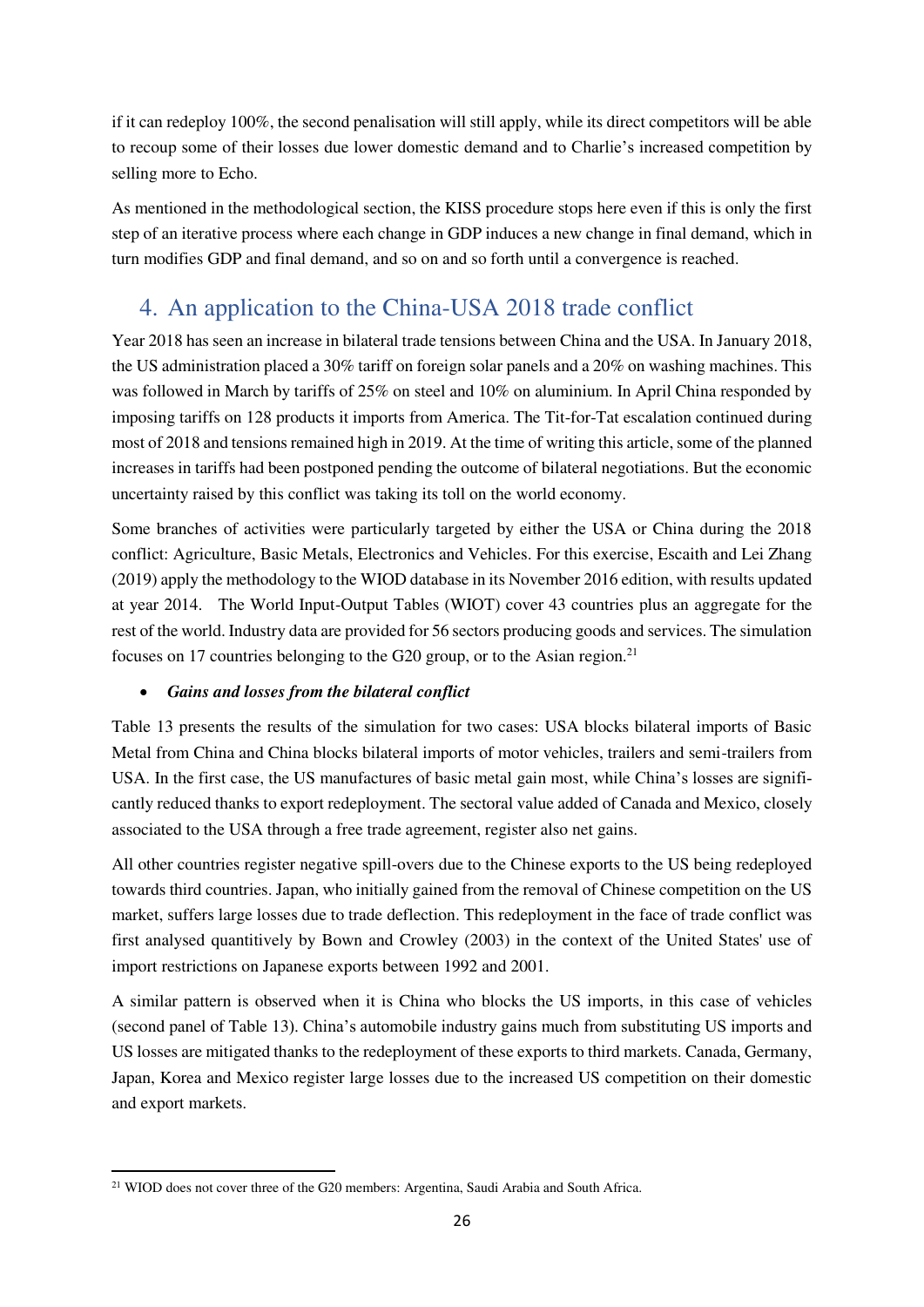*Table 13 Evolution of sectoral value-added following extraction and substitution, selected sectors (Mn dollar)* 

|            | <b>USA blocks bilateral imports of Basic Metal</b><br>from China |            |             |              |           | China blocks bilateral imports of motor vehicles, trailers and semi-<br>trailers from USA |            |                       |            |           |
|------------|------------------------------------------------------------------|------------|-------------|--------------|-----------|-------------------------------------------------------------------------------------------|------------|-----------------------|------------|-----------|
| Scenarios  | Short                                                            | Long       | Subst-FD    | Subst $50\%$ | Subst     | Short <sup>a</sup>                                                                        | Long       | Subst-FD <sup>b</sup> | Subst 50%  | Subst     |
|            |                                                                  |            |             |              | 100%      |                                                                                           |            |                       |            | 100%      |
| <b>AUS</b> | 3.88                                                             | 3.07       | $-7.45$     | $-61.52$     | $-122.33$ | $-0.08$                                                                                   | $-0.09$    | $-5.09$               | $-3.02$    | $-5.96$   |
| <b>BRA</b> | 41.17                                                            | 33.21      | 20.85       | 1.28         | $-29.67$  | $-1.98$                                                                                   | $-2.00$    | $-10.50$              | $-7.88$    | $-13.77$  |
| <b>CAN</b> | 246.48                                                           | 197.21     | 175.68      | 159.71       | 124.10    | $-24.16$                                                                                  | $-24.17$   | $-426.35$             | $-243.82$  | $-463.44$ |
| <b>CHN</b> | $-1684.57$                                                       | $-1686.00$ | $-1$ 412.10 | $-1005.37$   | $-420.64$ | 2449.73                                                                                   | 2559.78    | 2498.46               | 2 513.65   | 2 467.41  |
| <b>DEU</b> | 38.71                                                            | 32.04      | $-41.35$    | $-54.04$     | $-119.83$ | 116.37                                                                                    | 113.88     | $-477.45$             | $-201.64$  | $-517.30$ |
| <b>FRA</b> | 6.11                                                             | 4.84       | 0.36        | $-3.62$      | $-11.68$  | 2.17                                                                                      | 2.03       | $-11.88$              | $-6.05$    | $-14.14$  |
| GBR        | 13.40                                                            | 10.67      | $-4.51$     | $-44.34$     | $-97.21$  | 24.17                                                                                     | 24.11      | $-41.03$              | $-10.05$   | $-44.22$  |
| <b>IDN</b> | 2.74                                                             | 2.07       | $-3.17$     | $-14.49$     | $-30.54$  | $-1.24$                                                                                   | $-1.27$    | $-7.72$               | $-5.57$    | $-9.87$   |
| <b>IND</b> | 32.21                                                            | 29.12      | 2.17        | $-20.70$     | $-65.32$  | $-2.42$                                                                                   | $-2.45$    | $-6.91$               | $-6.25$    | $-10.07$  |
| <b>ITA</b> | 14.86                                                            | 12.59      | $-7.93$     | $-4.71$      | $-17.99$  | 1.84                                                                                      | 1.78       | $-39.74$              | $-21.24$   | $-44.27$  |
| <b>JPN</b> | 49.25                                                            | 41.26      | $-60.29$    | $-211.83$    | $-401.48$ | 21.34                                                                                     | 19.50      | $-694.33$             | $-364.48$  | $-748.62$ |
| <b>KOR</b> | 34.41                                                            | 27.70      | 2.05        | $-70.87$     | $-152.24$ | 2.11                                                                                      | 1.30       | $-246.87$             | $-132.38$  | $-266.14$ |
| <b>MEX</b> | 97.09                                                            | 77.37      | 76.81       | 73.19        | 69.13     | $-72.80$                                                                                  | $-72.86$   | $-553.08$             | $-353.07$  | $-633.51$ |
| <b>RUS</b> | 51.39                                                            | 41.79      | 22.78       | $-9.57$      | $-59.11$  | 0.15                                                                                      | 0.13       | $-6.07$               | $-3.26$    | $-6.64$   |
| TUR        | 18.87                                                            | 15.38      | 5.36        | 6.31         | $-1.42$   | $-0.30$                                                                                   | $-0.31$    | $-5.93$               | $-3.72$    | $-7.14$   |
| <b>TWN</b> | 8.69                                                             | 6.39       | 5.96        | $-49.58$     | $-105.38$ | $-7.88$                                                                                   | $-7.94$    | $-8.85$               | $-12.40$   | $-16.89$  |
| <b>USA</b> | 1746.45                                                          | 1713.99    | 1 706.25    | 1 689.62     | 1 668.44  | $-2615.11$                                                                                | $-2615.14$ | $-429.26$             | $-1399.64$ | $-183.52$ |

Note: The table shows the differences with the initial sectoral value added before trade conflict for Basic Metal (first panel) and Vehicles (second panel).

a/ Short-term effects of extraction include price effects (30% price hike on additional inputs).

b/ 100% of extracted exports of final products are redeployed to third countries, but no intermediate goods. Source: Escaith and Lei Zhang (2019) based on WIOT data

The table illustrates also the difference between an upstream sector like Basic Metal and a downstream one like Vehicles: redeploying only final products (the "Subst-FD" column) has little impact in the first case, but a large one in the second one.

#### • *Further use of the extraction-cum-substitution method*

The extraction-cum-simulation method opens also the possibility of generating experimental data that can serve for further statistical analysis. Simulating a large series of bilateral shocks using the computational algorithm in Annex produces numerical results that a dependent on the mode of international insertion of countries and allows building an analytical database. To this aim, we simulate a series of bilateral shocks affecting 12 good-producing sectors emanating alternatively from China and from the USA, giving a total of 24 simulations.

In our first example, we consider only the impact on GDP of the two extreme scenarios of extractionsubstitution without and with full redeployment for each one of the 12 sectors. The first scenario gives the gains or losses accruing to third countries from the exclusion of Chinese products on the US market or, symmetrically, the exclusion of US products from China. The second one indicates the vulnerability of these third countries to China and USA being successful in redeploying the excluded exports to other markets.

The simulation generates a total of 720 observations: 24 sectoral shocks on 15 G20 countries indirectly affected by the bilateral conflict between China and the USA), and two datapoints per simulation. The statistical treatment is conducted using exploratory data analysis (e.g. principal component analysis or cluster analysis).

Figure 6 shows the results obtained for the first two components, after a varimax rotation. These two components represent about 75% percent of the total information (or variance) provided by the 720 datapoints. As usual with this type of exploratory analysis, the interpretation of the components requires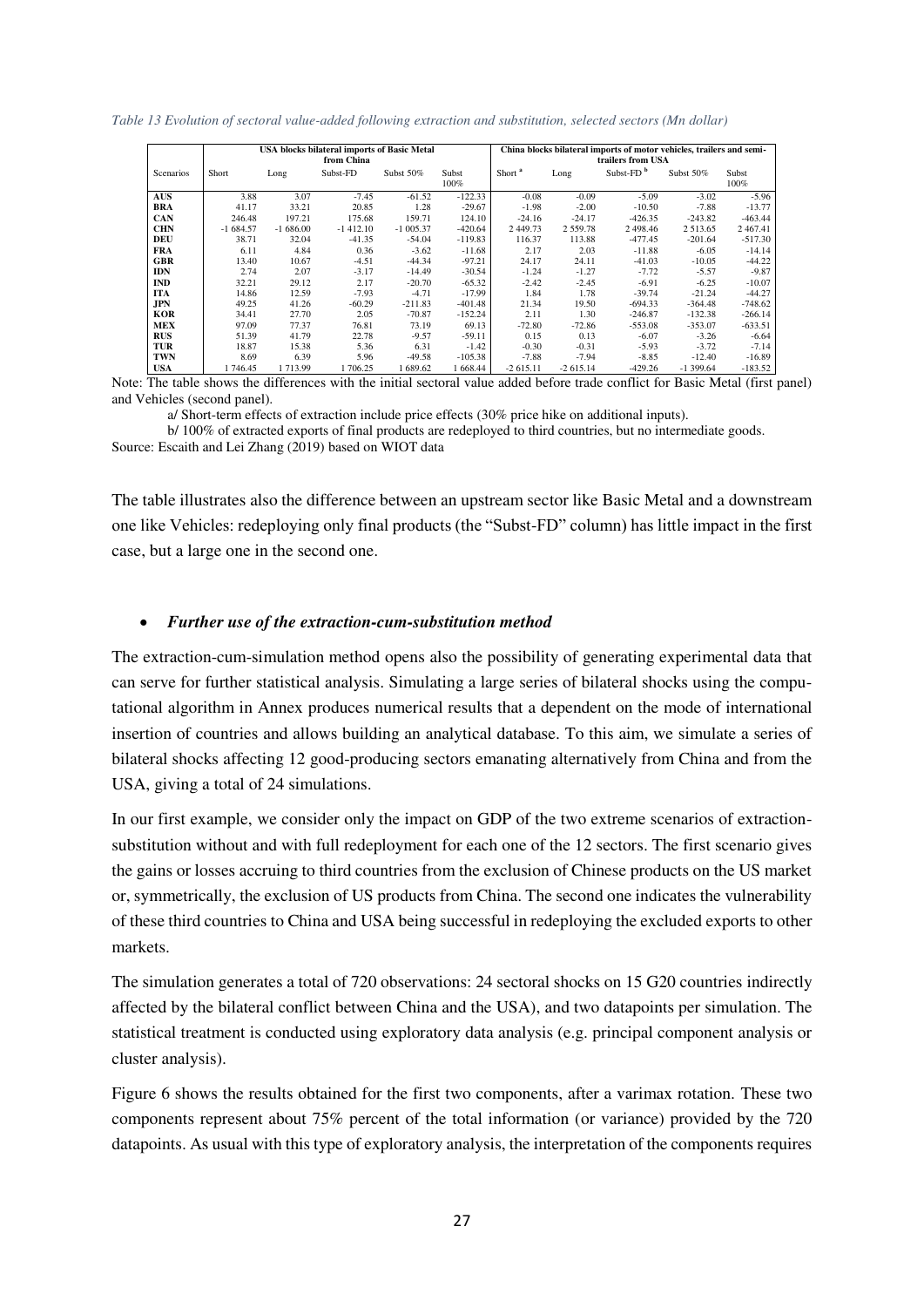a separate analysis of the correlations of the variables (the sectoral shocks) and the observations (the 15 countries).





Note: Analysis performed on the variation of GDP resulting from a trade shock affecting sectoral trade between China and the USA. Source: Escaith and Lei Zhang (2019), based on WIOD data

The first component, on the horizontal axis, explains 45% of the total variance. Its interpretation is relatively straightforward: on the left-hand side of the diagram, we find countries that register, in average of the sectors, a positive gain when China exports are targeted by the USA while the right side of the graph corresponds to countries that tend to gain when US exports are targeted by China.

Interpreting the vertical axis (29% of the total variance) is more complex: On the top side of the graph, we find countries that (i) loose when China is able to redeploy 100% of its extracted exports or (ii) gain when the US exports are blocked by China and the USA is not able to redeploy its lost exports.

The combination of these two components identifies three groups of countries, with Australia being in a separate category. Mexico and Canada make a first group of countries that gain when China is excluded from the US market and are not much affected by China's increased competition on other markets. This situation reflects their strong export-orientation to the US market. The second group (Chinese Taipei and Korea) gains also when China is excluded from the US market, but are very vulnerable to a redeployment of Chinese exports to other markets. The third group, more numerous, is arranged along the first diagonal of the graph. We find here countries like Germany and Japan that share some of the Taipei and Korea characteristic, and other, at the lower end of the diagonal, that are suppliers of primary goods to China (Brazil, Russia) and are not much affected by Chinese competition on their other export markets. Australia is relatively close to this situation, but with some specificities that puts it in a special case. In particular, Australia is more vulnerable to the redeployment of Chinese exports in some sectors such as basic metal.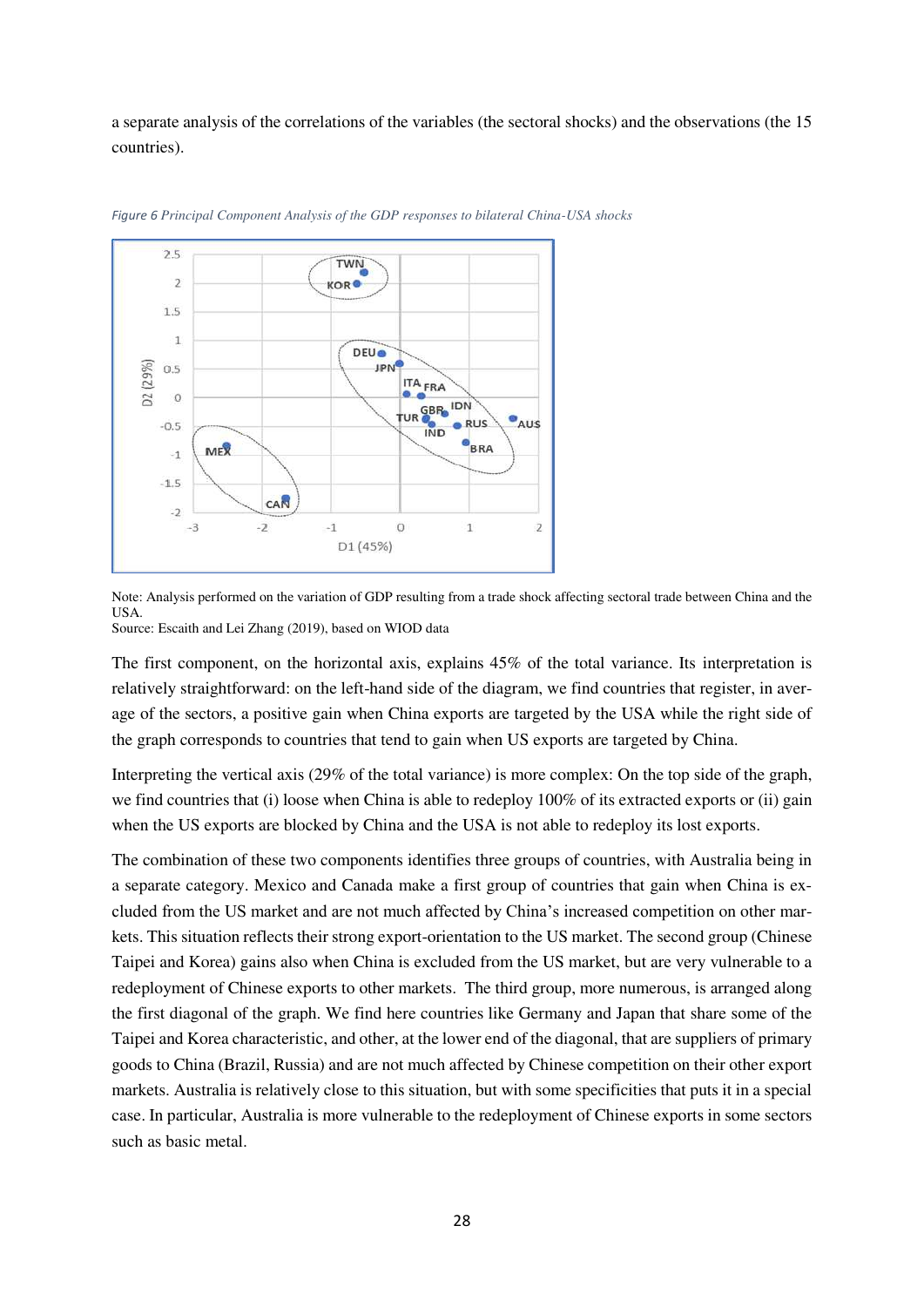The second example is based on the relative variation of the sectoral value added for the following four scenarios: extraction and substitution effects in the Short and Long term; redeployment of 100% of the extracted final goods only and of 100% of the total extracted exports. The statistical analysis is conducted using agglomerative hierarchical clustering (AHC) on the resulting dataset. Figure 7 shows the results of analysing the similarities between the 17 countries (China and the USA excluded).



*Figure 7 Agglomerative hierarchical clustering based on the similarity of sectoral response to bilateral China-USA shocks* 

Brazil and Taiwan appear to stand out as special cases that are only loosely connected to the rest of countries. At the contrary, we observe strong similarities between India and Indonesia, on the one hand, and Australia and Russia on the other hand. Both country duplets show also similarities between them. We observe also close similarities between Japan and Korea, France and Italy, and Germany and Turkey, joined also by the UK.

The same analysis can look at the effect of the same series of sectoral shocks on the whole GDP, and not only on the respective industries.



*Figure 8 Agglomerative hierarchical clustering based on the similarity of GDP response to bilateral China-USA shocks* 

Note: Similarity is based on the Pearson coefficient of correlations calculated on the relative variation of Gross Domestic Product following a trade shock affecting sectoral trade between China and the USA. "Others" denotes the other countries included in WIOT plus the ROW aggregate. Source: Author's elaboration, based on WIOD data

Note: Similarity is based on the Pearson coefficient of correlations calculated on the relative variation of sectoral value-added following a trade shock affecting sectoral trade between China and the USA. Source: Author's elaboration, based on WIOD data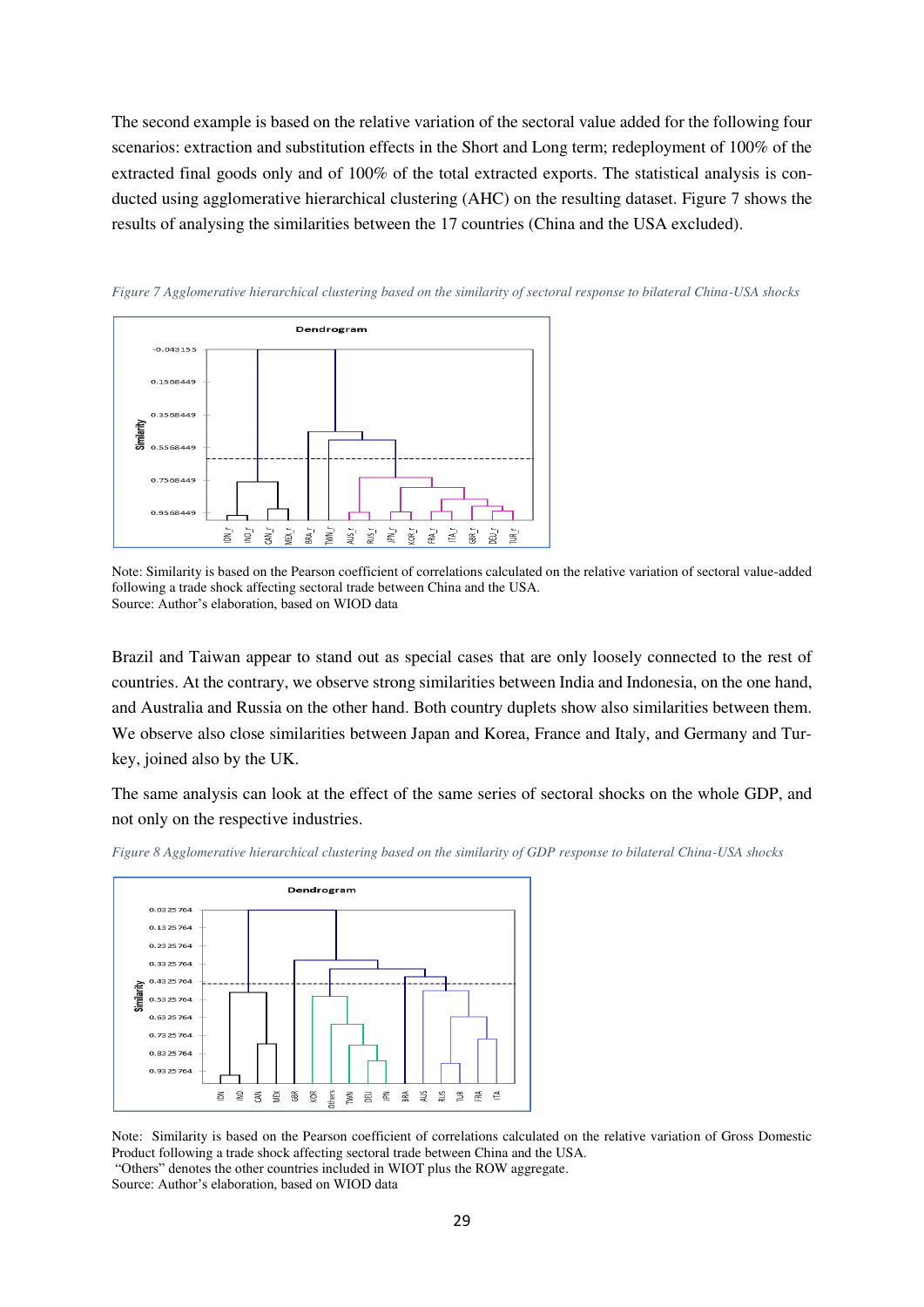The nature and extent of the impacts differ when considering only the sectoral effects (Figure 7) or when looking at their influence on the whole economy (Figure 8). This is due to differences in (i) the nature of inter-industrial linkages and (ii) the relative weight of services sectors (the bilateral trade shocks affecting only good-producing industries). In Figure 8, we still have strong similarities between India and Indonesia, or between France and Italy. But Germany and Japan are now close together and joined by Taiwan. At the contrary, UK and Brazil stand alone as outsiders.

The data generated by the method can also be used to characterise countries' mode of World trade insertion by analysing separately the successive scenarios. For example, Figure 9 splits the previous AHC analysis into two successive steps: first, the extraction of Chinese or US imports and the shortand long-term effects of their substitution in the protectionist market, then the redeployment of extracted exports to third markets and the impact on final demand. The first panel (Extraction and Substitution only) will mainly segregate countries according to their commercial presence in China or in the USA. The second panel will look at their vulnerability to an increased competition from China or the USA on their other markets. UK is an outlier here, probably because its specialisation in exports of services means it is relatively protected from the competition of Chinese exports. Understanding the differences in classification would require looking more in details into sectoral characteristics, and is beyond the scope of this paper. Our aim was only to show the analytical potential of the methodology.

*Figure 9 Agglomerative hierarchical clustering based on the similarity of GDP response to successive phases of the bilateral China-USA trade shocks* 



Note: see Figure 8

These results are only provided as example of the potential of the methodology to map the reaction of several economies to trade shocks. The similarities and dissimilarities in economic responses would need to be further analysed by crossing the various sectoral and global results, and correlating them with other indicators related to the structure of the economies and their trade integration.

### 5. Conclusions

This introductory paper presents a simple yet powerful methodological tool for analysing the impact of a bilateral trade conflict on third countries when trade includes intermediate inputs. Mixing input-output modelling with recent development of trade in value-added analysis, the extraction-cum-substitution approach maps and measures the sectoral and global interactions that are caused by vertical integration **Example 1**<br>  $\frac{5}{2}$   $\frac{2}{3}$   $\frac{2}{3}$   $\frac{2}{3}$   $\frac{2}{3}$   $\frac{2}{3}$   $\frac{2}{3}$   $\frac{2}{3}$   $\frac{2}{3}$  These results are only pr<br>
several economies to tra<br>
need to be further analy<br>
with other indicators rela<br>
5. Conclusi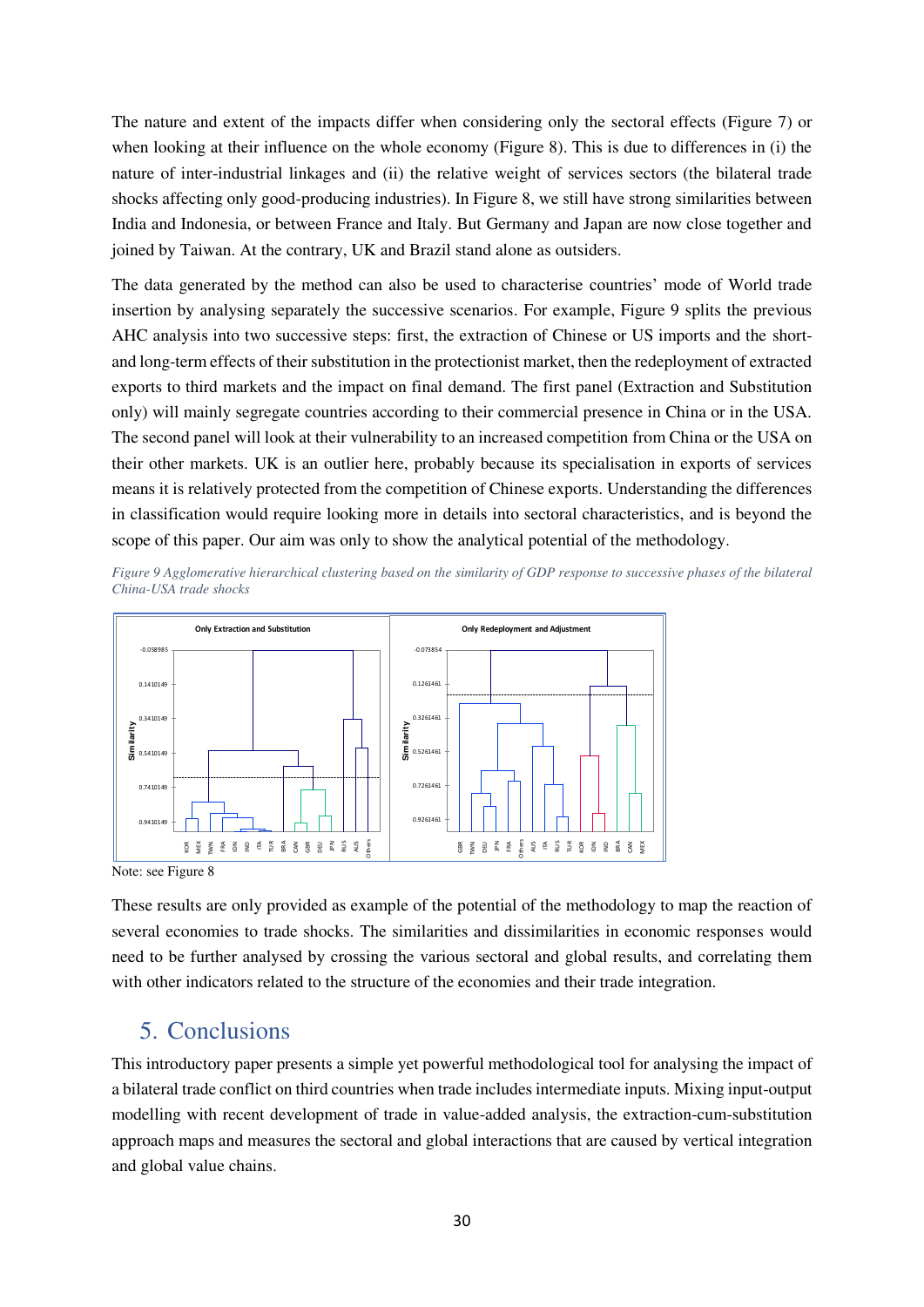The method is voluntarily kept as simple as possible, following the KISS principle of model building. It remains descriptive, or better say, exploratory. But it is not simplistic: it generates a rich collection of results that shows the complexity of the inter-actions and their economic relevance when the countries involved in a trade war are two large economies. When the country that is targeted in the bilateral conflict is a large and competitive exporter closely inserted in global value chains, the depth of the spillover effects on third countries may be larger than the direct impacts on the two trade belligerents. These impacts would not be easily identified using standard input-output or network analysis. Finally, the method can be used for more general statistical analysis, besides the study of trade conflicts. The way industries in different countries react to extraction, then to substitution, provides important information on their mode of insertion in the global economy. By running a large set of simulations covering several industries and several "conflictual" pairs of trade partners, it is possible for the analyst to generate a large sample of data that provide a comprehensive and multidimensional set of indicators. Because the methodology is relatively straightforward, it does not require complex programming and can be easily iterated to generate "big data". Then, the resulting set of indicators can be analysed through exploratory data analysis to reveal similarities between countries, or singularities.

This said, this method has limitations and should not be used for making forecasting or predictions. To use an analogy with literature, it is like a science fiction novel: Sci-Fi is not chiefly predictive, its scenarios of the future should be understood more as a contemplation of the present. The main caveats that limit its use from an economic modelling perspective is the substitutability assumption, on the one hand, and the hypothesis that income and prices remain constant on the other hand. In particular, substitution ignore the gains from trade from the consumers' perspective. Even when looking at the producer side, the surplus in the protected country (as measured by value-added per unit of output) is reduced only in the short time, which is probably over-optimistic. Moreover, the method does not contemplate a situation where the conflict would disrupt an entire supply chain, resulting in the bankruptcy of the firms most dependents of the extracted inputs. As a result, trade disruption in our methodology always results in a net gain for the protectionist country, something that contradicts both theory and practice. For this reason, we recommend using the method only for what it was developed: measuring the spillover effects on third countries rather than estimating the impact on the two belligerents.

In brief, the method should be interpreted as a first step before applying fully fledged economic models. Actually, the complexity is in the data and not in the methodology, and this complexity reflects the depth and variety of inter-industry interrelations in the global economy. By providing a mapping of the deep structure of inter-industrial interactions at the time of the trade shock, the method helps the analysts in understanding the results of more sophisticated economic models.

Its application to a real-case bilateral trade conflict opposing China and the USA in 2018 confirms the importance of the direct and indirect spill-over effects. Trade deflection (the redeployment of boycotted exports) inflicts potentially large losses to third countries and would probably induce them to take their own protectionist measures to shield their industries from the increased trade competition. The endresult would prove disastrous for the multilateral trade governance, mimicking the spiralling protectionism that followed the Smoot-Hawley Tariff Act in 1930, which raised U.S. tariffs on over 20,000 imported goods to record levels and was reciprocated by many countries, deepening the global recession.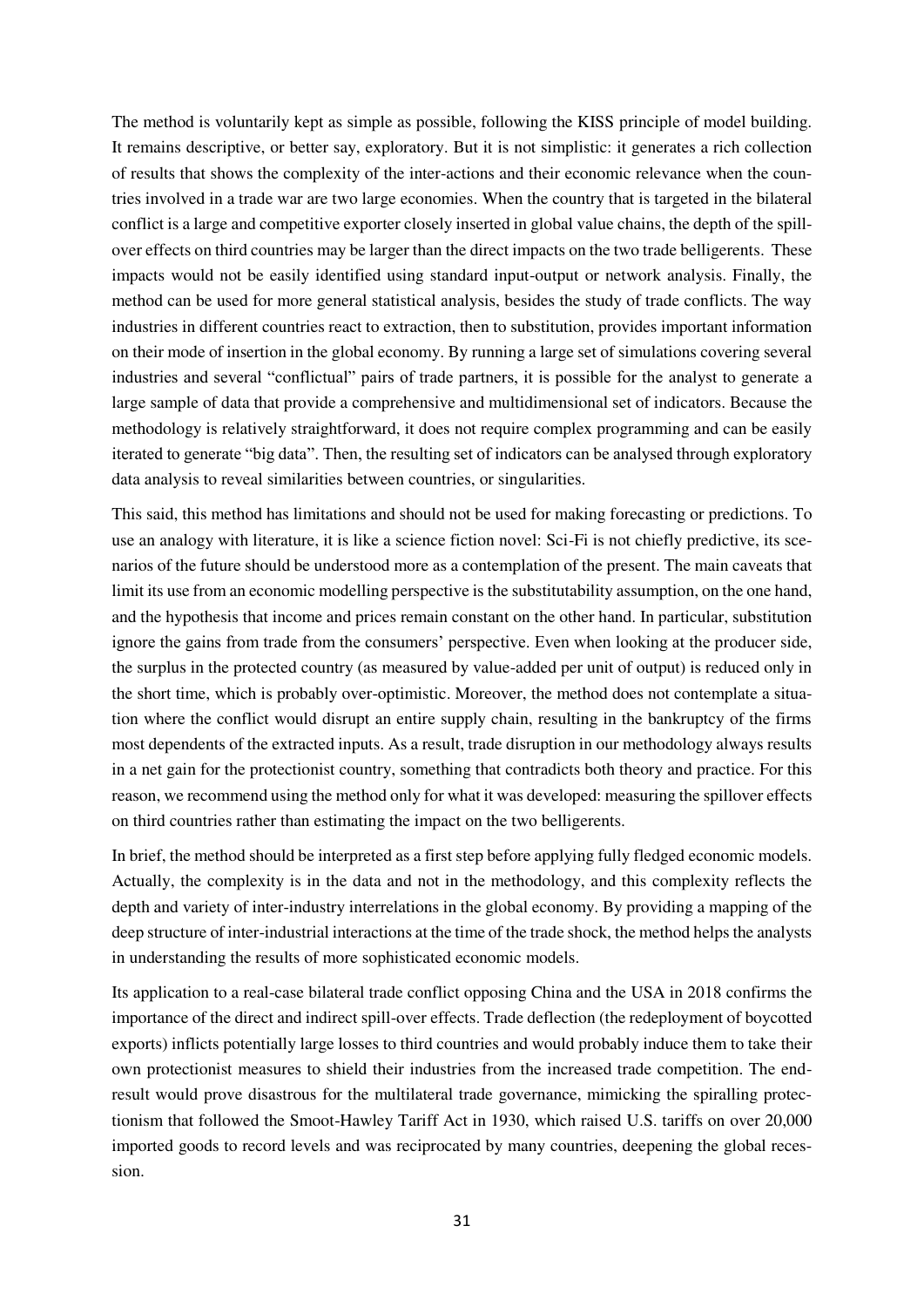### **Bibliography**

- Anderson, J and E van Wincoop (2003), "Gravity with Gravitas: A Solution to the Border Puzzle", American Economic Review 93(1), pp. 170-192
- Balassa, B. (1967) 'Trade liberalization among industrial countries: objectives and alternatives', McGraw Hill, New York
- Bosker, M. and B. Westbrock (2018) 'The Network Origins of the Gains from Trade', CEPR Discussion Paper DP13285
- Balassa, B. (1967) 'Trade liberalization among industrial countries: objectives and alternatives', McGraw Hill, New York
- Bosker, M. and B. Westbrock (2018) 'The Network Origins of the Gains from Trade', CEPR Discussion Paper DP13285
- Bown, C. and M. Crowley (2003)'Trade Deflection and Trade Depression' Federal Reserve Bank of Chicago Working Paper No. 2003-26.
- Cooper, W., L. Seiford and J. Zhu (2011) 'Data Envelopment Analysis: History, Models and Interpretations', in Cooper, W., L. Seiford and J. Zhu (Edit.) "Handbook on Data Envelopment Analysis, Second Edition" Springer, pp. 1-39
- Daudin, G., C. Rifflart and D. Schweisguth (2009) 'Who produces for whom in the world economy?' Document de travail de l'OFCE N° 2009-18, July
- Dietzenbacher, E. and M.L. Lahr (2013) 'Expanding Extractions', Economic Systems Research, Vol. 25, No. 3, pp. 341–360
- Dietzenbacher, E. and R.E Miller (2009) 'Raising the transactions or the coefficients: It makes no difference'. Journal of Regional Science, pp. 555-566
- Escaith, H. and Lei Zhang (2019) 'Interindustry spill-over effects of the China-USA bilateral trade restrictions' Mimeo, Shanghai University of International Business and Economics
- Escaith, H. (2017) 'Accumulated Trade Costs and Their Impact on the Development of Domestic and International Value Chains' in "Global Value Chain Development Report 2017: Measuring and Analyzing the Impact of GVCs on Economic Development", published by World Bank, IDE-JETRO, OECD, Research Center of Global Value Chains (UIBE) and WTO, pp. 97-117
- Escaith, H. and S. Miroudot (2016) 'Industry-Level Competitiveness and Inefficiency Spillovers in Global Value Chains', 24th International Input-Output Conference, July, Seoul
- Grossman, G.M and E. Rossi-Hansberg (2006) 'The rise of offshoring: it's not wine for cloth anymore' Proceedings - Economic Policy Symposium - Jackson Hole, 2006, p. 59-102
- Hummels, D., J. Ishii and K. Yi (2001) 'The Nature and Growth of Vertical Specialisation in World Trade' Journal of International Economics, Vol. 54, pp. 75-96
- Isard, W. (1954) 'Location Theory and Trade Theory: Short-Run Analysis' The Quarterly Journal of Economics, Volume 68, Issue 2-1, pp. 305–320
- Johnson, H.G (1953) 'Optimum Tariffs and Retaliation', Review of Economic Studies, Volume 21, Issue 2, pp 142-153
- Jones, L., M. Demirkaya and E. Bethmann (2019) 'Global Value Chain Analysis: Concepts and Approaches' Journal of International Commerce and Economics, April pp 1-29.
- Koopman, R., W. Powers, Z. Wang and S.-J. Wei (2011) 'Give credit to where credit is due: tracing value added in global production chains' NBER Working Papers Series 16426, September 2010, revised September 2011
- Leontief W. and A. Strout (1963) 'Multi-Regional Input-Output Analysis' in T. Barna (Ed.) "Structural Interdependence and Economic Development" St Martins Press, London, 1963, pp. 243-259
- Los, B. and M.P. Timmer (2018) 'Measuring Bilateral Exports of Value Added: A Unified Framework', NBER Working Paper 24896
- Miller, R.E. and M.L. Lahr (2001) 'A Taxonomy of Extractions' in M.L. Lahr and R.E. Miller (eds.) 'Regional Science Perspectives in Economic Analysis' Amsterdam: Elsevier Science, pp 407–441
- OECD-WTO (2012) 'Trade in Value-Added: Concepts, Methodologies and Challenges (Joint OECD-WTO Note), electronic publication available at www.oecd.org/sti/ind/49894138.pdf
- Oosterhaven, J. and M. Bouwmeester (2016) 'A New Approach to Modelling the Impact of Disruptive Events' Journal of Regional Science, Vol 56-4, pp.583-595
- Quast, B. and V. Kummrit (2015) 'Decompr: Global Value Chain Decomposition in R', CTEI PAPERS CTEI-2015-01, Graduate Institute Geneva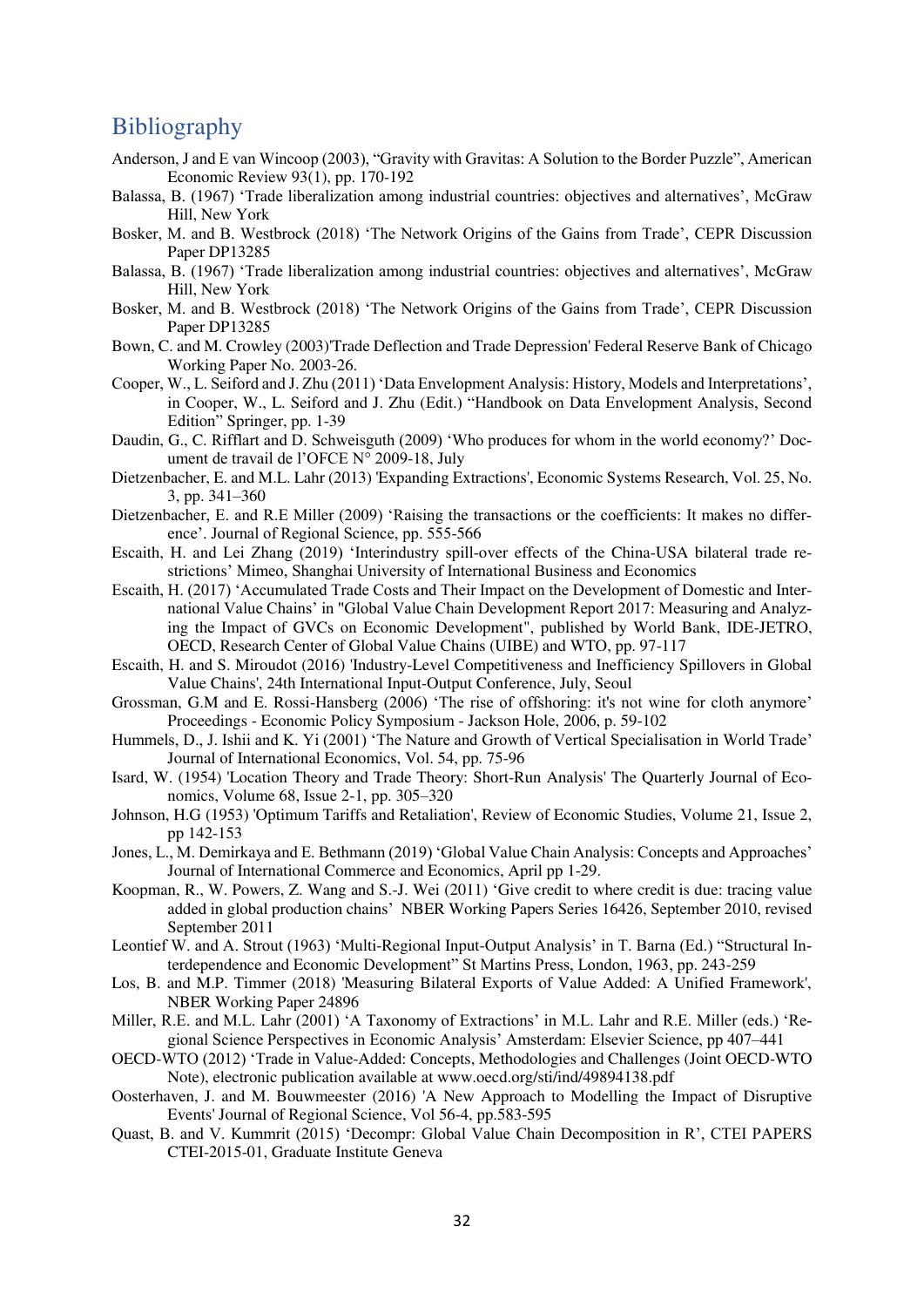- Shiozawa, Y. (2007) 'A New Construction of Ricardian Trade Theory: a Many Country, Many Commodity with Intermediate Goods and Choice of Techniques' Evolutionary and Institutional Economic Review, 3(2), pp. 19-37
- Shiozawa, Y. (2017) 'The New Theory of International Values: an Overview'' in Shiozawa, Y., Oka, T. and Tabuchi, O. (Eds) 'A New Construction of Ricardian Theory of International Values: Analytical and Historical Approach', Springer, Singapore, pp. 3-73
- Shiozawa, Y. and T. Fujimoto (2018) 'The Nature of International Competition Among Firms' in T. Fujimoto, F. Ikuine (eds.), 'Industrial Competitiveness and Design Evolution, Evolutionary Economics and Social Complexity Science 12', pp. 43-96
- Sraffa, P. (1960) 'Production of Commodities by Means of Commodities', Cambridge University Press
- Tinbergen, J. (1962) 'An Analysis of World Trade Flows' in "Shaping the World Economy" edited by Jan Tinbergen. New York, NY: Twentieth Century Fund
- Timmer, M. P., Dietzenbacher, E., Los, B., Stehrer, R. and de Vries, G. J. (2015) 'An Illustrated User Guide to the World Input–Output Database: the Case of Global Automotive Production' Review of International Economics., 23: pp. 575–605
- Walmsley, T. and P. Minor (2017) 'Supply Chains and Tariff Rates: The Impact of Reversing NAFTA', 25th International Input-Output Conference, June, Atlantic City
- Wang, Z., S. Wei and K. Zhu (2013) 'Quantifying International Production Sharing at the Bilateral and Sector Level' NBER Working Paper Series No. 19677 revised in 2018.
- WTO and IDE-JETRO (2011). 'Trade Patterns and Global Value Chains in East Asia: From trade in goods to trade in tasks', Geneva

### Annexes

### 1. Further discussion on the gravity equation used for substitution

The standard gravity Equation 12 used for substitution means that, when an industry *s* is excluded from a market *r*, the previous exports of *s* to *r* are redistributed between the other countries that were already present on this market in proportion to their existing market shares. The ratio of the new bilateral economic distance  $d'_{ar}$  and  $d'_{ir}$  remains also constant for *a* and *i* $\neq$ *s* while  $d'_{sr}$   $\rightarrow \infty$  for gross trade flows because trade costs became prohibitive under the extraction hypothesis. When considering trade in value-added, the bilateral distance  $d'_{sr}$  is still much higher than  $d_{sr}$  but not prohibitive: *s* is still able to indirectly export domestic value added to *s* through the global value chain.

While the above-mentioned extraction-cum-substitution uses a trade model to estimate bilateral flows, alternative approaches leading to broadly similar constructs that have been used by the IO community to build interindustry flows in multiregional models (Isard, 1954; Leontief and Strout, 1963 or more recently Oosterhaven and Bouwmeester, 2016). From an information perspective, the simulation makes use of all the information contained in the initial IO data. It can also be considered as a special case of 'Iterative Proportional Fitting', better known in input-output analysis as RAS (the meaning of the RAS acronym is unknown).

The RAS method is used in a situation when only row and column sums of desired input-output table are known. The table is than estimated from an older fully-known input-output table in a way that the resulting table is consistent with given row and column sums. Mathematically, RAS is an iterative scaling method whereby a non-negative matrix is adjusted until its column sums and row sums equal to some pre-specified totals. In a typical RAS, each entry in one row is multiplied by a scalar that is chosen in such a way that the sum of all entries in the row or column becomes equal to its target total. Then, the same method is used to make the columns consistent with their required totals.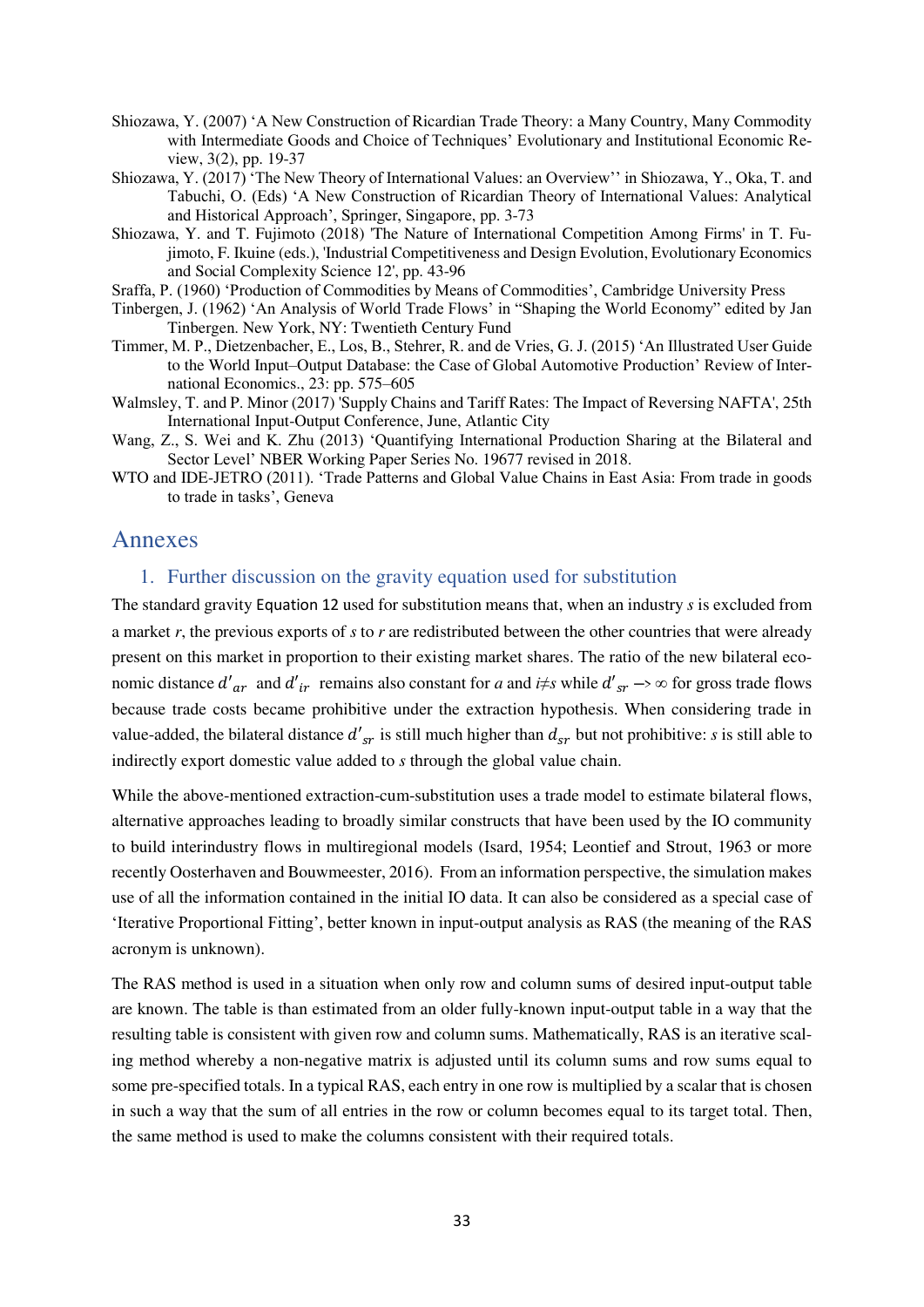As a result, the constraints on the row totals is not satisfied anymore. So, the algorithm repeats itself on rows and columns until the resulting matrix is consistent with all required row and column totals. The adjustment of the entries of the matrix is iterative and proportional to the row and column totals.

Our case differs from a typical RAS because the adjustment starts from a pre-defined shock (extraction) and redistributes the missing trade across rows and columns in such a way that (i) the sum of rows and columns remain constant and (ii) the new coefficients of unextracted columns are related to the old ones in proportion to their initial market shares. Our algorithm assigns final demand on the basis of transactions and inputs on the basis of technical coefficients. Dietzenbacher and Miller (2009) prove that, under some conditions that are fulfilled in a typical input-output matrix, the rescaling vectors are unique.  $^{22}$ Updating the transactions matrix or the corresponding coefficients matrix yields the same results.

Yet, as mentioned previously, recent developments in the micro-foundations of gravity (Anderson and van Wincoop, 2003) show the bilateral relation does not depend only on the bilateral distance but also of a multilateral resistance terms, which captures general equilibrium forces. Extracting a market modifies both the bilateral and the multilateral resistance terms, especially if, as in our substitution hypothesis, the extracted industry makes extra efforts to reassign the missing trade to other markets. This is one of the reasons we restrict our method to analysing partial equilibrium simulations.

It should ideally be limited to small deviations from the general equilibrium solution (the one observed in the initial input-output matrix). But, by definition, the extraction method that is the building block of our approach is far from being a marginal variation. Moreover, it is only applicable to small economies, because it relies on the assumption that the extraction of a supplier (a row of the IO matrix) can be compensated by an increase in purchases from other sources. In other words, the assumption of fixed IO technical coefficients is permissible because of fully flexible trade coefficients (Oosterhaven and Bouwmeester, 2016).

This explains why the method should be considered as exploratory only, amplifying the contrast in order to provide a better mapping of underlying inter-industry relationships in third-countries. It is to forecasting what caricature is to photography: a way to amplify the most distinguishing aspects of a portrait.

### 2. R program

<u>.</u>

When discussing the pro and cons of the KISS principle, it is often mentioned that C. Chapman, the founder of Lotus Cars, urged his designers to "Simplify, then add lightness". I am afraid the R program that I wrote is neither simple nor light. Its clumsiness is entirely due to my almost complete ignorance of R programming when I started this work. My sole ambition here was to have something that was working and was relatively free of bugs. I cross-checked the results on small examples, but there is no guaranty at all the script is without errors. Sure, some bugs must be remaining, thanks to Mr Murphy's Law. So, use it at your own risks and improve it.

<sup>&</sup>lt;sup>22</sup> Property 1) under the following condition: (i) Z is a square matrix (i.e. each country is recorded both as an importer and an exporter); (ii) its diagonal elements are strictly positive (i.e. every country trades with itself); (iii) it is not block diagonal (or cannot be made block diagonal by permutations of its rows and columns, i.e. there is no group of countries operating in complete autarky).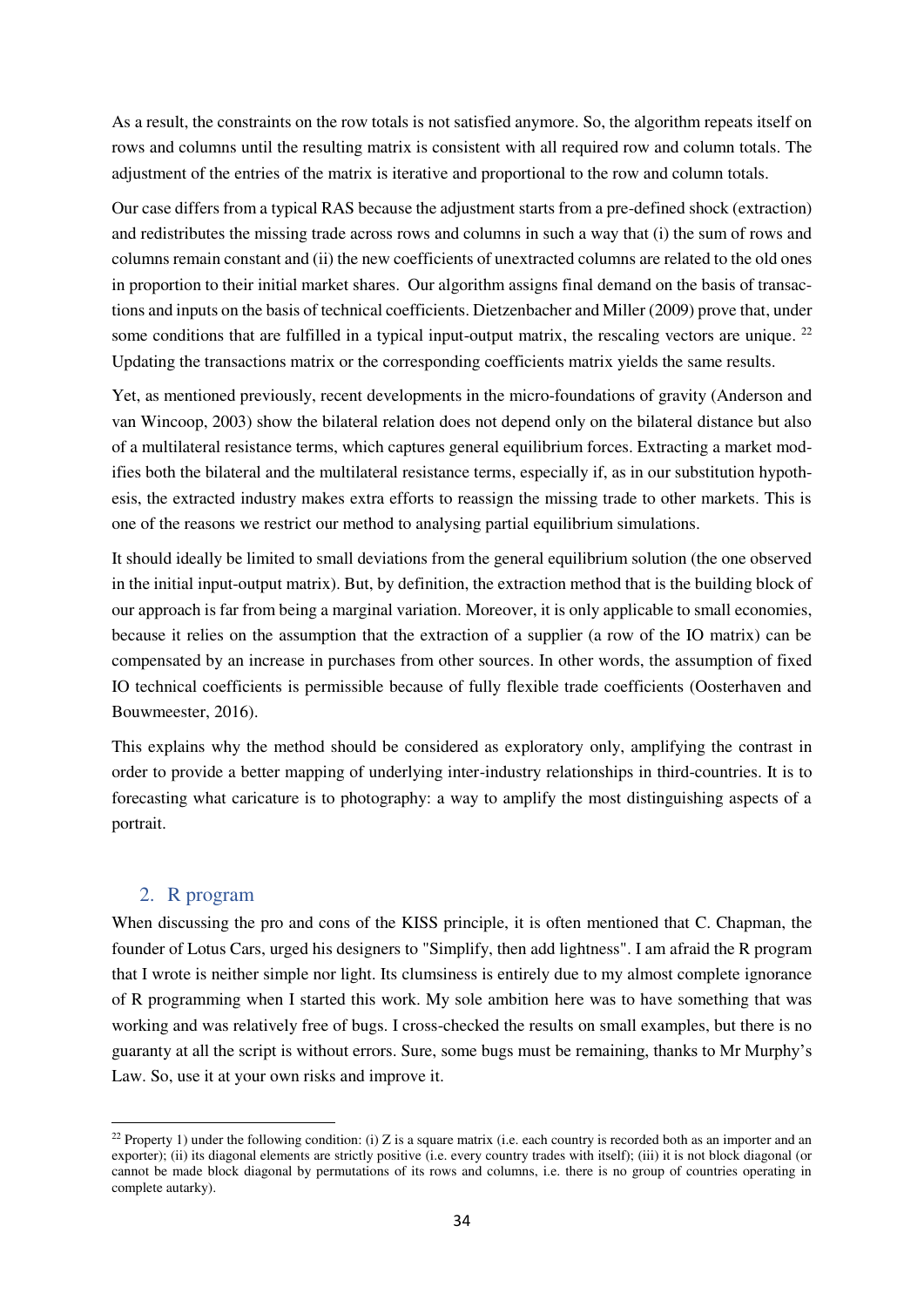#Project Spillover Effects of China USA trade War: Testing the R program on a simple Toy Model # Final draft by H. Escaith April 2019-Valencia library(decompr) library(openxlsx) library(readr) library(data.table) # Set the working directory (needs to be changed accordingly) mainDir <- "F:/ToyModel\_3" subDir <- "outputTest" dir.create(file.path(mainDir, subDir), showWarnings = FALSE) setwd(mainDir) #Load data already stored as csy files and assign them the required R class (vector, matrix...) Countries <- read.table("Countries.csv", quote="\"", comment.char="",stringsAsFactors = F) Countries <- Countries\$V1 Industries<- read.table("Industries.csv", quote="\"", comment.char="",stringsAsFactors = F) Industries <- Industries\$V1 Country\_Sector<- read.table("Country\_Sector.csv", quote="\"", comment.char="",stringsAsFactors = F) Country\_Sector <- Country\_Sector\$V1 Output <- read.table("Output.csv", quote="\"", comment.char="", stringsAsFactors=FALSE) Output <- as.vector(unname(unlist(Output[,1]))) Final <- read\_delim("E:/TinVA (C)/UIBE\_GVC/ToyModel\_3/Final.csv", ";", escape\_double = FALSE, col\_names = FALSE, trim\_ws = TRUE) Final <- as.matrix(Final) colnames(Final) <- Countries rownames(Final) <- Country\_Sector Intermediate <- read.table("Intermediate.csv", quote="\"", sep=";", comment.char="",stringsAsFactors = F) Intermediate <-as.matrix(Intermediate) colnames(Intermediate) <- Country\_Sector rownames(Intermediate) <- Country\_Sector #To match other name used in previous instances of the program Country\_Industry <-Country\_Sector

#### # Calculating TiVA indicator using Decompr

ToyLeon<-decomp (Intermediate, Final, Countries, Industries, Output, method = "leontief") ToyWWZ<-decomp (Intermediate, Final, Countries, Industries, Output, method = "wwz") # Write results as CSV files write.csv(ToyLeon, file = "ToyLeon.csv",row.names=FALSE) write.csv(ToyWWZ, file = "ToyWWZ.csv",row.names=FALSE)

#### # Calculating Leontief inverse on Initial data and Calculation of direct requirements

Acoef<- t(t(Intermediate)/Output) M\_size <- ncol(Acoef) Imat<-diag(M\_size) IA\_Init <- (Imat - Acoef) L\_Init <- solve(IA\_Init, tol=1e-04) #Calculating Total requirements and documenting lines and columns TotReg <- L\_Init-Imat colnames(Acoef)<-Country\_Industry rownames(Acoef)<-Country\_Industry

colnames(TotReq)<-Country\_Industry rownames(TotReq)<-Country\_Industry #Loading country names to the markets of final demand colnames(Final)<-Countries rownames(Final)<-Country\_Industry #Saving Direct and Total Requirements. Using slower xlsx because csv to xls failed on large datasets write.xlsx(Acoef, file = "Acoef,xlsx",row.names = TRUF, col.names = TRUF, append=FALSF) write.xlsx(TotReq, file = "TotRequirements.xlsx", row.names = TRUE, col.names = TRUE, append=FALSE) #END first part #SECOND PART: substitutions. Must be run repeatedly changing the extracted sectors after FIRST Part which loads IO data # Manually change Country and sector index of origin that is extracted in A and Y: r\_extr (r\_extr is a scalar: only one line\_sector extracted) #Change directory to save Simulation Data in separate area setwd(file.path(mainDir, subDir)) #1. Extraction without replacement (traditional extraction method): Set extracted industry Ind\_extr <- "Charlie\_M" # Set list of similar industries, including Ind extr and its competitors (can be a subset or all similar sectors). Manuf<-c("Sierra\_M", "Papa\_M", "Kilo\_M", "Charlie\_M", "Mike\_M", "Echo\_M") #Set extracted final demand market country (and demand categories, if needed) Y\_extr <- "Echo" #Set extracted columns for intermediate inputs (must be contiguous columns of the IO matrix) First\_col<- "Echo\_P" Last\_col<- "Echo\_S" # Enter PCost: additional procurement cost when substituting extracted inputs, decimal format: 0.15 for 15%) PCost <- 0.3 r\_extr<-which(rownames(Acoef)==Ind\_extr) firstcol<-which(colnames(Acoef)==First\_col) lastcol<-which(colnames(Acoef)==Last\_col) Acol\_extr <- c(firstcol:lastcol) #Modify Final demand vector on protectionist market by setting extracted final exports of r\_extr to Y\_extr to 0 Final\_Less1 <-Final Final\_Less1[r\_extr,Y\_extr]<-0 #Compute new Acoef after extraction: A\*= A\_less1 to be calculated on Acoef myMat0 <-Acoef colnames(myMat0) <- Country\_Industry rownames(myMat0) <- Country\_Industry myMat<-myMat0 myMat[Ind\_extr,Acol\_extr] <- 0 #Compute (I-A\*) -> IA\* and Invert (IA\*) ->  $L^*$  I is a M size square matrix

myMat <- Imat - myMat

L\_less1 <- solve(myMat, tol=1e-04)

X\_less1 <- L\_less1 %\*% Final\_Less1

GDP\_less1<-(VA\_Init)\*rowSums(X\_less1)

VA\_Init <- (1-colSums(Acoef))

#Calculate X\*= L\* %\*% Y\* (matrix multiplication, or %\*% in R)

write.csv(GDP\_less1, file = "GDP\_less1.csv",row.names=TRUE)

#Calculating Production, Value-Added and GDP vectors on extracted Leontief and Final demand

#Calculating the Value-Added on the original A coefficients (simple extraction does not modify VA coefficient)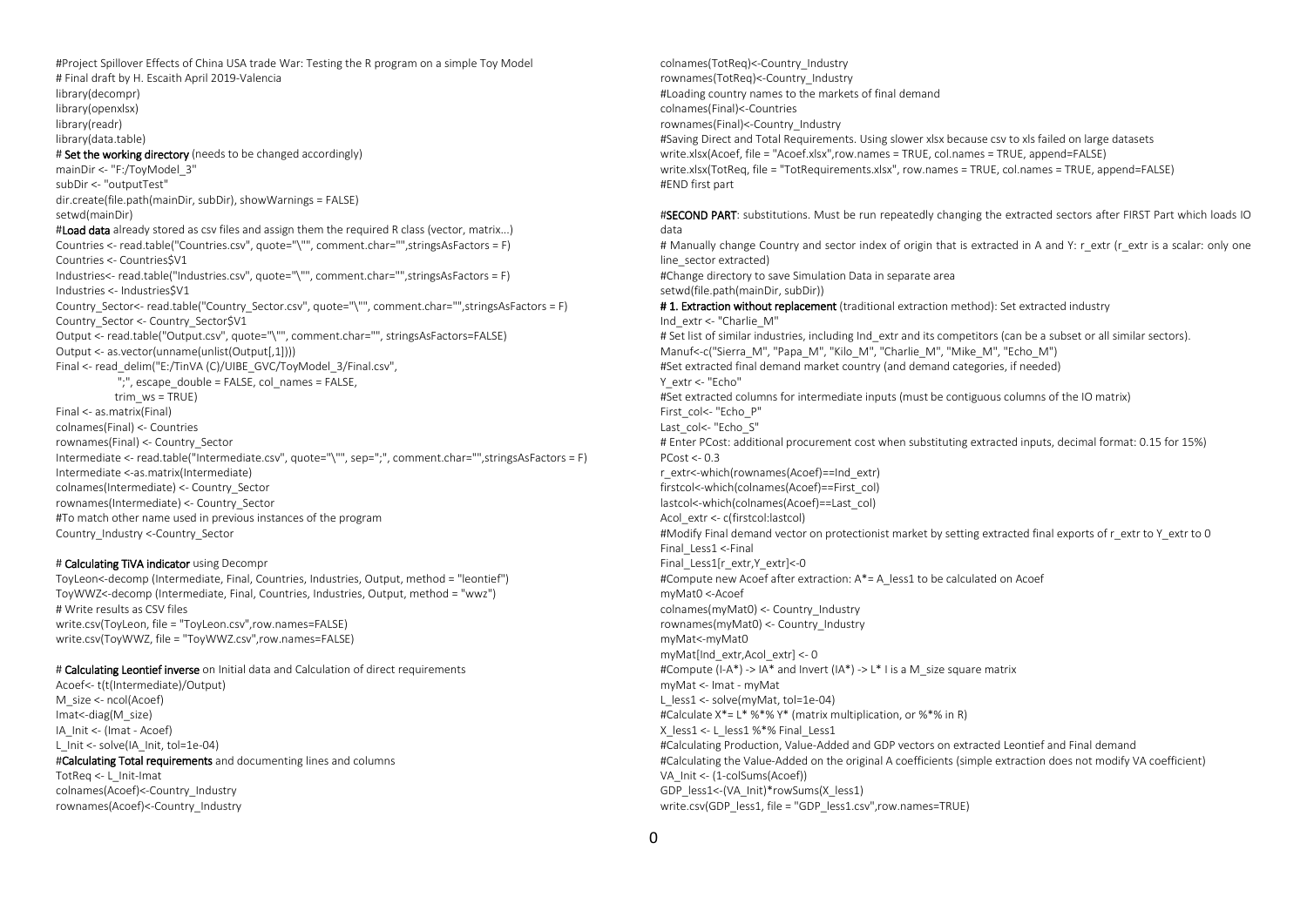#Cleaning and resetting the intermediate results remove(myMat, myMat0)

# 2. **Extraction with substitution**. Substitution is based on input-output matrix and final demand.

# Short term substitution: i) adds additional procurement cost for inputs and excludes redeployment of extracted outputs #Long term effects (saved in Acoef\_Long file): extraction of Acoef, with substitution, no extra cost

#myMat0: original matrix; myMat: to be modified myMat0 <-Acoef colnames(myMat0) <- Country\_Industry rownames(myMat0) <- Country\_Industry myMat<-myMat0 # Extraction of one industry for several inputs markets: set desired values to zero myMat[Ind\_extr, Acol\_extr] <-0 # Calculation of the market share to be redistributed among Ind extr competitors selected in variable "Manuf" # Compare original sum over all lines with extracted sum and create a multiplier matrix orginal\_colSum <- colSums(myMat0[Manuf, ]) extract\_colSum <- colSums(myMat[Manuf,]) multiplier <- matrix(rep(orginal\_colSum/colSums(myMat[Manuf,]), ncol(myMat)), ncol = ncol(myMat),byrow=TRUE) # Include an exception when the column is 0 to avoid NA results multiplier[is.na(multiplier)] <- 1 colnames(multiplier) <-Country\_Industry rownames(multiplier) <-Country\_Industry #Substitution using the multiplier matrix (only on A coefficients whithout change in price) myMat[Manuf,Acol\_extr] <-myMat[Manuf,Acol\_extr]\*multiplier[Manuf,Acol\_extr] # Check if the row sum is the same (no change in Value Added) Check<- round(sum(colSums(myMat) - colSums(myMat0)), digits=4) try(if(Check !=0) stop("CHECK FAILED")) #Saving results in ACoef 2: substitution without increase in input cost ACoef\_2 <-myMat #Cleaning and resetting intermediate results remove(Check, myMat, myMat0, multiplier)

#Short term effects (saved in Acoef Short): substitution in Acoef with additional procurement cost "PCost". #myMat0: original matrix; myMat: to be modified #Re-Initialising the calculation myMat0 <-Acoef myMat<-myMat0 # Extraction: set extracted values to zero myMat[Ind\_extr, Acol\_extr] <-0 Denominator <- colSums(myMat[Manuf, ]) multiplier <- matrix(rep(orginal\_colSum/colSums(myMat[Manuf,]), ncol(myMat)), ncol = ncol(myMat),byrow=TRUE) # Include an exception when the column is 0 to avoid a NA result multiplier[is.na(multiplier)] <- 1 colnames(multiplier) <-Country\_Industry rownames(multiplier) <-Country\_Industry # Add additional procurement cost in markets where extraction took place (where multiplier[i,j]>1) for (i in 1:nrow(multiplier)) {

 for (j in 1:ncol(multiplier)) { if (multiplier[i,j]>1){multiplier[i,j]<-multiplier[i,j]\*(1+PCost)}

}

} # The additional cost applies only to the additional procurement needed to replace extracted inputs # The previous instruction added procurement cost to all. To correct this: for (i in Acol extr) {if (myMat0[Ind\_extr,j]>0){myMat[Manuf, j]<-(myMat[Manuf,j]\* multiplier[Manuf, j])-(myMat[Manuf,j]\*PCost)}}

# 5. Additional procurement costs: lower Value Added: Check if sum of Acoef by column is higher (V-A is lower) due to additional cost Check<- round(sum(colSums(myMat) - colSums(myMat0)), digits=4) try(if(Check<=0) stop("CHECK FAILED"))

#Saving results in ACoef 1: substitution with increase in procurement cost ACoef\_1 <-myMat #Cleaning and resetting the intermediate results remove(Check, myMat, myMat0, orginal\_colSum, multiplier)

# Final demand: Extraction of Ind Extr exports to Y extr (no extra cost on final demand in both short and long term) #Re-Initialising the calculation myMat0<-Final rownames(myMat0) <-Country\_Industry colnames(myMat0) <-Countries myMat<-myMat0 myMat[Ind\_extr, Y\_extr] <-0 orginal\_colSum <- colSums(myMat0[Manuf, ]) multiplier <- matrix(rep(orginal\_colSum/colSums(myMat[Manuf,]), ncol(myMat)), ncol = ncol(myMat), nrow = nrow(myMat),byrow=TRUE) # Include an exception when the column is 0 to avoid a NA result multiplier[is.na(multiplier)] <- 1 colnames(multiplier) <-Countries rownames(multiplier) <-Country\_Industry # Apply multiplier to redeploy in myMat the extracted Ind extr sales in initial myMat0 if (myMat0[Ind\_extr, Y\_extr]>0){myMat[Manuf, Y\_extr]<-(myMat[Manuf. Y\_extr]\* multiplier[Manuf, Y\_extr])} # Check if the sum per column is the same: no change in total final demand Check<- round(sum(colSums(myMat) - colSums(myMat0)), digits=4) try(if(Check !=0) stop("CHECK FAILED"))

#Saving results Final\_1 <-myMat #Cleaning and resetting the intermediate results remove(Check, myMat, myMat0, orginal\_colSum, multiplier)

#### #Calculating impact of extractions on GDP using the Leontief Model

#Building the Leontief (I-A)^-1 on initial A coefficients: L\_Init IA\_mat <- (Imat - Acoef) L\_Init <- solve(IA\_mat, tol=1e-04) X\_Init <- L\_Init%\*%Final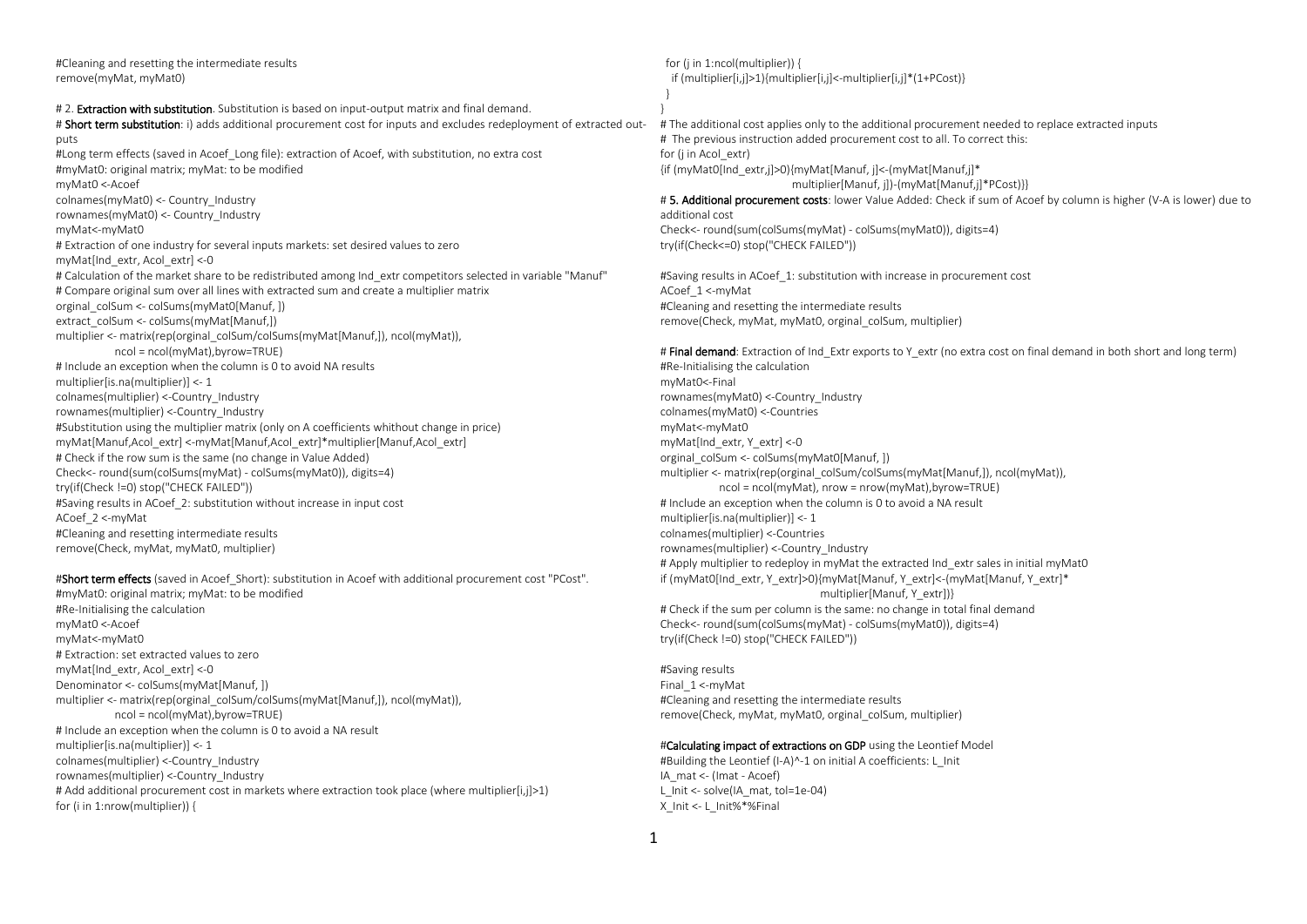GDP\_Init<-(VA\_Init)\*rowSums(X\_Init) #Building the Leontief (I-A)^-1 on extracted short term A coefficients: L\_Short IA\_mat <- (Imat - ACoef\_1) L Short <- solve(IA\_mat, tol=1e-04) #Calculating Production, Value-Added and GDP vectors on extracted Leontief and Final demand X\_Short <- L\_Short%\*%Final\_1 VA\_Short <- (1-colSums(ACoef\_1)) GDP\_Short<-(VA\_Short)\*rowSums(X\_Short)

#Building the Leontief (I-A)^-1 on extracted long term A coefficients: L\_Long IA\_mat <- (Imat - ACoef\_2) L\_Long <- solve(IA\_mat, tol=1e-04) #Calculating Production, Value-Added and GDP vectors on extracted Leontief and Final demand X\_Long <- L\_Long%\*%Final\_1 VA\_Long <- (1-colSums(ACoef\_2)) GDP\_Long<-(VA\_Long)\*rowSums(X\_Long) TotReq <-L\_Long-Imat # Saving results in default directory write.csv(GDP\_Init, file = "GDP\_Init.csv",row.names=TRUE) write.csv(GDP\_Short, file = "GDP\_Extracted\_Short.csv",row.names=TRUE) write.csv(GDP\_Long, file = "GDP\_Extracted\_Long.csv",row.names=TRUE) write.csv(TotReq, file = "TotReq\_Extract\_Long.csv",row.names=TRUE) remove(IA\_mat, TotReq)

# THIRD SUBSTITUTION: Full redeployment of the extracted output to other export and domestic markets:

# First part Final goods (to be saved as Final 3) #Re-Initialising the calculation myMat0<-Final myMat<-Final\_1 rownames(myMat0) <-Country\_Industry colnames(myMat0) <-Countries rownames(myMat) <-Country\_Industry colnames(myMat) <-Countries myMat0[Ind\_extr, Y\_extr] <-0 #Calculate sum of lost exports of final goods from r to s from initial data : YRS YRS<-sum(colSums(Final))-sum(colSums(myMat0)) #Calculate share of YRS in total exports of final goods from r : YRS\_pc : YRS / Sum [r, .] Y # r will need to increase its exports by same YRS pcmargin on other markets YRS\_pc<- rowSums(myMat0) YRS\_pc <- YRS /YRS\_pc[Ind\_extr] #Print lost market share cat("Lost final market (\$):", round(YRS, digits=2)) cat("Lost final market (%):", round(YRS\_pc\*100, digits=2))

#Each export of r to non-s country is increased by the percentage of losses from the s market #Non-r countries are displaced in non-s markets in proportion of their initial market share. #Include an exception if the extracted industry is dominant on a market and cannot fully redeploy YNR<-colSums(myMat0[Manuf,]) YNR<-YNR-(myMat0[Ind\_extr,]) names(YNR) <-Countries

for (i in Manuf[Manuf!=Ind\_extr]) { for (j in colnames(myMat)){if(j!=Y\_extr){ if (myMat0[i,j]-(myMat0[Ind\_extr,j]\*(YRS\_pc))\*((myMat0[i,j]/YNR[j]))>0) { myMat[i,j]<- myMat0[i,j]-(myMat0[Ind\_extr,j]\*(YRS\_pc))\*((myMat0[i,j]/YNR[j]))} else { myMat[i,j] <-0 }}}} #"Ind\_extr" increases its share by the losses of the displaced non-r countries Gain <-colSums(Final\_1)-colSums(myMat) myMat[Ind\_extr,]<- myMat[Ind\_extr,]+Gain Check<- round((sum(colSums(myMat) - colSums(myMat0))-YRS), digits=4) try(if(Check !=0) stop("CHECK FAILED")) #Saving results Final\_3<-myMat

write.csv(Final\_3, file = "Final\_3.csv",row.names=TRUE) #Cleaning and resetting the intermediate results remove(Check, myMat, myMat0)

#### # Second part of redeployment process, based on long term Acoef 2 results:

# redeployment of the extracted output to other markets second part: Intermediate goods. Including the domestic market myMat0 <-ACoef\_2 colnames(myMat0) <- Country\_Industry rownames(myMat0) <- Country\_Industry myMat<-myMat0 #colnames(X\_Init) <- Countries #rownames(X\_Init) <- Country\_Industry colnames(Intermediate) <- Country\_Industry rownames(Intermediate) <- Country\_Industry

#Intermediate goods: country r increases shares in all non s markets in proportion of losses in s # Calculate sum of lost exports of intermediate goods from r to s on initial data: ZRS = RowSum [r,s] Z # Calculate share of ZRS in total non-s sales of intermediate goods from r relative to all non-s markets: ZRS\_pc : ZRS / RowSum [r, j≠s] Z

# Each sale (export or domestic) of r to non-s country is increased by the percentage of losses from the s market. But this is doable only if there is enough foreign inputs in the initial production process to be substituted. If not, skip the reallocation, and keep the initial one.

# Calculation and print of the initial market share to be redistributed (in % of all markets, including domestic and extracted)

Share <- sum(Intermediate[Ind\_extr,Acol\_extr])

cat("Lost intermediate market due to extraction (in \$)", round(Share, 2)) Share <- sum(Intermediate[Ind\_extr,Acol\_extr])/sum(Intermediate[Ind\_extr,]) cat("Lost intermediate market due to extraction (in %)", round(Share\*100, 2))

# Calculation of "Share": initial market share to be redistributed (excluding Acol extr)

# "Share" is higher than actual share because it excludes Acol ext (redistribution must be done on other markets) Share <- sum(Intermediate[Ind\_extr,Acol\_extr])/(sum(Intermediate[Ind\_extr,])-sum(Intermediate[Ind\_extr,Acol\_extr])) #The extracted industry will increase by "multiplier Share" its sales of intermediate products to other markets. Other industries are displaced: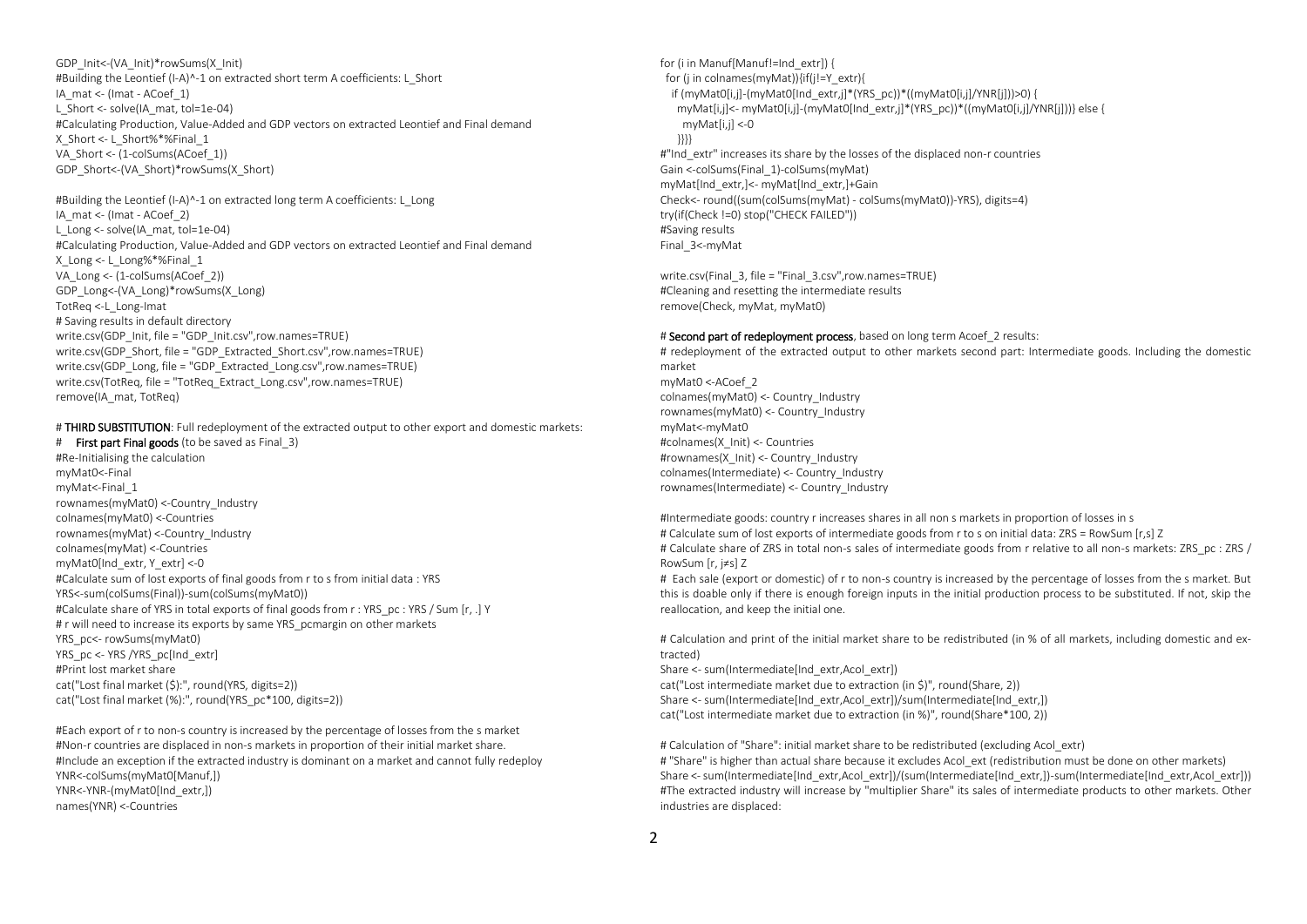# Calculation of the market share to be redistributed # Compare original sum over all lines with extracted sum and create a multiplier vector orginal\_colSum <- colSums(myMat0[Manuf, ])-myMat0[Ind\_extr, ] names(orginal\_colSum) <- Country\_Industry

#Substitution in matrix

#Because myMat0[Ind\_extr,j]=0 if "j" belongs to Acol\_extr, the function does not modify the corresponding myMat0 values for (i in Manuf[Manuf!=Ind\_extrl) { for (i in colnames(myMat)){ if(orginal\_colSum[j]!=0) { myMat[i,j]<-myMat0[i,j]-((myMat0[Ind\_extr, j]\*(Share))\*(myMat0[i,j]/orginal\_colSum[j])) }}} # Redeployment for the extracted industry. If it is already too dominant [else] applies Gain<-colSums(myMat0[Manuf, ])-colSums(myMat[Manuf,]) Gain<-as.vector(Gain) myMat[Ind\_extr,]<-myMat0[Ind\_extr,]+Gain

# Check if the row sum is the same (no change in Value Added) Check<- sum(colSums(myMat[Manuf, ]))-sum(colSums(myMat0[Manuf,])) Check<-round(Check, digits=4) try(if(Check !=0) stop("CHECK FAILED")) #Saving results ACoef\_3<-myMat write.csv(ACoef\_3, file = "Acoef\_Sub3.csv",row.names=TRUE) #Calculating Production, Value-Added and GDP vectors on substituted Leontief and Final demand IA\_mat <- (Imat - ACoef\_3) L\_Sub <- solve(IA\_mat, tol=1e-04) X\_Sub <- L\_Sub%\*%Final\_3 VA\_Sub3 <- (1-colSums(ACoef\_3)) GDP\_Sub3<-(VA\_Long)\*rowSums(X\_Sub) TotReq <-L\_Sub-Imat colnames(TotReq) <- Country\_Industry rownames(TotReq) <- Country\_Industry write.csv(GDP\_Sub3, file = "GDP\_Sub3.csv",row.names=TRUE) write.csv(TotReq, file = "TotReq\_Sub3.csv", row.names = TRUE) #Cleaning and resetting the intermediate results remove(Check, myMat, myMat0, orginal\_colSum, Share)

#### #VARIANT: Partial export redeployment

# Expected redeployment = 0.5 of losses if the probability distribution is symmetric: use now (YRS\_PC\*0.5) as share. #Include an exception if the extracted industry is dominant on a market and cannot fully redeploy

#Final goods: Re-Initialising the calculation myMat0<-Final myMat<-Final\_1 rownames(myMat0) <-Country\_Industry colnames(myMat0) <-Countries rownames(myMat) <-Country\_Industry colnames(myMat) <-Countries

myMat0[Ind\_extr, Y\_extr] <-0 Share<- YRS\_pc\*0.5 for (i in Manuf[Manuf!=Ind\_extr]) { for (j in colnames(myMat)){if(j!=Y\_extr){ if (myMat0[i,j]-(myMat0[Ind\_extr,j]\*Share)\*((myMat0[i,j]/YNR[j]))>0) { myMat[i,j]<- myMat0[i,j]-(myMat0[Ind\_extr,j]\*Share)\*((myMat0[i,j]/YNR[j]))} else { myMat[i,j] <-0 }}}} #"Ind\_extr" increases its share by the losses of the displaced non-r countries Gain <-colSums(Final\_1)-colSums(myMat) myMat[Ind\_extr,]<- myMat[Ind\_extr,]+Gain Check<- round((sum(colSums(myMat) - colSums(myMat0))-YRS), digits=4) try(if(Check !=0) stop("CHECK FAILED")) #Saving results Final\_3a<-myMat

# Second part of partial redeployment process, based on long term Acoef 2 results: myMat0 <-ACoef\_2 colnames(myMat0) <- Country\_Industry rownames(myMat0) <- Country\_Industry myMat<-myMat0 #colnames(X\_Init) <- Countries #rownames(X\_Init) <- Country\_Industry colnames(Intermediate) <- Country\_Industry rownames(Intermediate) <- Country\_Industry

#### #Intermediate goods: country r increases shares in all non s markets in proportion of 0.5\*losses in s

# Each sale (export or domestic) of r to non-s country is increased by half the percentage of losses from the s market. But this is doable only if there is enough foreign inputs in the initial production process to be substituted. If not, skip the reallocation, and keep the initial one.

# Calculation and print of the initial market share to be redistributed (in % of all markets, including domestic and extracted)

Mkt <- sum(Intermediate[Ind\_extr,Acol\_extr])

# Calculation of "Share": 0.5\*initial market share to be redistributed (excluding Acol\_extr)

Share <- sum(Intermediate[Ind\_extr,Acol\_extr])/(sum(Intermediate[Ind\_extr,])-sum(Intermediate[Ind\_extr,Acol\_extr])) #The extracted industry will increase by "multiplier Share" its sales of intermediate products to other markets. Other industries are displaced:

orginal\_colSum <- colSums(myMat0[Manuf, ])-myMat0[Ind\_extr, ]

names(orginal\_colSum) <- Country\_Industry

#Substitution in matrix (same as before, but reduced by multiplying by 0.5

#Because myMat0[Ind\_extr,j]=0 if "j" belongs to Acol\_extr, the function does not modify the corresponding myMat0 values

for (i in Manuf[Manuf!=Ind\_extrl) {

for (j in colnames(myMat)){

if(orginal\_colSum[i]!=0) {

myMat[i,j]<-myMat0[i,j]-(0.5\*(myMat0[Ind\_extr, j]\*(Share))\*(myMat0[i,j]/orginal\_colSum[j]))

}}}

# Redeployment for the extracted industry. If it is already too dominant [else] applies Gain<-colSums(myMat0[Manuf, ])-colSums(myMat[Manuf,]) Gain<-as.vector(Gain)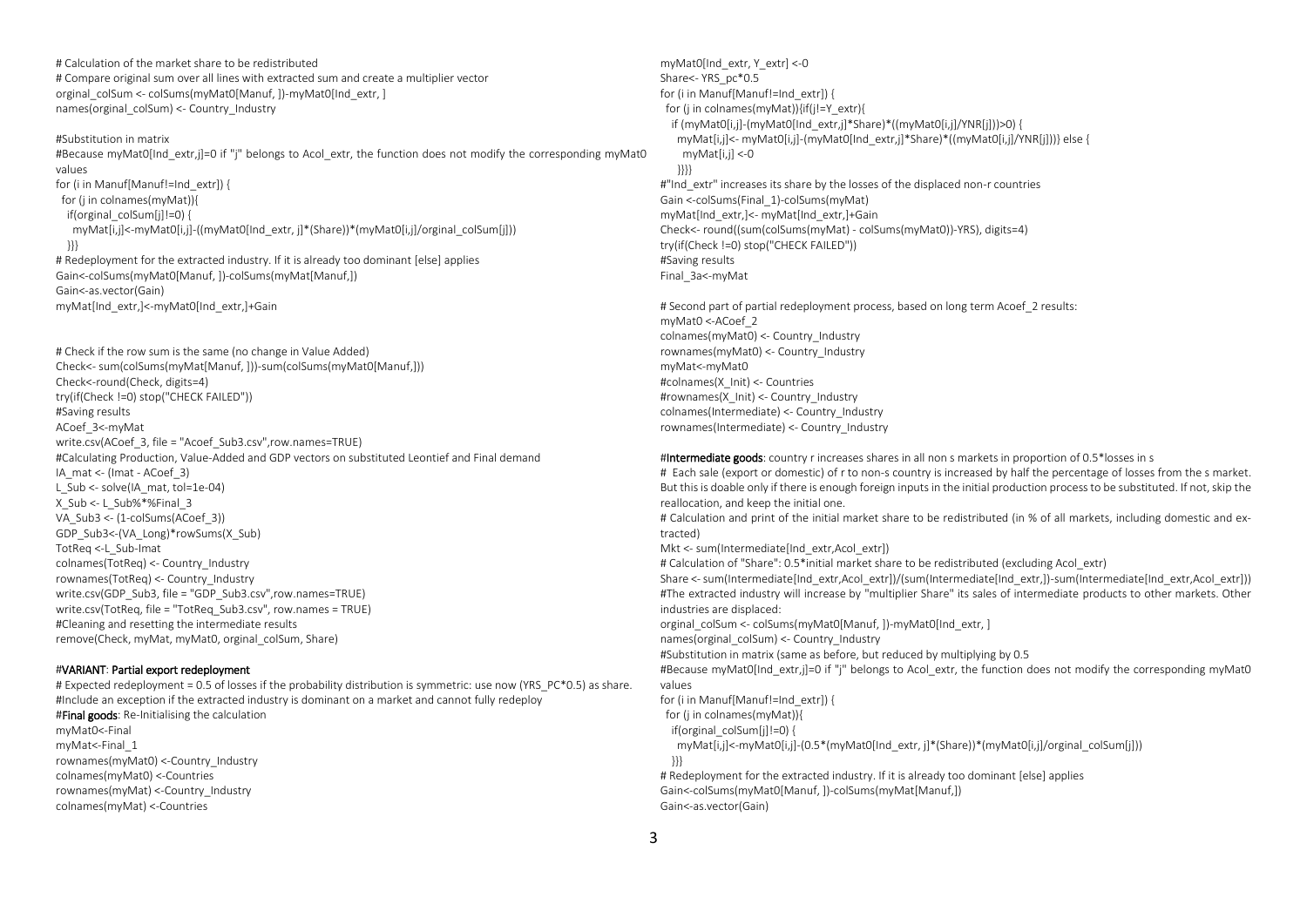#### myMat[Ind\_extr,]<-myMat0[Ind\_extr,]+Gain

# Check if the row sum is the same (no change in Value Added) Check<- sum(colSums(myMat[Manuf, ]))-sum(colSums(myMat0[Manuf,])) Check<-round(Check, digits=4) try(if(Check !=0) stop("CHECK FAILED")) #Saving results ACoef\_3a<-myMat

#Calculating Production, Value-Added and GDP vectors on extracted Leontief and new Final demand # Note: No change in Value Added if the Check-test passed: use VA\_Long results IA\_mat <- (Imat - ACoef\_3a) L\_Suba <- solve(IA\_mat, tol=1e-04) X\_Sub3a <- L\_Suba%\*%Final\_3a VA\_Sub3a <- (1-colSums(ACoef\_3a)) GDP\_Sub3a<-(VA\_Sub3a)\*rowSums(X\_Sub3a) write.csv(GDP\_Sub3a, file = "GDP\_Sub3a.csv",row.names=TRUE) TotReq <-L\_Suba-Imat colnames(TotReq) <- Country\_Industry rownames(TotReq) <- Country\_Industry write.csv(TotReq, file = "TotReq\_Sub3a.csv", row.names = TRUE) write.csv(ACoef\_3a, file = "Acoef\_Sub3a.csv",row.names=TRUE) myMat<-myMat[rep(seq\_len(nrow(myMat)), each=3),] myMat[ , -1] <- myMat[, -1]/myMat\$GDP\_Init Final 3Mod<-Final 3\*myMat\$GDP\_Sub3 Final\_3aMod<-Final\_3a\*myMat\$GDP\_Sub3a #Cleaning and resetting the intermediate results remove(Check, myMat, myMat0, Share)

#### #END Variant and END subprogram substitution

#### #Table production: Selecting results for countries of interest and aggregating all others

#Using Country code part of Country Industry taking the first 3 characters Countries\_repeat<- substr(Country\_Industry, 1, 3) Manuf repeat <-substr(Manuf,1,3) Countries\_repeat[!Countries\_repeat %in% Manuf\_repeat] <- 'Others'

# Aggregating GDP for various extraction steps (transposing to aggregate on rows) # Aggregate function does not keep original order, use "reorder" to return to the original order reorder <- unique(Countries\_repeat) myMat<-data.frame (t(rbind(GDP\_Sub3,Countries\_repeat))) myMat[, 1] <- as.numeric(as.character( myMat[, 1] )) GDP\_Sub3\_Agg<- aggregate(myMat\$GDP\_Sub3, by=list(Countries\_repeat=myMat\$Countries\_repeat), FUN=sum) colnames(GDP\_Sub3\_Agg)<-c("ISO3","GDP\_Sub3") GDP\_Sub3\_Agg <-GDP\_Sub3\_Agg[match(reorder,GDP\_Sub3\_Agg\$ISO3),] myMat<-data.frame (t(rbind(GDP\_Sub3a,Countries\_repeat))) myMat[, 1] <- as.numeric(as.character( myMat[, 1] )) GDP\_Sub3a\_Agg<- aggregate(myMat\$GDP\_Sub3a, by=list(Countries\_repeat=myMat\$Countries\_repeat), FUN=sum) colnames(GDP\_Sub3a\_Agg)<-c("ISO3","GDP\_Sub3a") GDP\_Sub3a\_Agg <-GDP\_Sub3a\_Agg[match(reorder,GDP\_Sub3a\_Agg\$ISO3),]

myMat<-data.frame (t(rbind(GDP\_Long,Countries\_repeat))) myMat[, 1] <- as.numeric(as.character( myMat[, 1] )) GDP\_Long\_Agg<- aggregate(myMat\$GDP\_Long, by=list(Countries\_repeat=myMat\$Countries\_repeat), FUN=sum) colnames(GDP\_Long\_Agg)<-c("ISO3","GDP\_Long") GDP\_Long\_Agg <-GDP\_Long\_Agg[match(reorder,GDP\_Long\_Agg\$ISO3),]

myMat<-data.frame (t(rbind(GDP\_Short,Countries\_repeat))) myMat[, 1] <- as.numeric(as.character( myMat[, 1] )) GDP\_Short\_Agg<- aggregate(myMat\$GDP\_Short, by=list(Countries\_repeat=myMat\$Countries\_repeat), FUN=sum) colnames(GDP\_Short\_Agg)<-c("ISO3","GDP\_Short") GDP\_Short\_Agg <-GDP\_Short\_Agg[match(reorder,GDP\_Short\_Agg\$ISO3),]

myMat<-data.frame (t(rbind(GDP\_less1,Countries\_repeat))) myMat[, 1] <- as.numeric(as.character( myMat[, 1] )) GDP\_less1\_Agg<- aggregate(myMat\$GDP\_less1, by=list(Countries\_repeat=myMat\$Countries\_repeat), FUN=sum) colnames(GDP\_less1\_Agg)<-c("ISO3","GDP\_Less1") GDP\_less1\_Agg <-GDP\_less1\_Agg[match(reorder,GDP\_less1\_Agg\$ISO3),]

myMat<-data.frame (t(rbind(GDP\_Init,Countries\_repeat))) myMat[, 1] <- as.numeric(as.character( myMat[, 1] )) GDP\_Init\_Agg<- aggregate(myMat\$GDP\_Init, by=list(Countries\_repeat=myMat\$Countries\_repeat), FUN=sum) colnames(GDP\_Init\_Agg)<-c("ISO3","GDP\_Init") GDP\_Init\_Agg <-GDP\_Init\_Agg[match(reorder,GDP\_Init\_Agg\$ISO3),]

myMat<- merge(GDP\_Init\_Agg, GDP\_less1\_Agg) myMat<- merge(myMat, GDP\_Short\_Agg) myMat<- merge(myMat, GDP\_Long\_Agg) myMat<- merge(myMat, GDP\_Sub3a\_Agg) myMat<- merge(myMat, GDP\_Sub3\_Agg) myMat <-myMat[match(reorder,myMat\$ISO3),] write.csv(myMat, file="GDP\_Aggregates.csv") #Saving evolution of sectoral VA for countries of interest matList <- list(GDP\_Init[Manuf], GDP\_less1[Manuf], GDP\_Short[Manuf], GDP\_Long[Manuf], GDP\_Sub3a[Manuf], GDP\_Sub3[Manuf]) names(matList) <- c("Init", "Extract\_1", "Short", "Long", "Sub3a", "Sub3") write.csv(matList, file="VAManuf.csv") #Exports are direct and indirect: induced by demand from Protecting. Different from Balance of Payments Exports <- list(X\_Init[Manuf, Y\_extr], X\_less1[Manuf, Y\_extr], X\_Short[Manuf, Y\_extr], X\_Long[Manuf, Y\_extr], X\_Sub3a[Manuf, Y\_extr], X\_Sub[Manuf, Y\_extr]) names(Exports) <- c("Init", "Extract\_1", "Short", "Long", "Sub3a", "Sub3") VA\_inExp <- list( (VA\_Init[Manuf]\*X\_Init[Manuf, Y\_extr]), (VA\_Init[Manuf]\*X\_less1[Manuf, Y\_extr]), (VA\_Short[Manuf]\*X\_Short[Manuf, Y\_extr]), (VA\_Long[Manuf]\*X\_Long[Manuf, Y\_extr]), (VA\_Sub3a[Manuf]\*X\_Sub3a[Manuf, Y\_extr]), (VA\_Sub3[Manuf]\*X\_Sub[Manuf, Y\_extr])) names(VA\_inExp) <- c("Init", "Extract\_1", "Short", "Long", "Sub3a", "Sub3") write.csv(VA\_inExp, file= "VA\_to\_Protecting.csv") write.csv(Exports, file="Exports\_to\_Protecting.csv")

#### #LAST STEP: Final demand modified in proportion of change in GDP